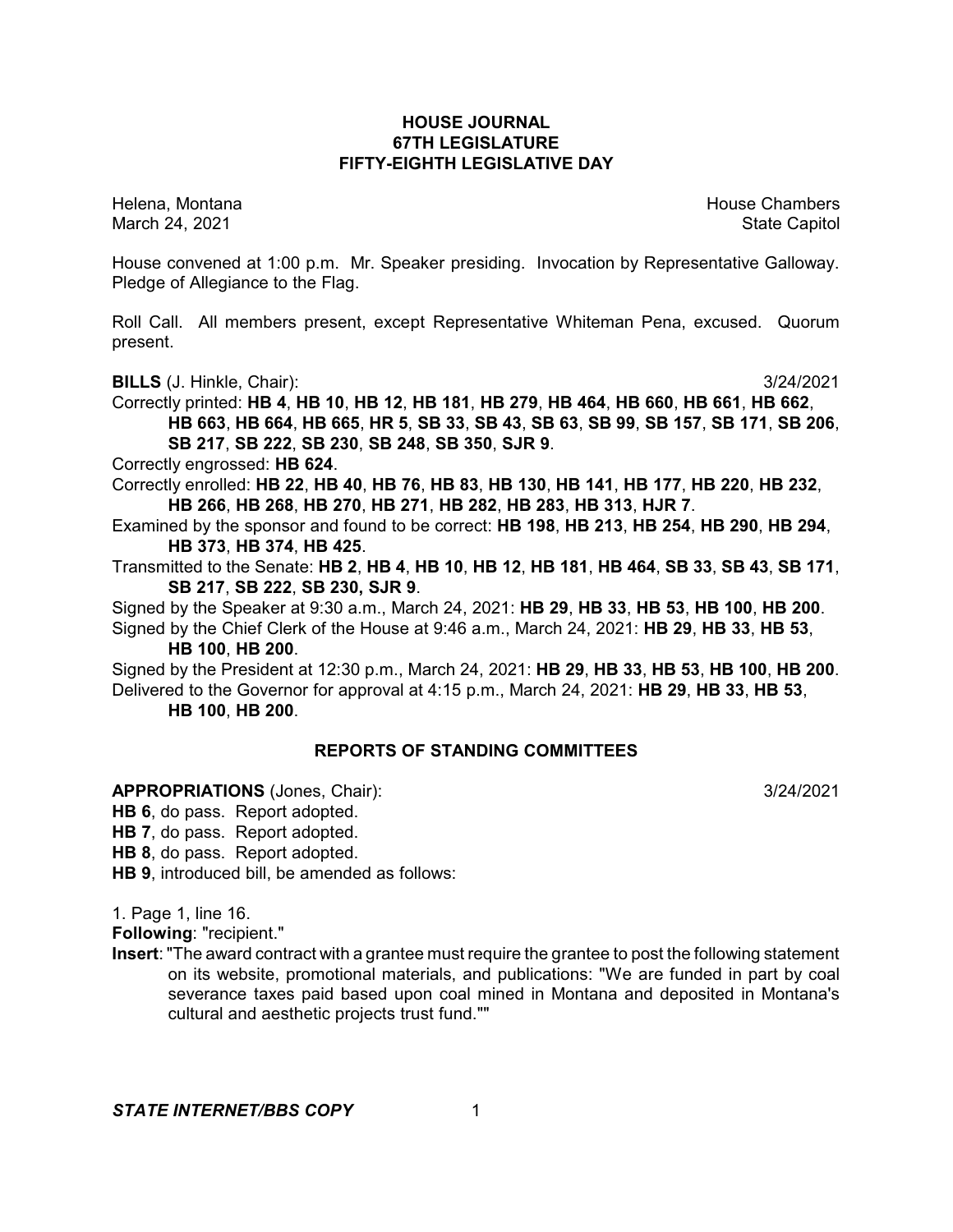2. Page 1, line 23. **Strike**: "\$309,800" **Insert**: "\$314,800"

3. Page 4, line 22. **Strike**: "\$0" **Insert**: "\$5,000"

And, as amended, do pass. Report adopted.

**HB 11**, do pass. Report adopted.

**BUSINESS AND LABOR** (Noland, Chair):  $\frac{3}{19/2021}$ **SB 367**, be amended as follows:

1. Title, line 8. **Following**: "39-51-203" **Strike**: ", 39-71-417,"

2. Page 2, line 18 through line 19. **Strike**: "However," on line 18 through "relationship" on line 19 **Insert**: "An individual may not be determined to be an employee based solely on not having an independent contractor exemption certificate"

3. Page 3, line 20 through page 6, line 6. **Strike:** section 2 in its entirety **Renumber**: subsequent sections

4. Page 6, line 24.

**Following**: "certificate."

**Insert**: "The burden of proof that an independent contractor is certified rests with the independent contractor and not the hiring entity."

And, as amended, be concurred in. Report adopted.

**STATE ADMINISTRATION** (McKamey, Chair): 3/19/2021 **HB 613**, introduced bill, be amended as follows:

1. Title, line 5. **Strike**: "TWO PERMANENT" **Insert**: "ONE"

2. Title, line 5. **Following**: "SATELLITE" **Insert**: "OR ALTERNATIVE"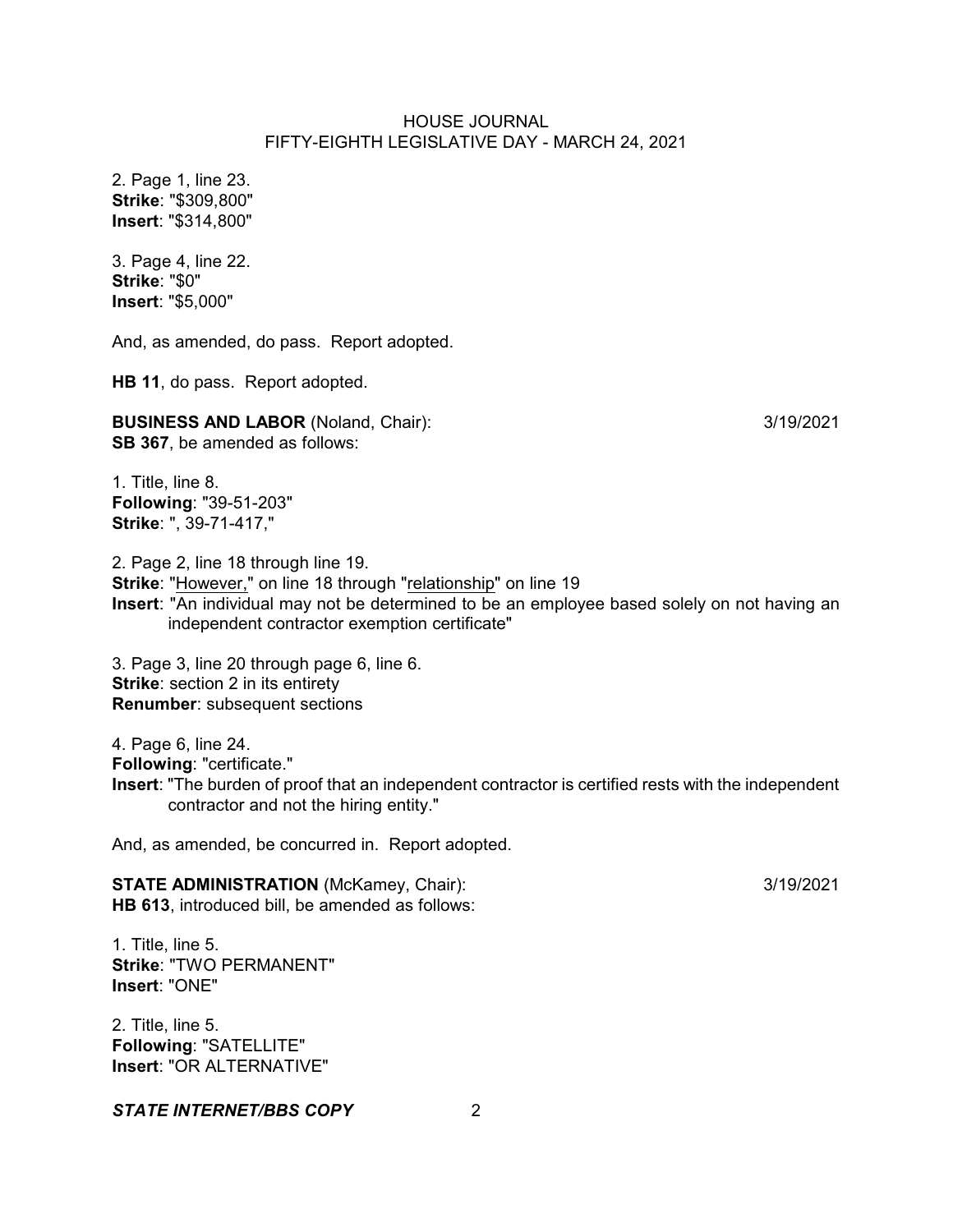3. Title, line 5 through line 6. **Strike**: "OFFICES" on line 5 through "TRIBE" on line 6 **Insert**: "OFFICE ON EACH RESERVATION"

4. Title, line 7 through line 8.

**Strike**: "AUTHORIZING" on line 7 through "ADDRESS;" on line 8 **Insert**: "REVISING DUTIES OF THE STATE-TRIBAL RELATIONS COMMITTEE; REQUIRING CONSIDERATION OF ADDITIONAL PLACES OF DEPOSIT FOR BALLOTS WITHIN RESERVATION BOUNDARIES; PROVIDING AN APPROPRIATION;"

5. Title, line 8. **Following**: "SECTIONS" **Insert**: "5-5-229,"

6. Page 1, line 13. **Strike**: "**Permanent reservation" Insert**: "**Reservation"**

7. Page 1, line 13. **Following**: "**satellite**" **Insert**: "**or alternative" Following**: "**offices**" **Insert**: "**-- legislative intent-- monitoring"**

8. Page 1, line 13. **Strike**: "For" **Insert**: "Except as provided in subsection (6), for"

9. Page 1, line 14 through line 16.

**Strike**: "the" on line 14 through "tribe" on line 16

**Insert**: "each county with a land base that falls within the exterior boundaries of an Indian reservation shall operate at least one satellite election office or alternative election office on the reservation at a location that meets the requirements of subsection (4) and is approved by the tribal governing body of the reservation"

10. Page 1, line 17. **Strike**: "The satellite election offices required" **Insert**: "A satellite election office or alternative election office established"

11. Page 1, line 17 through line 18. **Strike**: the first "as" on line 17 through "on" on line 18 **Insert**: "at least 30 days prior to"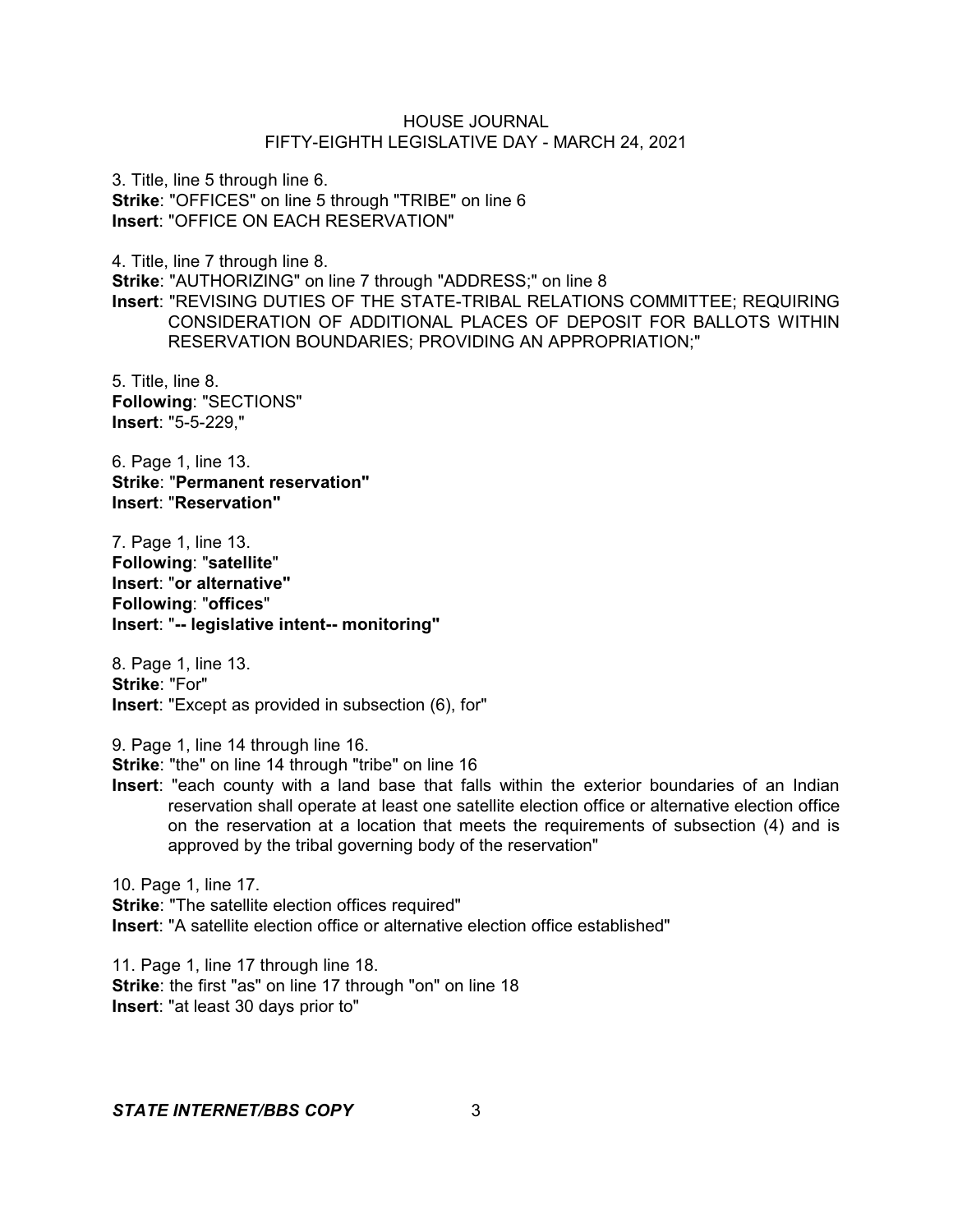12. Page 1, line 18. **Following**: "The" **Insert**: "county and"

13. Page 1, line 19. **Following**: "government" **Strike**: "may set" **Insert**: "shall agree in writing on" **Following**: "operation" **Insert**: "of the office" **Following**: the second "the" **Insert**: "30-day" **Following**: "period" **Strike**: "in which the satellite election offices are open"

14. Page 1, line 21. **Following**: "satellite" **Insert**: "election office or alternative"

15. Page 1, line 24. **Strike**: "(4) A satellite election" **Insert**: "The"

16. Page 1, line 24. **Following**: "is" **Insert**: "also"

17. Page 1.

**Following**: line 25

- **Insert**: "(4) (a) The location of a satellite election office or alternative election office established pursuant to this section must:
- (i) be furnished at no charge except as provided in 13-3-105(4);
- (ii) comply with the Americans With Disabilities Act, 42 U.S.C. 12101, et seq.;
- (iii) have telephone coverage and a secure wired internet connection; and
- (iv) be equipped with adequate security features including a door that can be securely locked and accessed only by the election administrator or the administrator's designee.
- (b) If the location is a tribal government building, the agreement between the county and tribal government must indemnify the county for any personal injury suffered by an individual due to the condition of the premises.
- (5) It is the legislature's intent that the location of a satellite election office or alternative election office established pursuant to this section be consistent from election to election. However, a new location or days or hours of its operation may be established if the county or tribal government notifies the other party in writing by January 1 prior to the next state or federal election of interest in a change and the parties can agree on the new terms by January 31. If consent cannot be reached, then the previous terms remain in effect.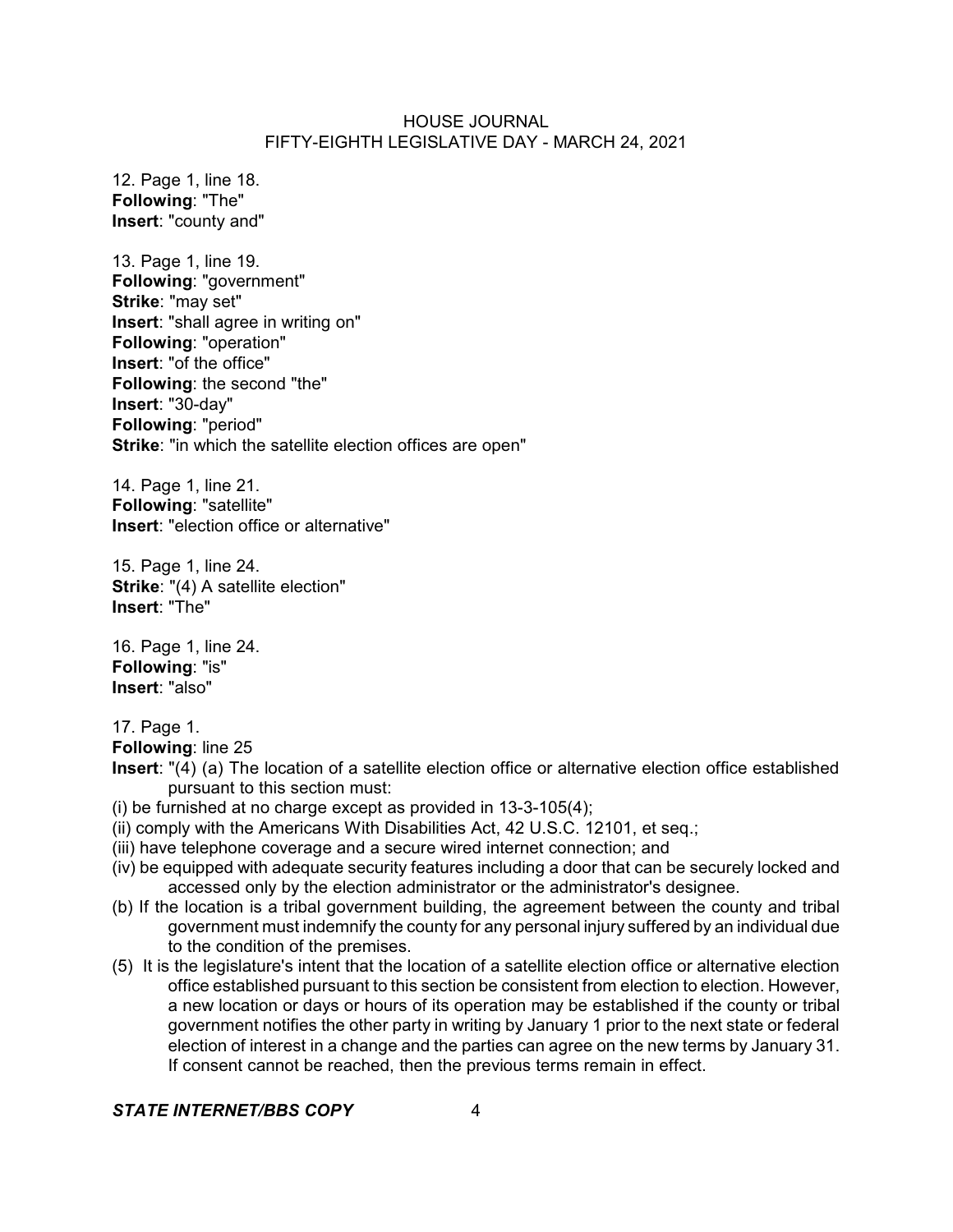- (6) A county and tribal government may agree that because of the specific circumstances of the overlapping areas of a county and Indian reservation that establishment of a satellite election office or alternative election office in that county is unwarranted.
- (7) A county and a tribal government may agree to share costs for the establishment and operation of a satellite election office or alternative election office.
- (8) The state-tribal relations committee established in 5-5-229 shall monitor implementation of the provisions of this section and issue findings and recommendations in accordance with 5-11- 210 by September 15 of each year preceding the convening of a regular legislative session concerning any needed changes to this section. The state-tribal relations committee shall share its findings and recommendations with the state administration and veterans' affairs interim committee.
- (9) As used in this section:
- (a) "alternative election office" means an office that is not equipped with a sequential balloting machine; and
- (b) "satellite election office" means an office that is equipped with a sequential balloting machine."

18. Page 1.

**Following**: line 26

**Insert**: "**Section 2.** Section 5-5-229, MCA, is amended to read:

"**5-5-229. State-tribalrelations committee.**There is a state-tribalrelations committee. The committee is treated as an interim committee for the purposes of 5-5-211 through 5-5-214. The committee shall:

(1) act as a liaison with tribal governments;

(2) encourage state-tribal and local government-tribal cooperation;

(3) conduct interim studies as assigned pursuant to 5-5-217;

(4) monitor implementation of [section 1]; and

 $(4)(5)$  report its activities, findings, recommendations, and any proposed legislation as provided in 5-11-210.""

**Renumber:** subsequent sections

19. Page 3, line 9 through line 10.

**Strike:** subsection (c) in its entirety

**Renumber:** subsequent subsections

20. Page 3, line 26 through page 4, line 10. **Strike**: subsections (4) and (5) in their entirety

21. Page 5, line 11 through line 20. **Strike:** subsections (c) through (5) in their entirety

22. Page 6, line 12 through line 14.

**Strike:** subsection (7) in its entirety

**Insert**: "(7) For each state and federal election, the election administrator shall consult with the tribal governing body of an Indian reservation to determine whether additional places of deposit are necessary to be located within the exterior boundaries of a reservation based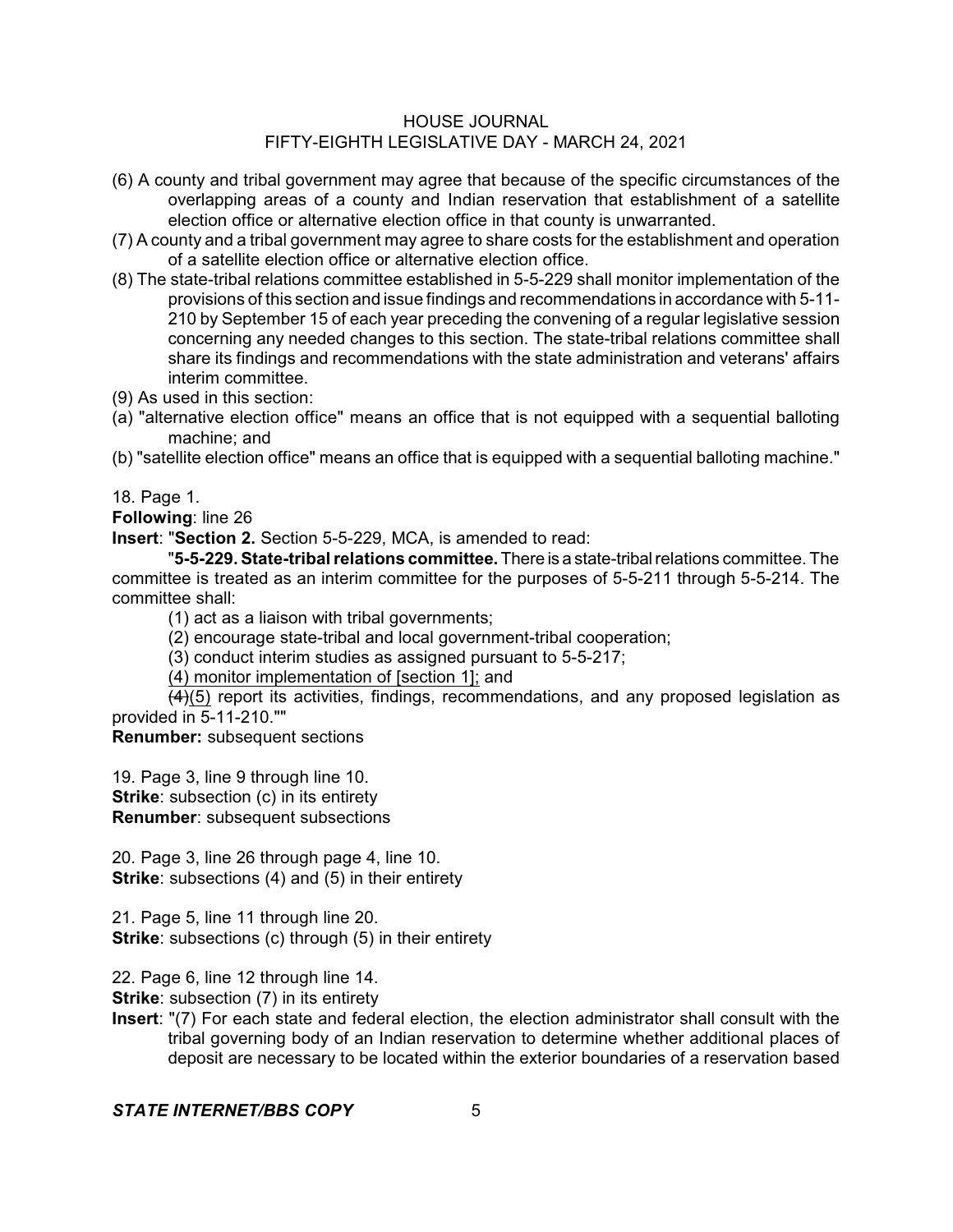on the proximity of electors residing within the reservation boundaries to the election administrator's office or a satellite election office or alternative election office established pursuant to [section 1]."

23. Page 6.

**Following**: line 18

**Insert**: "NEW SECTION. **Section 8. Appropriation**. For the biennium beginning July 1, 2021, there is appropriated \$5,000 from the state general fund to the secretary of state's office to assist counties with the implementation of [this act]."

**Renumber:** subsequent sections

And, as amended, do pass. Report adopted.

**SB 224**, be amended as follows:

1. Title, line 10.

**Following**: "REQUIREMENTS;"

**Insert**: "PROVIDING THAT CERTAIN CANDIDATES MAY USE THE SAME ACCOUNT IN A CAMPAIGN DEPOSITORY FOR PRIMARY AND GENERAL ELECTIONS FUNDS UNDER CERTAIN CIRCUMSTANCES; INCREASING AGGREGATE CONTRIBUTION LIMITS BY A POLITICAL COMMITTEE, POLITICAL PARTY COMMITTEE, AND AN INDIVIDUAL TO A CANDIDATE; INCREASING LIMITS ON TOTAL COMBINED MONETARY CONTRIBUTIONS BY CERTAIN POLITICAL COMMITTEESTO CERTAIN CANDIDATES; DIRECTING THE AMENDMENT OF ARM 44.11.502;"

2. Title, line 11 through line 12. **Strike**: "REPEALING" on line 11 through "CANDIDATES;" on line 12

3. Title, line 12. **Following**: "13-1-101," **Insert**: "13-37-205, 13-37-216, 13-37-218,"

4. Title, line 13. **Strike**: "SECTIONS" **Insert**: "SECTION"

5. Title, line 13. **Following**: "13-37-210" **Strike**: "AND 13-37-218"

6. Page 9. **Following**: line 23 **Insert**: "**Section 2.** Section 13-37-205, MCA, is amended to read:

"**13-37-205. Campaign depositories.** (1) Except as provided in 13-37-206, each candidate and each political committee shall designate one primary campaign depository for the purpose of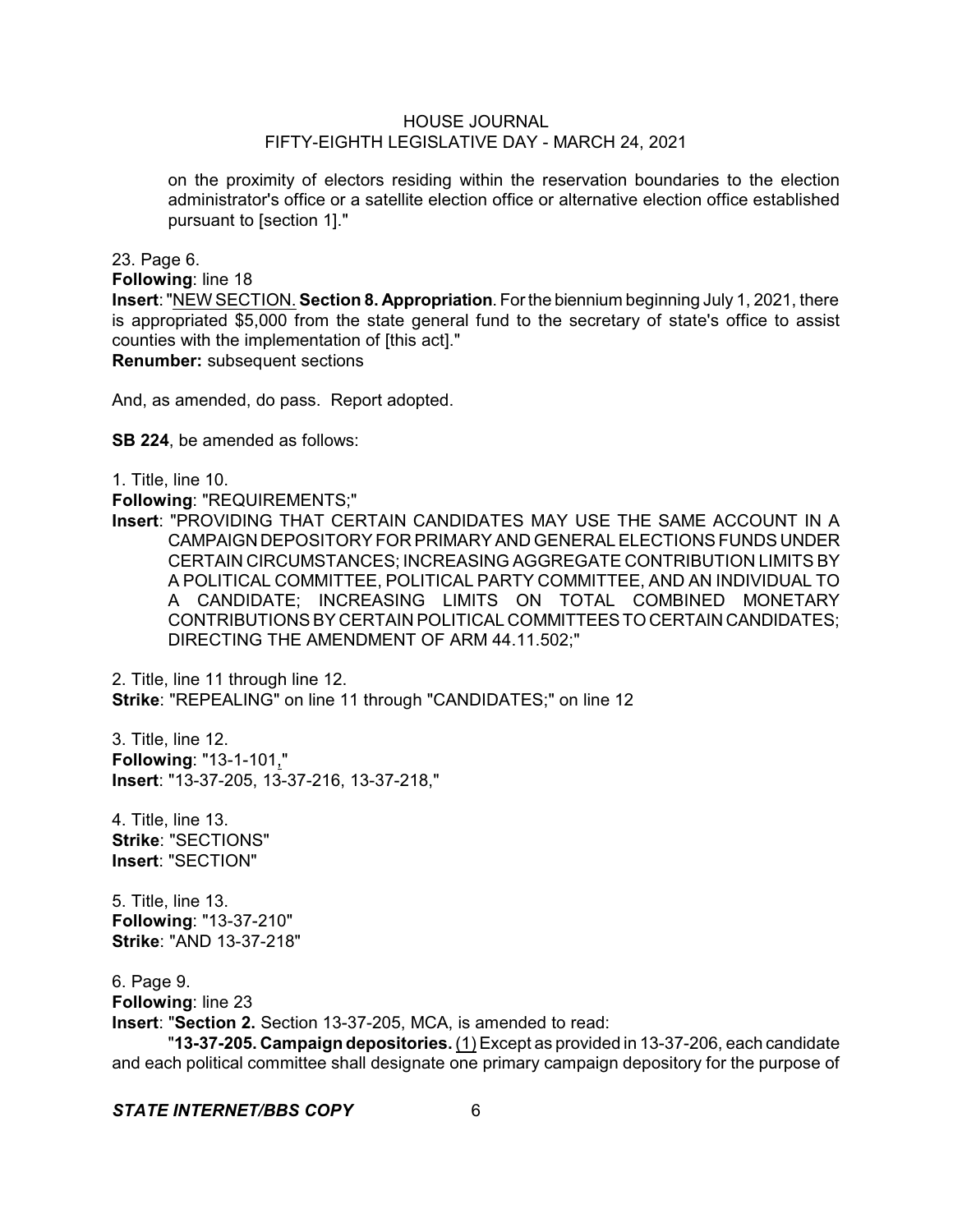depositing all contributions received and disbursing all expenditures made by the candidate or political committee.

(2) The candidate or political committee may also designate one secondary depository in each county in which an election is held and in which the candidate or committee participates. Deputy campaign treasurers may make deposits in and expenditures from secondary depositories when authorized to do so as provided in 13-37-202(2).

(3) Only a bank, credit union, savings and loan association, or building and loan association authorized to transact business in Montana may be designated as a campaign depository.

(4) The candidate or political committee shall file the name and address of each designated primary and secondary depository at the same time and with the same officer with whom the candidate or committee files the name of the candidate's or committee's campaign treasurer pursuant to 13-37-201.

(5) This section does not prevent a political committee or candidate from having more than one campaign account in the same depository, but a candidate may not utilize the candidate's regular or personal account in the depository as a campaign account.

(6) A candidate for the legislature may use the same account in a campaign depository for primary election contributions received and general election contributions received and is not required to segregate the funds if:

(a) the candidate maintains records concerning whether contributions received are designated for the primary election or the general election; and

(b) the balance in the account that contains co-mingled primary election funds and general election funds does not drop below the amount of general election contributions received until after the day of the primary election.""

Insert: "**Section 3.** Section 13-37-216, MCA, is amended to read:

"**13-37-216. Limitations on contributions -- adjustment.** (1) (a) Subject to adjustment as provided for in subsection (3) and subject to 13-35-227 and 13-37-219, aggregate contributions for each election in a campaign by a political committee or by an individual, other than the candidate, to a candidate are limited as follows:

(i) for candidates filed jointly for the office of governor and lieutenant governor, not to exceed  $$500$  \$750;

(ii) for a candidate to be elected for state office in a statewide election, other than the candidates for governor and lieutenant governor, not to exceed \$250 \$500;

(iii) for a candidate for any other public office, not to exceed  $$130$  \$400.

(b) A contribution to a candidate includes contributions made to any political committee organized on the candidate's behalf. A political committee that is not independent of the candidate is considered to be organized on the candidate's behalf.

(2) All political committees except those of political party organizations are subject to the provisions of subsection (1). Political party organizations may form political committees that are subject to the following aggregate limitations, adjusted as provided for in subsection (3) and subject to 13-37-219, from all political party committees:

(a) for candidates filed jointly for the offices of governor and lieutenant governor, not to exceed  $\frac{618,000}{1000}$  \$27,000;

(b) for a candidate to be elected for state office in a statewide election, other than the candidates for governor and lieutenant governor, not to exceed \$6,500 \$9,000;

(c) for a candidate for public service commissioner, not to exceed  $2,600$  \$4,000;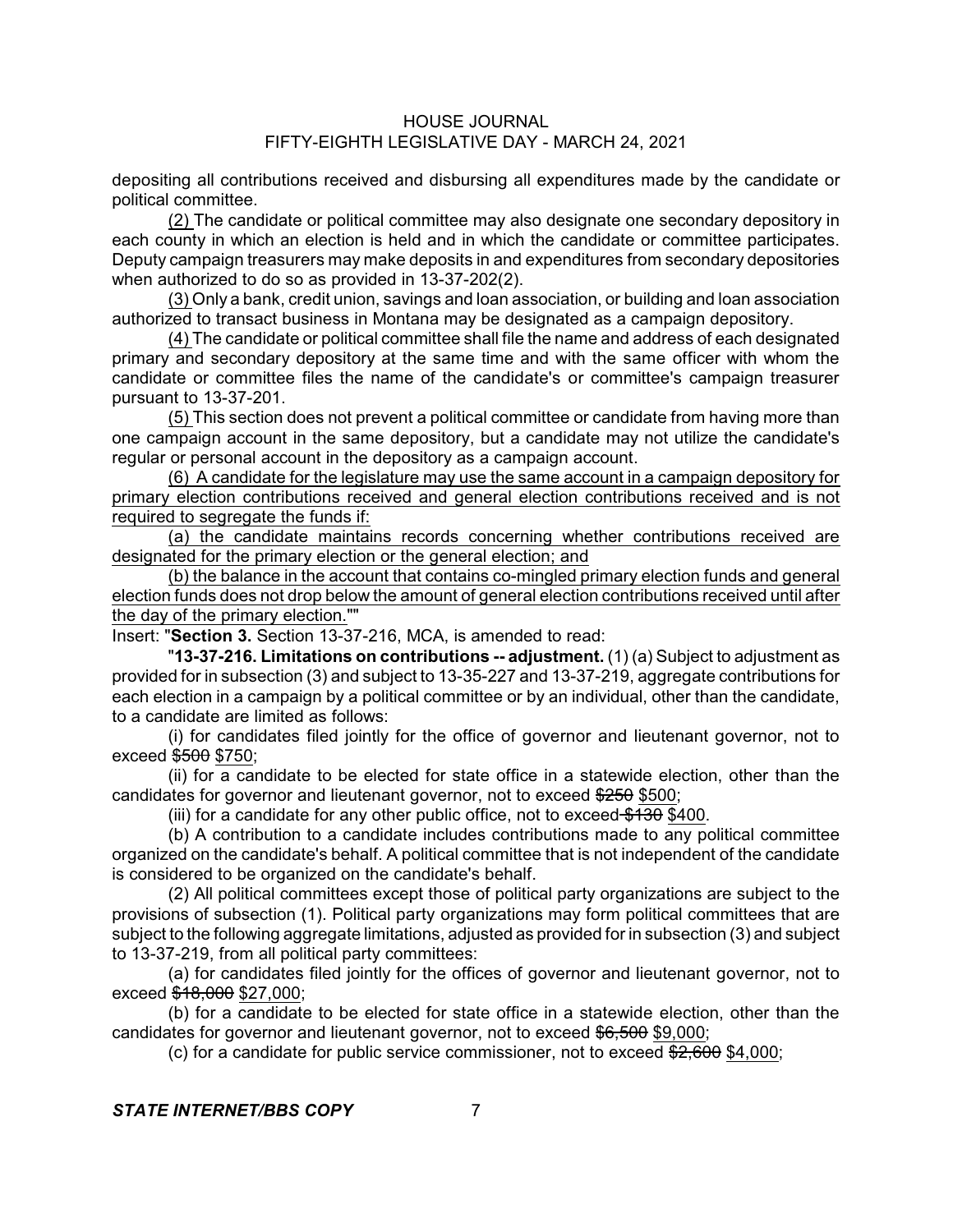(d) for a candidate for the state senate, not to exceed  $$1,050$  \$2,000;

(e) for a candidate for any other public office, not to exceed  $$650$  \$1,500.

(3)(a) The commissioner shall adjust the limitations in subsections (1) and (2) by multiplying each limit by an inflation factor, which is determined by dividing the consumer price index for June of the year prior to the year in which a general election is held by the consumer price index for June 2002 2021.

(b) The resulting figure must be rounded up or down to the nearest:

(i) \$10 increment for the limits established in subsection (1); and

(ii) \$50 increment for the limits established in subsection (2).

(c) The commissioner shall publish the revised limitations as a rule.

(4) A candidate may not accept any contributions, including in-kind contributions, in excess of the limits in this section.

(5) For purposes of this section, "election" means the general election or a primary election that involves two or more candidates for the same nomination. If there is not a contested primary, there is only one election to which the contribution limits apply. If there is a contested primary, then there are two elections to which the contribution limits apply.""

Insert: "**Section 4.** Section 13-37-218, MCA, is amended to read:

"**13-37-218. Limitations on receipts from political committees.** A candidate for the state senate may receive no more than \$2,150 \$9,000 in total combined monetary contributions from all political committees contributing to the candidate's campaign, and a candidate for the state house of representatives may receive no more than  $$1,300$  \$5,000 in total combined monetary contributions from all political committees contributing to the candidate's campaign. The limitations in this section must be multiplied by an inflation factor, which is determined by dividing the consumer price index for June of the year prior to the year in which a general election is held by the consumer price index for June 2003 2021. The resulting figure must be rounded up or down to the nearest \$50 increment. The commissioner shall publish the revised limitations as a rule. Inkind contributions must be included in computing these limitation totals. The limitation provided in this section does not apply to contributions made by a political party eligible for a primary election under 13-10-601.""

**Renumber:** subsequent sections

7. Page 14, line 4. **Following**: "REPORT" **Insert**: ": (a)"

8. Page 14, line 7. **Following**: "SERVICES" **Insert**: "; and

(b) tangible campaign materials such as campaign signage, literature, or photographs produced for a previous campaign or video produced for a previous campaign if the expenditures to produce the tangible materials or video were reported in a previous campaign by the candidate"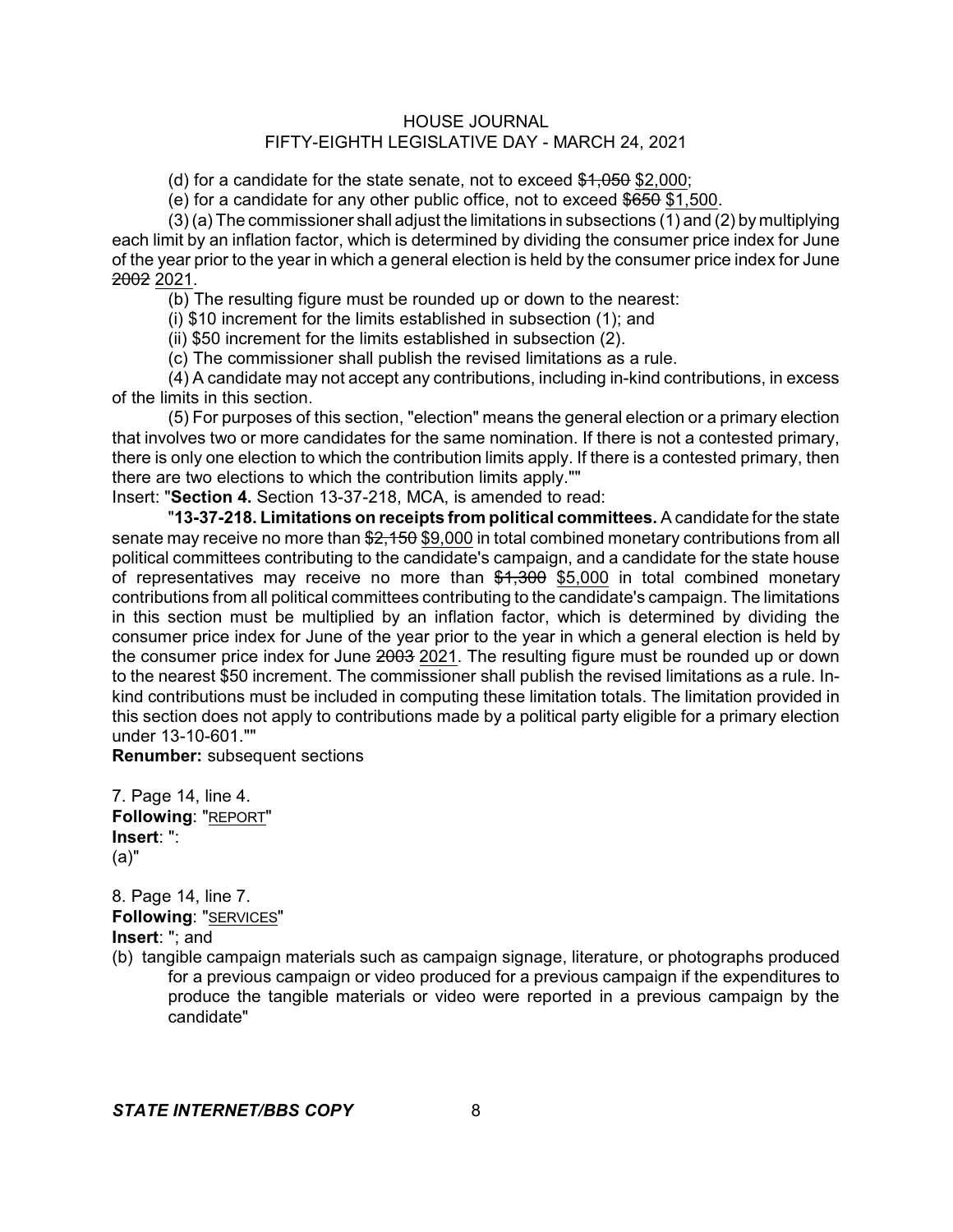9. Page 16.

**Following**: line 5

**Insert**: "NEW SECTION. **Section 8.** The commissioner of political practices shall amend ARM 44.11.502 to read:

"44.11.502 EXPENDITURES, REPORTING (1) A campaign expense paid personally by an individual in his or her own campaign is always coordinated with, and is a campaign expense of, the campaign that must be reported and disclosed as an expense by the campaign in the same manner as an expense paid through the campaign depository account.

(2) An obligation to pay for a campaign expenditure is incurred on the date the obligation is made, and shall be reported as a debt of the campaign until the campaign pays the obligation by making an expenditure.

(3) An expenditure is made on the date payment is made, or in the case of an in-kind expenditure, on the date the consideration is given.

(4) The date of each expenditure shall be reported in the reporting period during which it is made.

(5) Expenditures made from the petty cash fund need not be reported, except that an accounting shall be maintained pursuant to ARM 44.11.409.

(6) All expenditures must be supported by a contemporaneous written agreement, invoice, billing statement, or similar documentation appropriate to the transaction that describes the services provided, the billing period identifying the specific dates on which services were provided, an itemized basis for the payments made, and other pertinent information.

(7) For purposes of the disclosure requirements of 13-37-229 and 13-37-232, MCA, the "purpose" of each expenditure as reported on the commissioner's campaign finance reporting forms shall specifically describe the purpose, quantity, subject matter, as appropriate to each expenditure, and must be detailed enough to distinguish among expenditures for similar purposes. For example, two expenditures for direct mail advertisements should not both be reported as "Flyers."

 $(8)(7)$  Reporting independent expenditures:

(a) shall be reported in accordance with the procedures for reporting other expenditures;

(b) a person making an independent expenditure shall report the name of the candidate or committee the independent expenditure was intended to benefit, and the fact that the expenditure was independent; and

(c) the candidate or political committee benefiting from the independent expenditure does not have to report the expenditure.

 $(9)(8)$  For the purposes of 13-37-226, MCA:

(a) the reports required to be filed within two business days shall be filed electronically, pursuant to ARM 44.11.302; and

(b) all expenditures and contributions reported under (a) shall also be included on the postelection report.""

**Renumber:** subsequent section

10. Page 16, line 7. **Strike**: "sections" **Insert**: "section"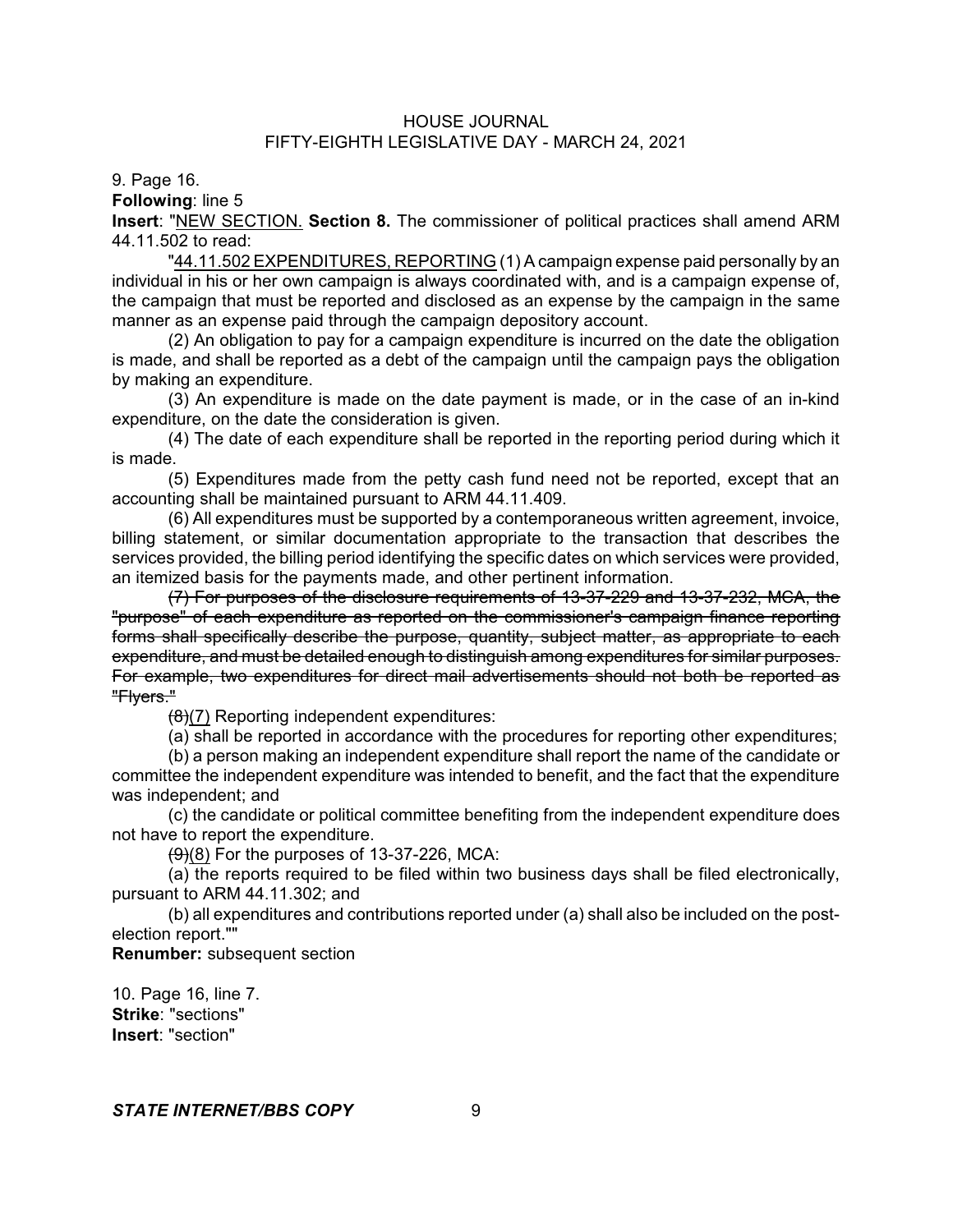**Strike**: "are" **Insert**: "is"

11. Page 16, line 10. **Strike**: "13-37-218. Limitations on receipts from political committees."

And, as amended, be concurred in. Report adopted.

**SB 287**, be amended as follows:

1. Title, line 5. **Following:** "PROJECTS;" **Insert:** "AND"

2. Title, line 5 through line 6. **Strike:** "; AND" on line 5 through "DATE" on line 6

3. Page 1.

**Strike:** everything after the enacting clause

**Following:** line 10

- **Insert:** "NEW SECTION. **Section 1. Short title.** [Sections 2 through 4] may be cited as the "State Building Construction Loan Act of 2021".
- NEW SECTION. **Section 2. Definitions.** As used in [sections 2 through 4], unless the context clearly indicates otherwise, the following definitions apply:
- (1) "Building" has the meaning given in 18-2-101.
- (2) "Financial institution" means a bank as defined in 32-1-102 or other regulated lender as defined in 31-1-111(1) and (2).
- (3) "Physical branch" means a physical location of a financial institution that accepts deposits from Montana citizens and businesses.
- (4) "Public agency" means a department, commission, council, board, bureau, committee, institution, agency, government corporation, or other entity, instrumentality, or official of the legislative, executive, or judicial branch of this state, including the board of regents and the Montana university system.
- (5) (a) "State building construction loan" means a loan from a financial institution to a public agency to finance construction of one or more buildings of the public agency, obtained pursuant to the terms and conditions of [sections 2 through 4].
- (b) The term does not include any bonds, notes or other obligations issued by public agencies, or loans obtained by public agencies, to finance construction of buildings or otherwise, that are sold or obtained pursuant to other provisions of state law.
- NEW SECTION. **Section 3. Authority to use state building construction loans.** (1) If a public agency is otherwise authorized to borrow money by obtaining a loan to finance the construction of one or more of its buildings, the public agency may obtain a state building construction loan in accordance with this part to finance all or a portion of the costs of the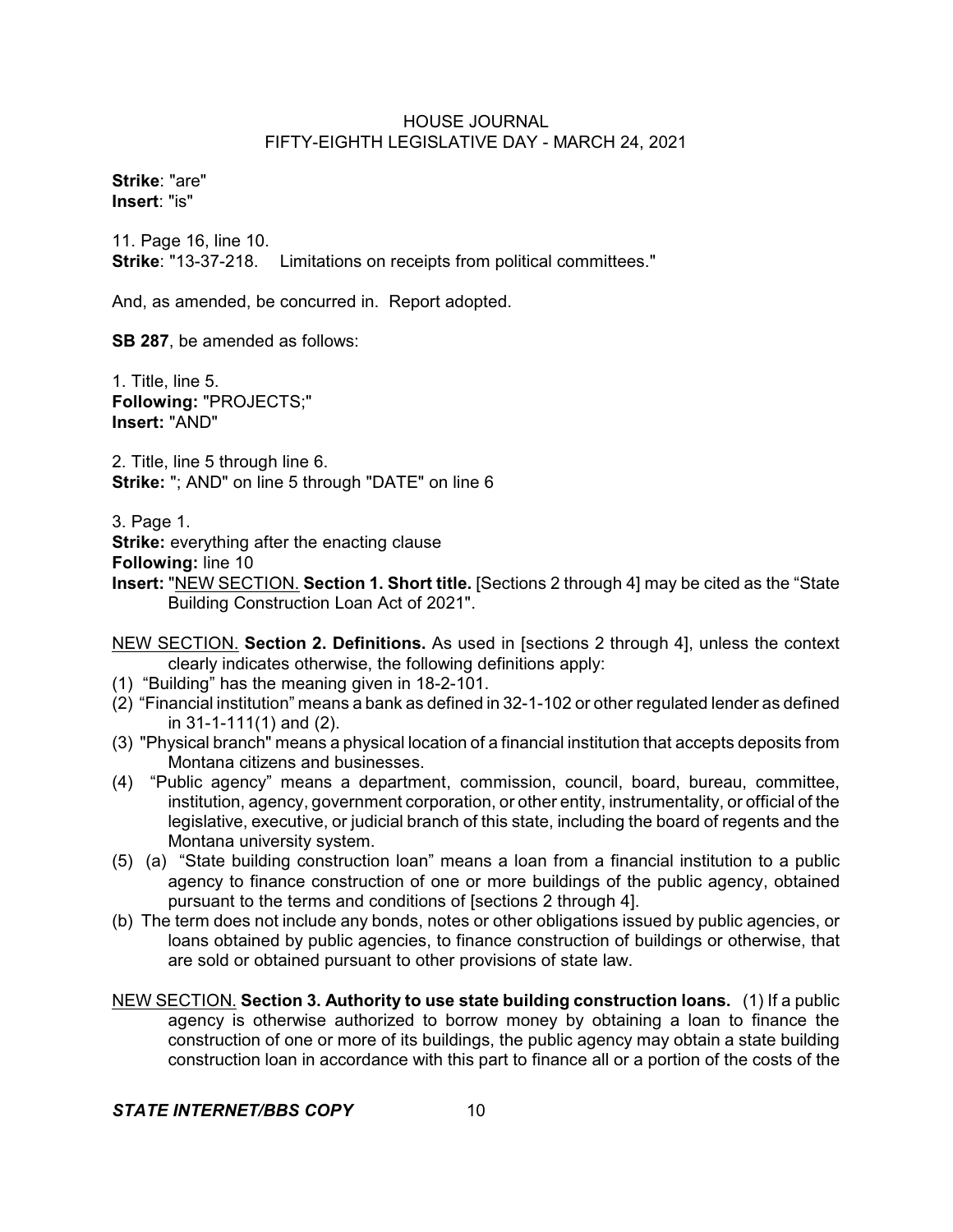construction of one or more of its buildings.

- (2) A public agency must obtain a state building construction loan by requesting interest rate proposals from multiple financial institutions that will not be acting as underwriters with respect to the state building construction loan.
- (3) In the materials that solicit interest rate proposals for the state building construction loan, the public agency must provide that it will evaluate the proposals based solely on interest rate and the solicitation materials must describe the provisions of [section 4].

#### NEW SECTION. **Section 4. Selecting lender for state building construction loan -- process.**

(1) Except as provided in subsections (2) and (3), when selecting a financial institution to be the lender for a state building construction loan, a public agency shall select the financial institution that is the lowest responsible bidder in terms of interest rate, without regard to residency.

- (2) In the event the lowest bidder does not have a physical branch located in the state, the public agency shall:
- (a) determine if the next lowest bidder has a physical branch located in the state; and
- (b) if, when multiplying the low bid by 1.025, the next lowest bid is at or less than the bid of the lowest bidder, notify the next lowest bidder and give that bidder 2 business days to offer a bid of equal terms.
- (3) If the next lowest bidder offers an equal bid, the public agency shall select that bidder as the lender of its state building construction loan.
- NEW SECTION. **Section 5. Codification instruction.** [Sections 2 through 4] are intended to be codified as an integral part of Title 2, chapter 17, and the provisions of Title 2, chapter 17, apply to [sections 2 through 4]."

And, as amended, be concurred in. Report adopted.

**STATE ADMINISTRATION** (McKamey, Chair): 3/23/2021 **HB 421**, introduced bill, be amended as follows:

1. Title, line 7. **Following**: "LOCAL" **Insert**: "GOVERNMENT ENTITY TO CONTRIBUTE" **Strike:** "OR TRIBAL GOVERNMENT ENTITY TO DEPOSIT A PORTION OF 9-1-1"

2. Title, line 11. **Following**: line 10 **Insert**: "PROVIDING A SPECIAL REVENUE ACCOUNT FOR DONATIONS TO BE COLLECTED FOR THE SUPPORT OF VOLUNTEER EMERGENCY CARE PROVIDERS;"

3. Title, line 12. **Strike**: "10-4-108," **Insert**: "17-7-502,"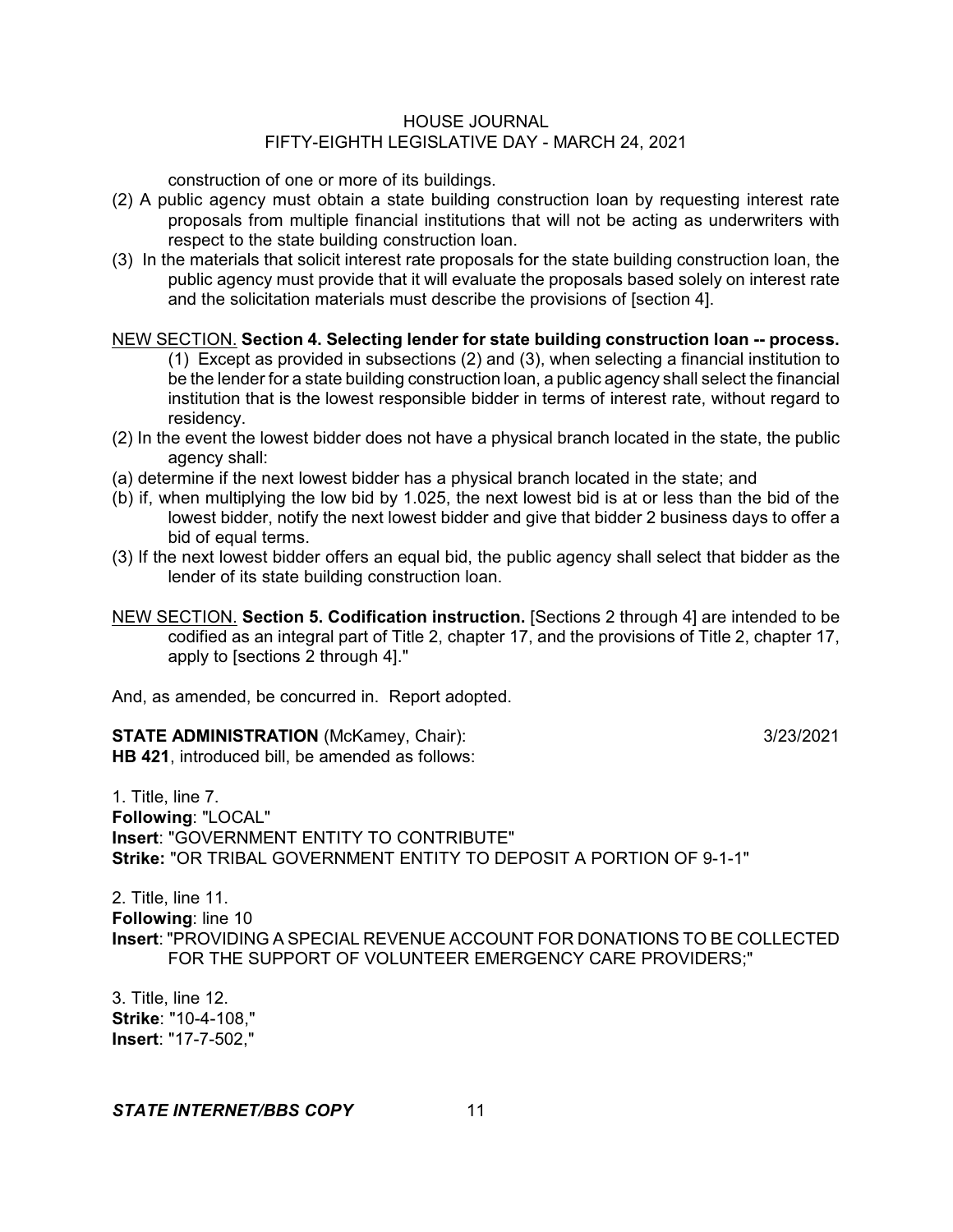4. Page 1.

**Following**: line 18

**Insert**: "NEW SECTION. **Section 1. Account for volunteer emergency care provider support.** (1) (a) Subject to legislative fund transfer, there is a special revenue account within the state special revenue fund established in 17-2-102 for volunteer emergency care provider support.

(b) There must be deposited in the account all monetary contributions, gifts, and donations for the purposes of providing licensure, training, equipment, and other materials necessary for the operation of a volunteer emergency care provider company as defined in 19-17-102.

(c) Money in the account is statutorily appropriated, as provided in 17-7-502, to the department of public health and human services and may be used only for those purposes provided in this section.

(2) A volunteer emergency care provider company may request to receive funding from the special revenue account created in this section to provide additional support, equipment, or training or to cover fees required for the licensure of volunteer emergency care providers."

5. Page 1, line 19 through page 2, line 28.

**Strike:** section 1 in its entirety

**Insert**: "**Section 2.** Section 17-7-502, MCA, is amended to read:

"**17-7-502. Statutory appropriations -- definition --requisites for validity.**(1)A statutory appropriation is an appropriation made by permanent law that authorizes spending by a state agency without the need for a biennial legislative appropriation or budget amendment.

(2) Except as provided in subsection (4), to be effective, a statutory appropriation must comply with both of the following provisions:

(a) The law containing the statutory authority must be listed in subsection (3).

(b) The law or portion of the law making a statutory appropriation must specifically state that a statutory appropriation is made as provided in this section.

(3) The following laws are the only laws containing statutory appropriations: 2-17-105; 5-11- 120; 5-11-407; 5-13-403; 5-13-404; 7-4-2502; 10-1-108; 10-1-1202; 10-1-1303; 10-2-603; 10-2- 807; 10-3-203; 10-3-310; 10-3-312; 10-3-314; 10-3-802; 10-3-1304; 10-4-304; 15-1-121; 15-1-218; 15-31-1004; 15-31-1005; 15-35-108; 15-36-332; 15-37-117; 15-39-110; 15-65-121; 15-70-101; 15- 70-130; 15-70-433; 16-11-119; 16-11-509; 17-3-106; 17-3-212; 17-3-222; 17-3-241; 17-6-101; 17- 7-215; 18-11-112; 19-3-319; 19-3-320; 19-6-404; 19-6-410; 19-9-702; 19-13-604; 19-17-301; 19- 18-512; 19-19-305; 19-19-506; 19-20-604; 19-20-607; 19-21-203; 20-8-107; 20-9-534; 20-9-622; 20-9-905; 20-26-617; 20-26-1503; 22-1-327; 22-3-116; 22-3-117; 22-3-1004; 23-4-105; 23-5-306; 23-5-409; 23-5-612; 23-7-301; 23-7-402; 30-10-1004; 37-43-204; 37-50-209; 37-54-113; 39-71- 503; 41-5-2011; 42-2-105; 44-4-1101; 44-12-213; 44-13-102; 50-1-115; [section 1]; 53-1-109; 53-6- 148; 53-9-113; 53-24-108; 53-24-206; 60-11-115; 61-3-321; 61-3-415; 67-1-309; 69-3-870; 69-4- 527; 75-1-1101; 75-5-1108; 75-6-214; 75-11-313; 75-26-308; 76-13-151; 76-13-150; 76-17-103; 76-22-109; 77-1-108; 77-2-362; 80-2-222; 80-4-416; 80-11-518; 80-11-1006; 81-1-112; 81-1-113; 81-7-106; 81-7-123; 81-10-103; 82-11-161; 85-2-526; 85-20-1504; 85-20-1505; [ 85-25-102]; 87-1- 603; 90-1-115; 90-1-205; 90-1-504; 90-6-331; and 90-9-306.

(4) There is a statutory appropriation to pay the principal, interest, premiums, and costs of issuing, paying, and securing all bonds, notes, or other obligations, as due, that have been authorized and issued pursuant to the laws of Montana. Agencies that have entered into agreements authorized by the laws of Montana to pay the state treasurer, for deposit in accordance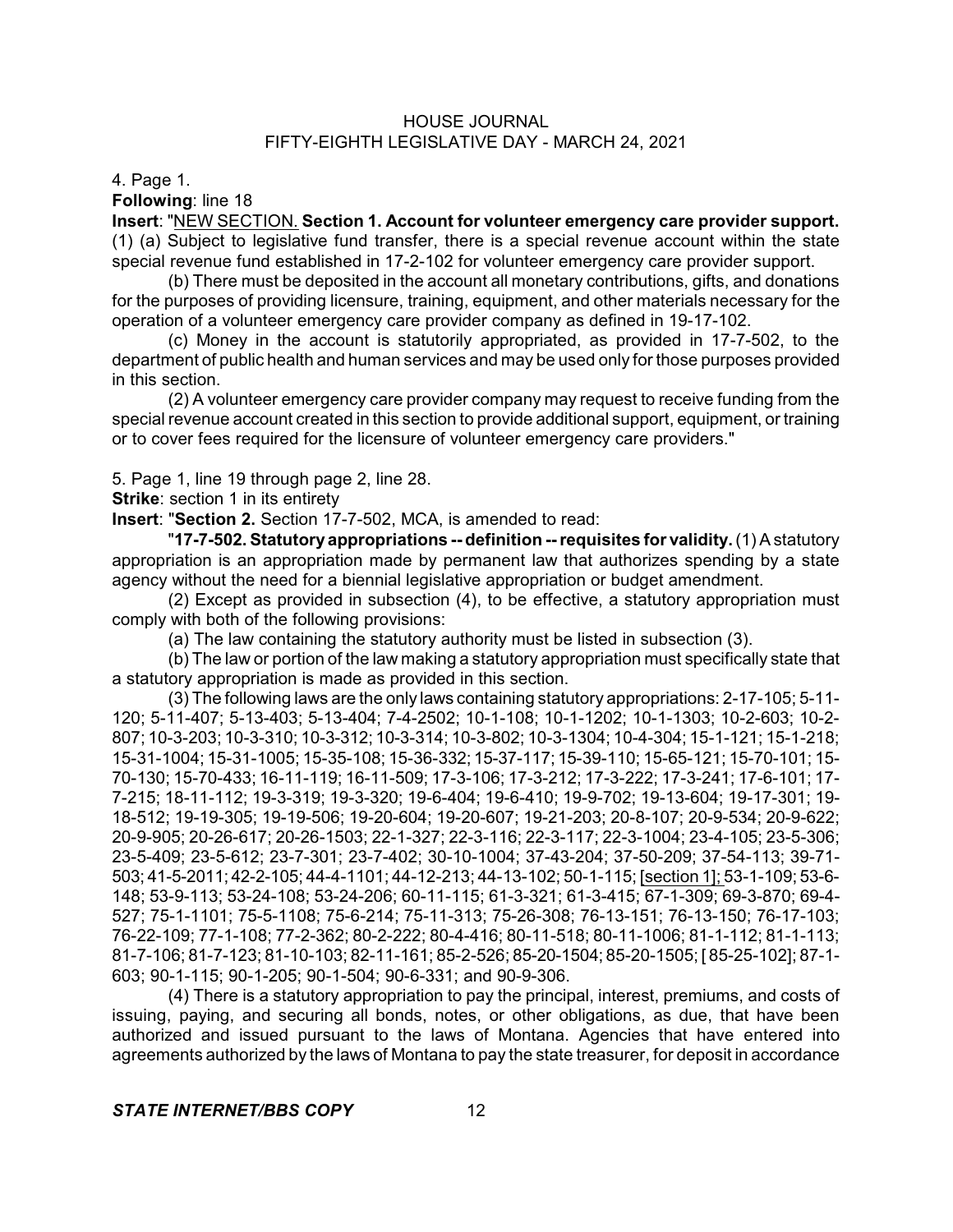with 17-2-101 through 17-2-107, as determined by the state treasurer, an amount sufficient to pay the principal and interest as due on the bonds or notes have statutory appropriation authority for the payments. (In subsection (3): pursuant to sec. 10, Ch. 360, L. 1999, the inclusion of 19-20-604 terminates contingently when the amortization period for the teachers' retirement system's unfunded liability is 10 years or less; pursuant to sec. 73, Ch. 44, L. 2007, the inclusion of 19-6-410 terminates contingently upon the death of the last recipient eligible under 19-6-709(2) for the supplemental benefit provided by 19-6-709; pursuant to sec. 27, Ch. 285, L. 2015, and sec. 1, Ch. 292, L. 2015, the inclusion of 53-9-113 terminates June 30, 2021; pursuant to sec. 6, Ch. 291, L. 2015, the inclusion of 50-1-115 terminates June 30, 2021; pursuant to sec. 5, Ch. 383, L. 2015, the inclusion of 85-25-102 is effective on occurrence of contingency; pursuant to sec. 6, Ch. 423, L. 2015, the inclusion of 22-3-116 and 22-3-117 terminates June 30, 2025; pursuant to sec. 33, Ch. 457, L. 2015, the inclusion of 20-9-905 terminates December 31, 2023; pursuant to sec. 12, Ch. 55, L. 2017, the inclusion of 37-54-113 terminates June 30, 2023; pursuant to sec. 4, Ch. 122, L. 2017, the inclusion of 10-3-1304 terminates September 30, 2025; pursuant to sec. 55, Ch. 151, L. 2017, the inclusion of 30-10-1004 terminates June 30, 2021; pursuant to sec. 1, Ch. 213, L. 2017, the inclusion of 90-6-331 terminates June 30, 2027; pursuant to secs. 5, 8, Ch. 284, L. 2017, the inclusion of 81-1-112, 81-1-113, and 81-7-106 terminates June 30, 2023; pursuant to sec. 1, Ch. 340, L. 2017, the inclusion of 22-1-327 terminates July 1, 2023; pursuant to sec. 10, Ch. 374, L. 2017, the inclusion of 76-17-103 terminates June 30, 2027; pursuant to sec. 5, Ch, 50, L. 2019, the inclusion of 37-50-209 terminates September 30, 2023; pursuant to sec. 1, Ch. 408, L. 2019, the inclusion of 17-7-215 terminates June 30, 2029; pursuant to secs. 11, 12, and 14, Ch. 343, L. 2019, the inclusion of 15-35-108 terminates June 30, 2027; pursuant to sec. 7, Ch. 465, L. 2019, the inclusion of 85-2-526 terminates July 1, 2023; and pursuant to sec. 5, Ch. 477, L. 2019, the inclusion of 10-3-802 terminates June 30, 2023.)"" Renumber: subsequent sections

6. Page 4. **Following**: line 11 **Insert**: "(14) "Local government entity" has the meaning provided in 7-6-602." **Renumber:** subsequent subsections

7. Page 7, line 13. **Following**: "local" **Strike**: "or tribal"

8. Page 10, line 8. **Following**: "(2)" **Strike**: "(a)"

9. Page 10, line 9. **Following**: "local" **Strike**: "or tribal" **Following**: "fund" **Insert**: ": (a)"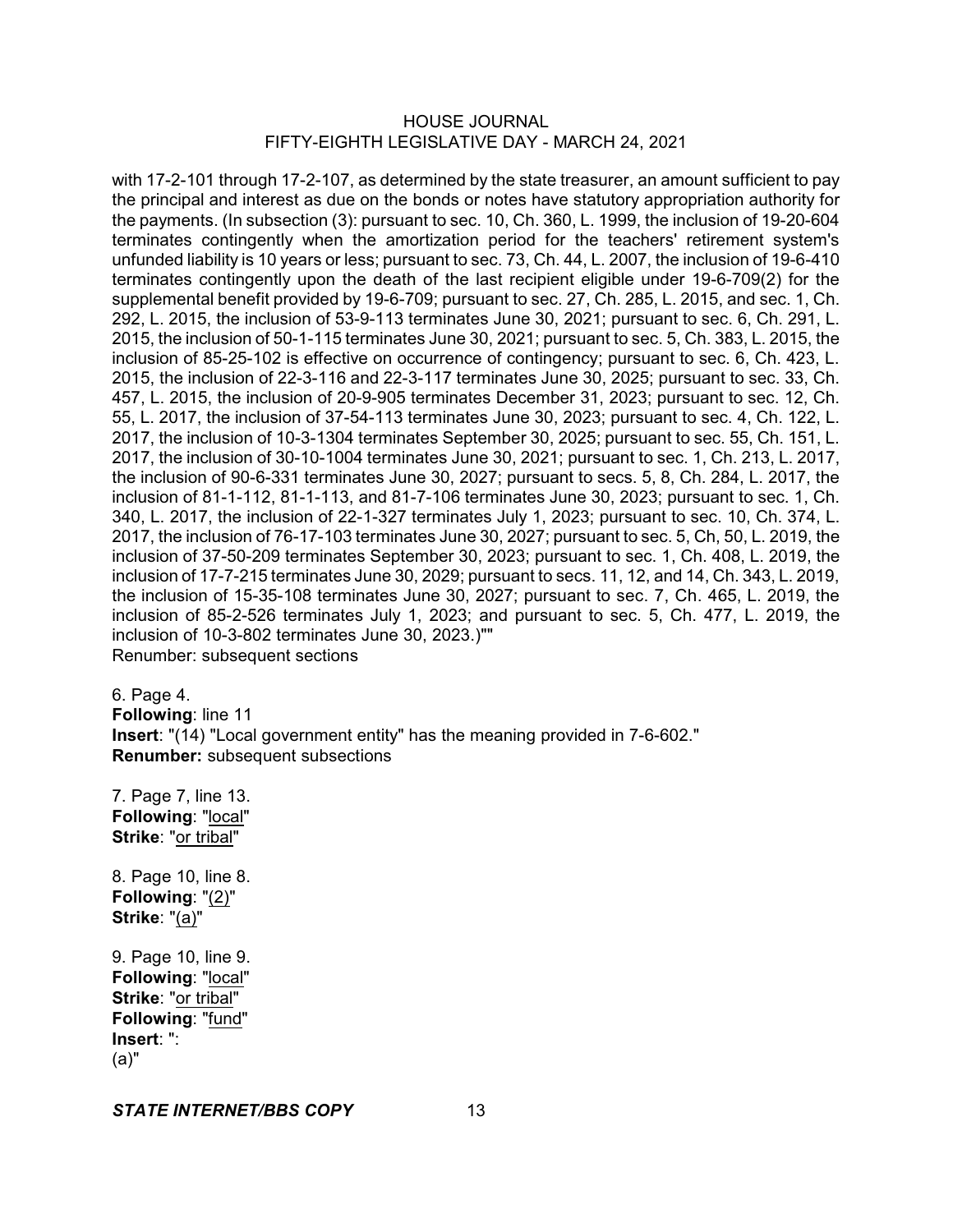10. Page 10, line 10.

**Following**: "\$10,000"

- **Insert**: "for up to 30 eligible volunteer emergency care providers residing in the jurisdiction of the local government entity; and
- (b) \$10,000 for each additional increment of eligible volunteer emergency care providers residing in the jurisdiction of the local government entity that is between 30 and the next multiple of 30."
- **Strike:** "from the funds distributed to the local government or tribal government entity as allowed in 10-4-305."

11. Page 10, line 11 through line 19. **Strike:** subsections (b) through (c) in their entirety **Renumber**: subsequent subsections

12. Page 15, line 7. **Strike**: "\$5,000" **Insert**: "\$6,000"

13. Page 15, line 12 through line 13. **Strike:** section 21 in its entirety

14. Page 15.

**Following**: line 14

**Insert**: "NEW SECTION. **Section 22. Codification instruction**. [Section 1] is intended to be codified as an integral part of Title 50, chapter 6, and the provisions of Title 50, chapter 6, apply to [section 1]. "

**Renumber:** subsequent sections

15. Page 15, line 17 through line 18. **Strike**: "2" on line 17 through "19" on line 18 **Insert**: "3 through 20"

16. Page 15, line 22. **Strike**: "2 through 19" **Insert**: "3 through 20"

17. Page 15, line 27. **Strike**: "2 through 19" **Insert**: "3 through 20"

18. Page 15, line 28. **Strike**: "22" **Insert**: "23"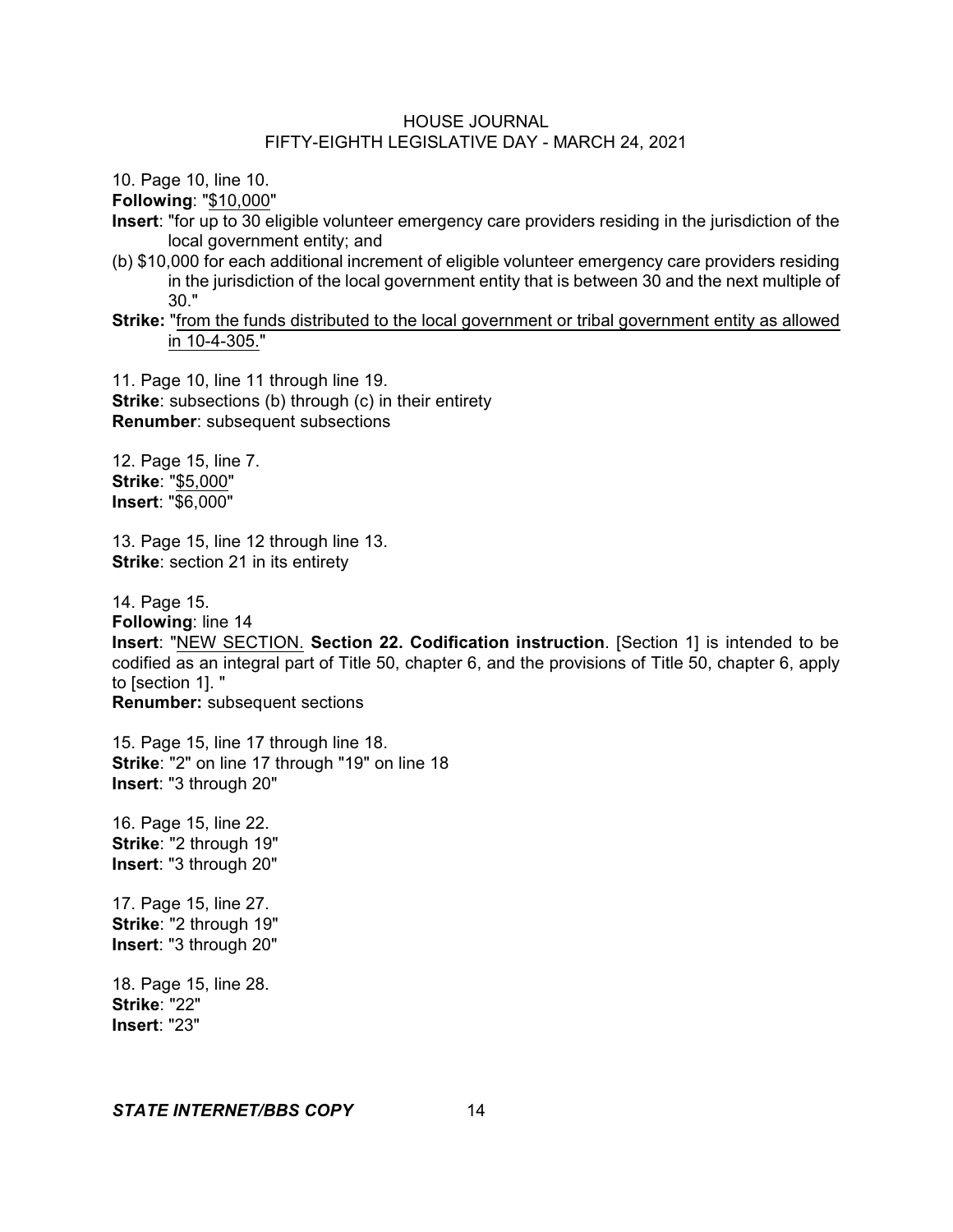19. Page 16, line 1 through line 2. **Strike**: "2" on line 1 through "19" on line 2 **Insert**: "3 through 20"

And, as amended, do pass. Report adopted.

**SB 319**, be amended as follows:

1. Page 27.

**Following**: line 22

**Insert**: "COORDINATION SECTION. **Section 21. Coordination instruction**. If both Senate Bill No. 224 and [this act] are passed and approved and both contain a section amending 13-37-229, then the sections amending 13-37-229 are void and 13-37-229 must be amended as follows:

"**13-37-229. Disclosure requirements for candidates, ballotissue committees, political party committees, and independent committees.** (1) The reports required under 13-37-225 through 13-37-227 from candidates, ballot issue committees, political party committees, and independent committees, and joint fundraising committees must disclose the following information concerning contributions received:

(a) the amount of cash on hand at the beginning of the reporting period;

(b) the full name, mailing address, occupation, and employer, if any, of each person who has made aggregate contributions, other than loans, of \$35 \$50 or more to a candidate, or political committee, or joint fundraising committee, including the purchase of tickets and other items for events, such as dinners, luncheons, rallies, and similar fundraising events;. If a contribution is made by a joint fundraising committee to a participant in the joint fundraising committee, the participant shall disclose the information in this subsection (1)(b) for each contributor of the funds allocated to the participant by the joint fundraising committee.

(c) for each person identified under subsection (1)(b), the aggregate amount of contributions made by that person within the reporting period and the total amount of contributions made by that person for all reporting periods;

(d) the total sum of individual contributions made to or for a political committee, or candidate, or joint fundraising committee and not reported under subsections (1)(b) and (1)(c);

(e) the name and address of each political committee, or candidate, or joint fundraising committee from which the reporting committee or candidate received any transfer of funds, together with the amount and dates of all transfers;

(f) each loan from any person during the reporting period, together with the full names, mailing addresses, occupations, and employers, if any, of the lender and endorsers, if any, and the date and amount of each loan;

(g) the amount and nature of debts and obligations owed to a political committee,  $\sigma$ candidate, or joint fundraising committee in the form prescribed by the commissioner;

(h) an itemized account of proceeds that total less than  $$35$  \$50 from a person from mass collections made at fundraising events;

(i) each contribution, rebate, refund, or other receipt not otherwise listed under subsections (1)(b) through (1)(h) during the reporting period; and

(j) the total sum of all receipts received by or for the committee or candidate during the reporting period; and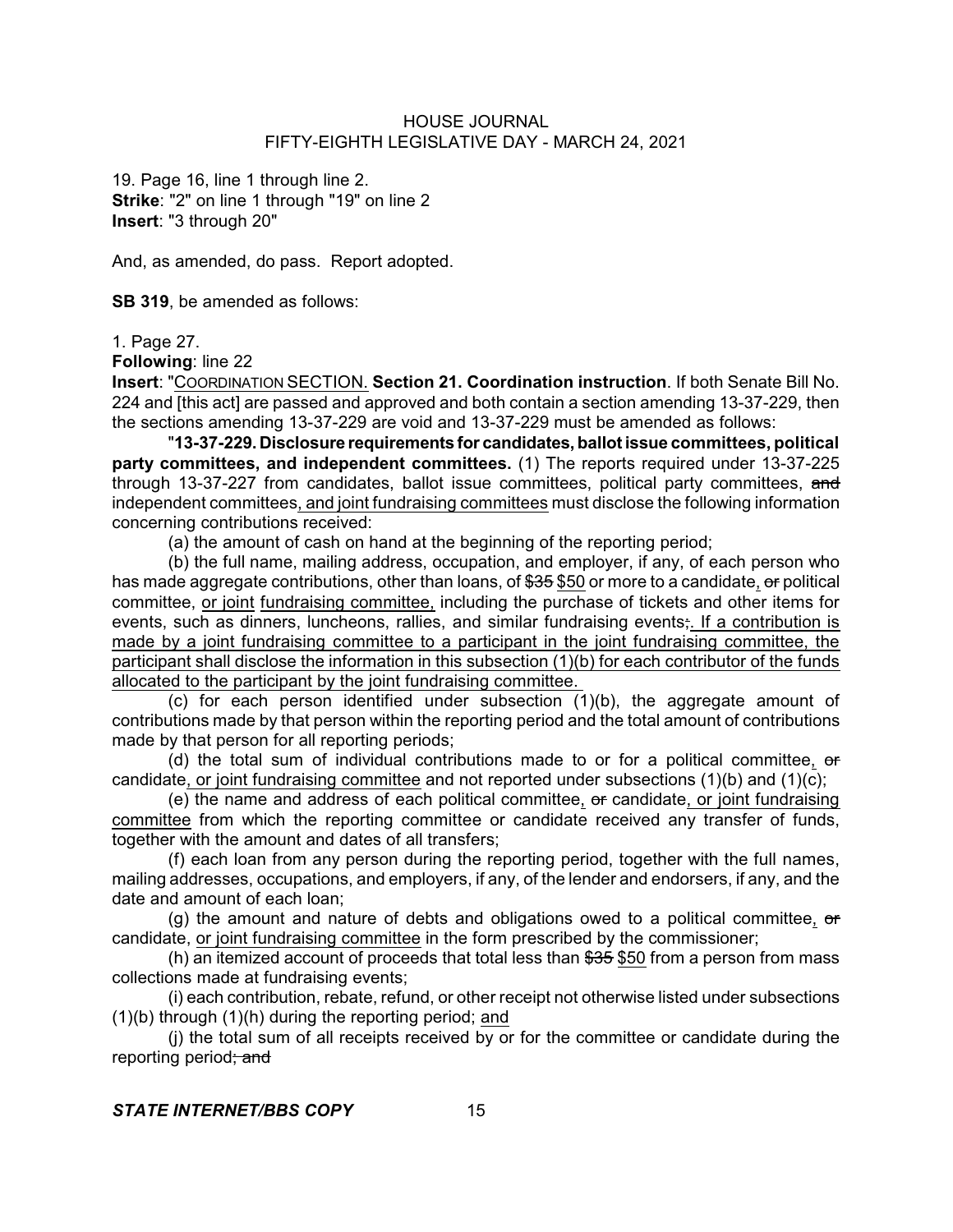(k) other information that may be required by the commissioner to fully disclose the sources of funds used to support or oppose candidates or issues.

(2) (a) Except as provided in subsection (2)(c), the reports required under 13-37-225 through 13-37-227 from candidates, ballot issue committees, political party committees, and independent committees, and joint fundraising committees must disclose the following information concerning expenditures made:

(i) the full name, mailing address, occupation, and principal place of business, if any, of each person to whom expenditures have been made by the committee or candidate during the reporting period, including the amount, date, and purpose of each expenditure and the total amount of expenditures made to each person;

(ii) the full name, mailing address, occupation, and principal place of business, if any, of each person to whom an expenditure for personal services, salaries, and reimbursed expenses has been made, including the amount, date, and purpose of that expenditure and the total amount of expenditures made to each person;

(iii) the total sum of expenditures made by a political committee,  $\sigma$  candidate, or joint fundraising committee during the reporting period;. If the expenditure is made by a joint fundraising committee, the joint fundraising committee shall report gross and net allocations to each participant.

(iv) the name and address of each political committee,  $\sigma$  candidate, or joint fundraising committee to which the reporting committee or candidate made any transfer of funds, together with the amount and dates of all transfers;

(v) the name of any person to whom a loan was made during the reporting period, including the full name, mailing address, occupation, and principal place of business, if any, of that person and the full names, mailing addresses, occupations, and principal places of business, if any, of the endorsers, if any, and the date and amount of each loan;

(vi) the amount and nature of debts and obligations owed by a political committee,  $\theta$ candidate, or joint fundraising committee in the form prescribed by the commissioner; and

(vii) other information that may be required by the commissioner to fully disclose the disposition of funds used to support or oppose candidates or issues

(vii) if a joint fundraising committee allocated contributions to a participant, the contribution information under subsections (1)(a) through (1)(c) for each contributor that contributed to the gross amount allocated by the joint fundraising committee to the participant.

(b) Reports of expenditures made to a consultant, advertising agency, polling firm, or other person that performs services for or on behalf of a candidate, or political committee, or joint fundraising committee must be itemized and described in sufficient detail to disclose the specific services performed by the entity to which payment or reimbursement was made.

(c) A candidate is required to report the information specified in this subsection (2) only if the transactions involved were undertaken for the purpose of supporting or opposing a candidate.

(d) Subsection  $(2)(a)(vii)$  only applies to the report of a joint fundraising committee.

 $(3)$  (a) A candidate, a political committee, or a joint fundraising committee is not required to report the following expenditures under the 2-business-day reporting requirements in 13-37- 226(1)(d) and 13-37-226(2)(d):

(i) bookkeeping expenses paid to track and ensure campaign finance compliance; and

(ii) payroll expenditures.

(b) A candidate, a political committee, or a joint fundraising committee is not relieved of the duty to report the expenditures listed in subsection (3)(a) in the next periodic report.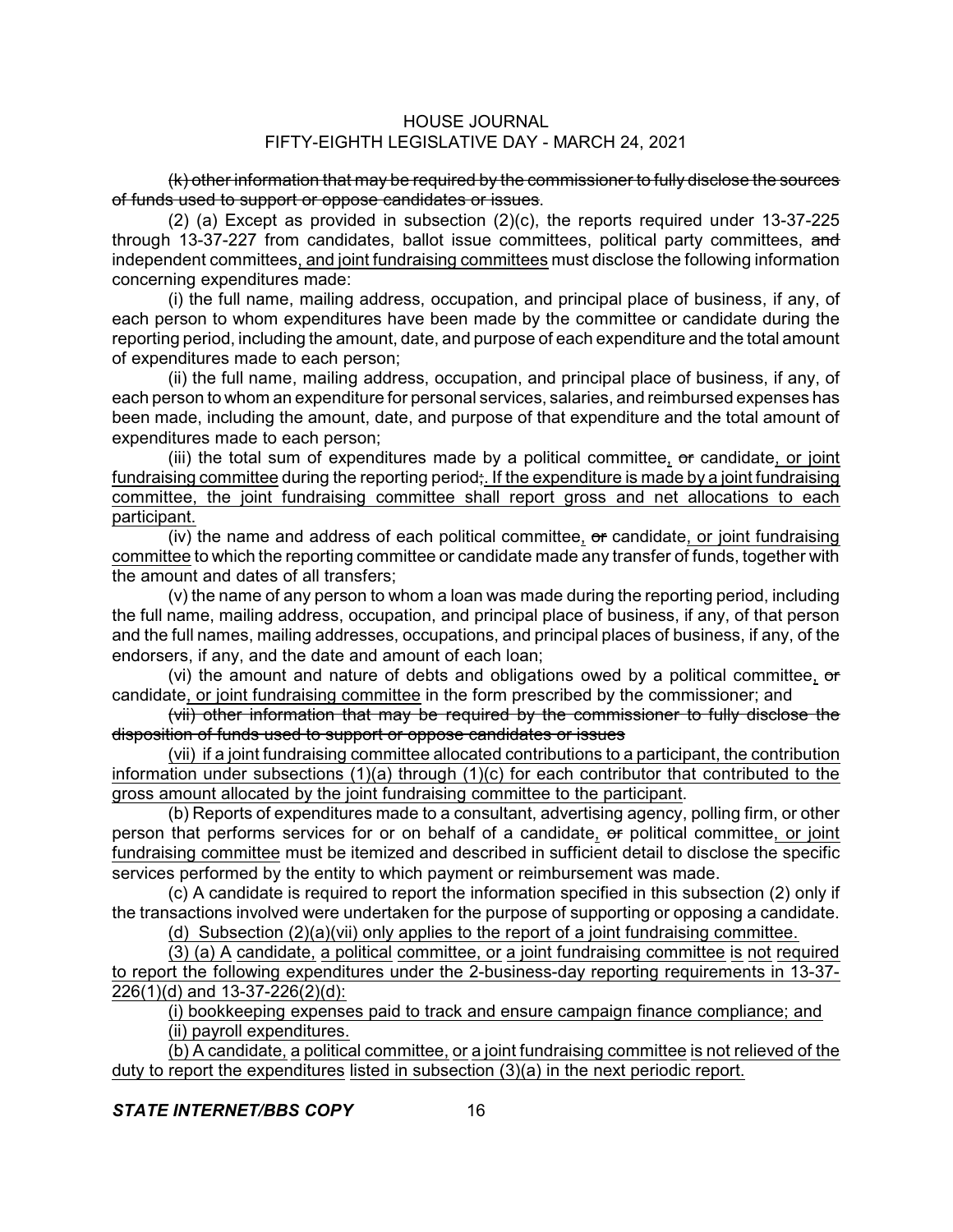(4) A candidate is not required to report:

(a) contributions received from a political party committee for compensation of the personal services of another person that are rendered to the candidate if the political party committee reports the amount of contributions made to the candidate in the form of personal services; and

(b) tangible campaign materials such as campaign signage, literature, or photographs produced for a previous campaign or video produced for a previous campaign if the expenditures to produce the tangible materials or video were reported in a previous campaign by the candidate."

And, as amended, be concurred in. Report adopted.

| <b>STATE ADMINISTRATION (McKamey, Chair):</b>    | 3/24/2021 |
|--------------------------------------------------|-----------|
| <b>HB 643, do pass. Report adopted.</b>          |           |
| <b>HJR 24, do pass. Report adopted.</b>          |           |
| <b>TAXATION</b> (Beard, Chair):                  | 3/24/2021 |
| <b>SB 288</b> , be concurred in. Report adopted. |           |
| <b>MESSAGES FROM THE SENATE</b>                  |           |

# **House bills** concurred in and returned to the House: 3/22/2021 **HB 37**, introduced by T. Welch **HB 39**, introduced by D. Lenz **HB 81**, introduced by J. Hamilton **HB 88**, introduced by M. Bertoglio **HB 208**, introduced by J. Gillette **HB 275**, introduced by M. Caferro **HB 295**, introduced by M. Caferro **HB 396**, introduced by J. Kassmier **HB 548**, introduced by J. Patelis **House bills** concurred in as amended and returned to the House for concurrence in Senate amendments: 3/22/2021 **HB 34**, introduced by F. Smith **HB 43**, introduced by R. Knudsen **House amendments to Senate bill** concurred in: 3/22/2021 **SB 101**, introduced by C. Smith **Senate joint resolution** passed and transmitted to the House for concurrence: 3/22/2021 **STATE INTERNET/BBS COPY** 17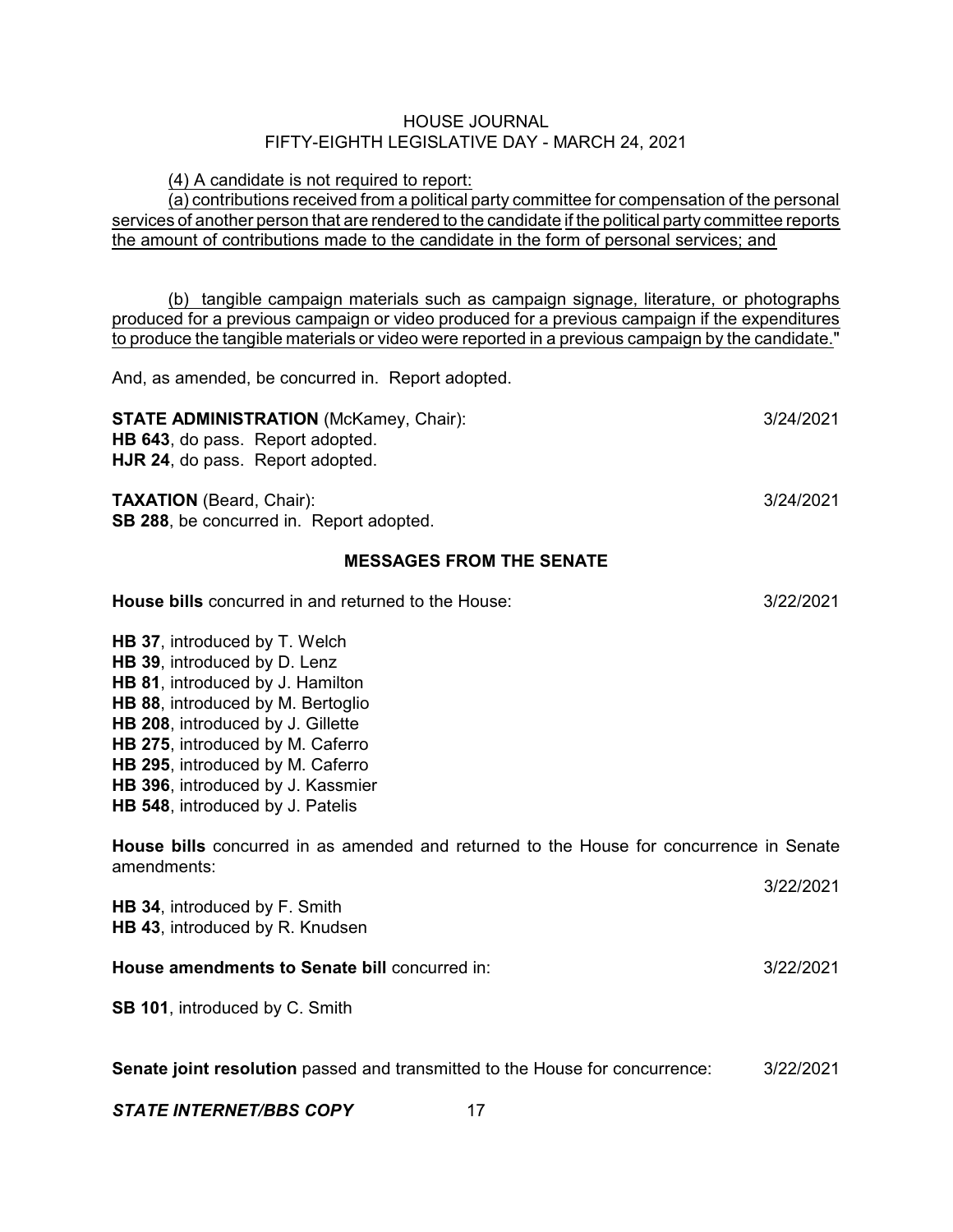**SJR 14**, introduced by W. Sales

# **FIRST READING AND COMMITMENT OF BILLS**

The following House bills were introduced, read first time, and referred to committees:

**HB 667**, introduced by R. Marshall, S. Berglee, L. Brewster, N. Duram, P. Fielder, S. Gist, J. Kassmier, C. Knudsen, B. Ler, M. Noland, B. Phalen, J. Schillinger, B. Usher, B. Keenan,

D. Salomon, referred to Taxation.

**HB 668**, introduced by S. Stewart Peregoy, referred to Business and Labor.

**HB 669**, introduced by E. Buttrey, R. Fitzgerald, F. Garner, S. Fitzpatrick, referred to Business and Labor.

**HB 670**, introduced by D. Skees, A. Regier, M. Regier, B. Tschida, referred to Business and Labor. **HB 671**, introduced by D. Bedey, L. Jones, referred to Appropriations.

**HB 672**, introduced by J. Hamilton, referred to Taxation.

**HB 673**, introduced by K. Sullivan, referred to Energy, Technology and Federal Relations.

**HB 674**, introduced by N. Duram, B. Brown, M. Cuffe, J. Esp, G. Hertz, D. Salomon, J. Small,

D. Bartel, B. Beard, S. Berglee, M. Bertoglio, M. Binkley, L. Brewster, A. Buckley, J. Carlson,

T. France, M. Funk, S. Galloway, W. Galt, S. Gist, J. Kassmier, R. Knudsen, B. Ler, D. Loge,

W. McKamey, F. Nave, M. Noland, S. Novak, L. Reksten, K. Seekins-Crowe, F. Smith, J. Trebas, S. Vinton, K. Zolnikov, referred to Transportation.

**HB 675**, introduced by E. Buttrey, M. Blasdel, referred to Taxation.

**HB 676**, introduced by J. Gillette, referred to Human Services.

**HB 677**, introduced by D. Bartel, K. Bogner, B. Brown, B. Gillespie, C. Glimm, G. Hertz, B. Keenan, T. Manzella, K. Regier, C. Smith, G. Vance, B. Beard, D. Bedey, S. Berglee, M. Bertoglio,

M. Binkley, L. Brewster, E. Buttrey, J. Carlson, J. Dooling, N. Duram, P. Fielder, F. Fleming,

G. Frazer, J. Fuller, S. Galloway, W. Galt, F. Garner, J. Gillette, S. Gist, S. Greef, S. Gunderson,

E. Hill, C. Hinkle, J. Hinkle, K. Holmlund, M. Hopkins, L. Jones, J. Kassmier, S. Kerns, C. Knudsen,

R. Knudsen, D. Lenz, B. Ler, D. Loge, M. Malone, R. Marshall, B. Mercer, B. Mitchell, T. Moore,

F. Nave, M. Noland, J. Patelis, B. Phalen, J. Read, A. Regier, M. Regier, L. Reksten, V. Ricci,

J. Schillinger, K. Seekins-Crowe, L. Sheldon-Galloway, D. Skees, M. Stromswold, B. Tschida,

B. Usher, S. Vinton, K. Walsh, T. Welch, K. Whitman, K. Zolnikov, referred to Agriculture.

**HB 678**, introduced by D. Bartel, V. Ricci, referred to Appropriations.

**HB 679**, introduced by J. Karjala, referred to Human Services.

**HB 680**, introduced by S. Kerns, M. Bertoglio, G. Frazer, F. Garner, S. Gunderson, E. Hill,

B. Mercer, F. Nave, B. Putnam, V. Ricci, J. Schillinger, D. Skees, B. Tschida, referred to Human Services.

**HB 681**, introduced by J. Kassmier, W. Galt, C. Knudsen, B. Ler, referred to Agriculture.

The following Senate joint resolution was introduced, read first time, and referred to committee:

**SJR 14**, introduced by W. Sales, referred to Human Services.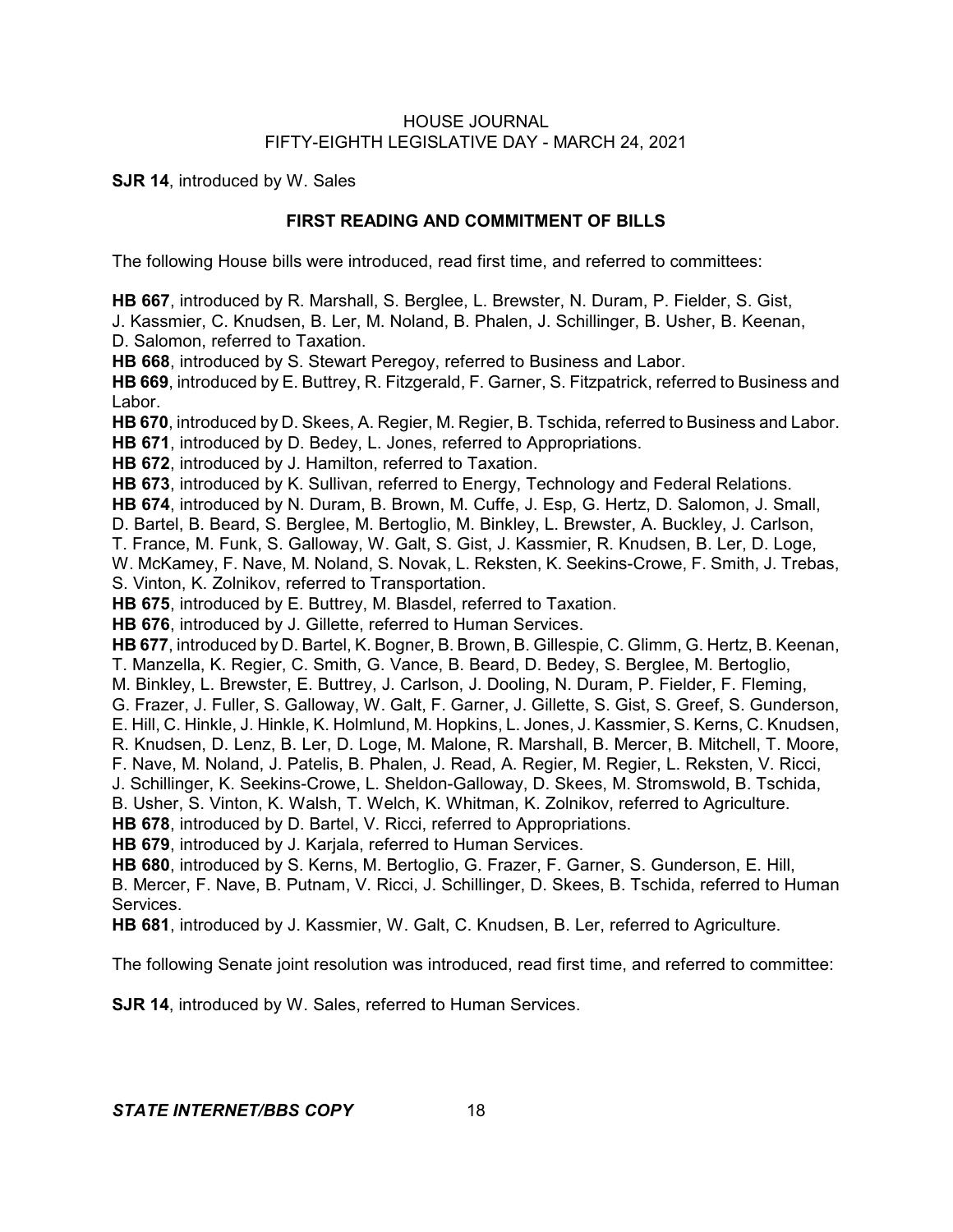#### **THIRD READING OF BILLS**

The following bills having been read three several times, title and history agreed to, were disposed of in the following manner:

#### **HB 2** passed as follows:

Yeas: Anderson, Bartel, Beard, Bedey, Berglee, Bertoglio, Binkley, Brewster, Buttrey, Carlson, Custer, Dooling, Duram, Fielder, Fitzgerald, Fleming, Frazer, Fuller, Galloway, Garner, Gillette, Gist, Greef, Gunderson, Hill, Hinkle C, Hinkle J, Holmlund, Hopkins, Jones, Kassmier, Kerns, Knudsen C, Knudsen R, Lenz, Ler, Loge, Malone, Marshall, McKamey, Mercer, Mitchell, Moore, Nave, Noland, Patelis, Phalen, Putnam, Read, Regier A, Regier M, Reksten, Ricci, Schillinger, Seekins-Crowe, Sheldon-Galloway, Skees, Stromswold, Trebas, Tschida, Usher, Vinton, Walsh, Welch, Whitman, Zolnikov, Mr. Speaker. Total 67

Nays: Abbott, Bishop, Buckley, Caferro, Curdy, Dunwell, Farris-Olsen, Fern, France, Funk, Hamilton, Harvey, Hawk, Hayman, Karjala, Keane, Kelker, Keogh, Kerr-Carpenter, Kortum, Marler, Novak, Olsen, Running Wolf, Smith, Stafman, Stewart Peregoy, Sullivan, Tenenbaum, Thane, Weatherwax, Windy Boy.

Total 32

Voted absentee: None.

Excused: Whiteman Pena. Total 1

Absent or not voting: None. Total 0

**HB 4** passed as follows:

Yeas: Abbott, Anderson, Bartel, Beard, Bedey, Berglee, Bertoglio, Binkley, Bishop, Brewster, Buckley, Buttrey, Caferro, Carlson, Curdy, Custer, Dooling, Dunwell, Duram, Farris-Olsen, Fern, Fielder, Fitzgerald, Fleming, France, Frazer, Fuller, Funk, Galloway, Garner, Gillette, Gist, Greef, Gunderson, Hamilton, Harvey, Hawk, Hayman, Hill, Hinkle C, Hinkle J, Holmlund, Hopkins, Jones, Karjala, Kassmier, Keane, Kelker, Keogh, Kerns, Kerr-Carpenter, Knudsen C, Knudsen R, Kortum, Lenz, Ler, Loge, Malone, Marler, Marshall, McKamey, Mercer, Mitchell, Moore, Nave, Noland, Novak, Olsen, Patelis, Phalen, Putnam, Read, Regier A, Regier M, Reksten, Ricci, Running Wolf, Schillinger, Seekins-Crowe, Sheldon-Galloway, Skees, Smith, Stafman, Stewart Peregoy, Stromswold, Sullivan, Tenenbaum, Thane, Trebas, Tschida, Usher, Vinton, Walsh, Weatherwax, Welch, Whitman, Windy Boy, Zolnikov, Mr. Speaker. Total 99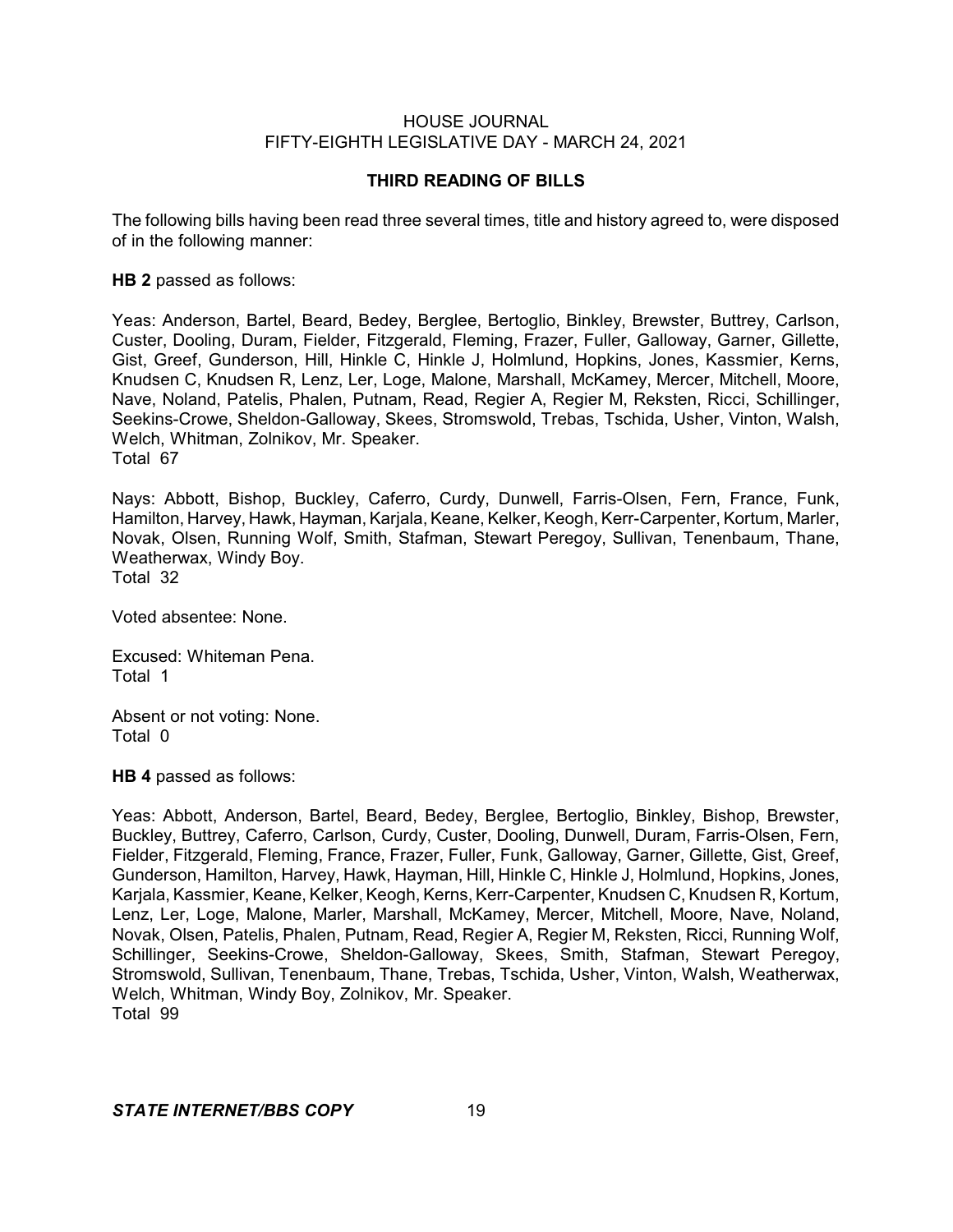Nays: None. Total 0

Voted absentee: None.

Excused: Whiteman Pena. Total 1

Absent or not voting: None. Total 0

**HB 10** passed as follows:

Yeas: Abbott, Anderson, Bartel, Beard, Bedey, Berglee, Bertoglio, Binkley, Bishop, Brewster, Buckley, Buttrey, Caferro, Carlson, Curdy, Custer, Dooling, Dunwell, Duram, Farris-Olsen, Fern, Fielder, Fitzgerald, Fleming, France, Frazer, Fuller, Funk, Galloway, Garner, Gillette, Gist, Greef, Gunderson, Hamilton, Harvey, Hawk, Hayman, Hill, Hinkle C, Hinkle J, Holmlund, Hopkins, Jones, Karjala, Kassmier, Keane, Kelker, Keogh, Kerns, Kerr-Carpenter, Knudsen C, Knudsen R, Kortum, Lenz, Ler, Loge, Malone, Marler, Marshall, McKamey, Mercer, Mitchell, Moore, Nave, Noland, Novak, Olsen, Patelis, Phalen, Putnam, Read, Regier A, Regier M, Reksten, Ricci, Running Wolf, Schillinger, Seekins-Crowe, Sheldon-Galloway, Skees, Smith, Stafman, Stewart Peregoy, Stromswold, Sullivan, Tenenbaum, Thane, Trebas, Tschida, Usher, Vinton, Walsh, Weatherwax, Welch, Whitman, Windy Boy, Zolnikov, Mr. Speaker. Total 99

Nays: None. Total 0

Voted absentee: None.

Excused: Whiteman Pena. Total 1

Absent or not voting: None. Total 0

**HB 12** passed as follows:

Yeas: Abbott, Anderson, Bartel, Bedey, Bertoglio, Bishop, Brewster, Buckley, Buttrey, Caferro, Carlson, Curdy, Custer, Dooling, Dunwell, Duram, Farris-Olsen, Fern, Fitzgerald, Fleming, France, Frazer, Fuller, Funk, Garner, Gist, Greef, Gunderson, Hamilton, Harvey, Hawk, Hayman, Hill, Holmlund, Hopkins, Jones, Karjala, Kassmier, Keane, Kelker, Keogh, Kerns, Kerr-Carpenter, Knudsen C, Knudsen R, Kortum, Lenz, Ler, Loge, Malone, Marler, Marshall, McKamey, Mercer,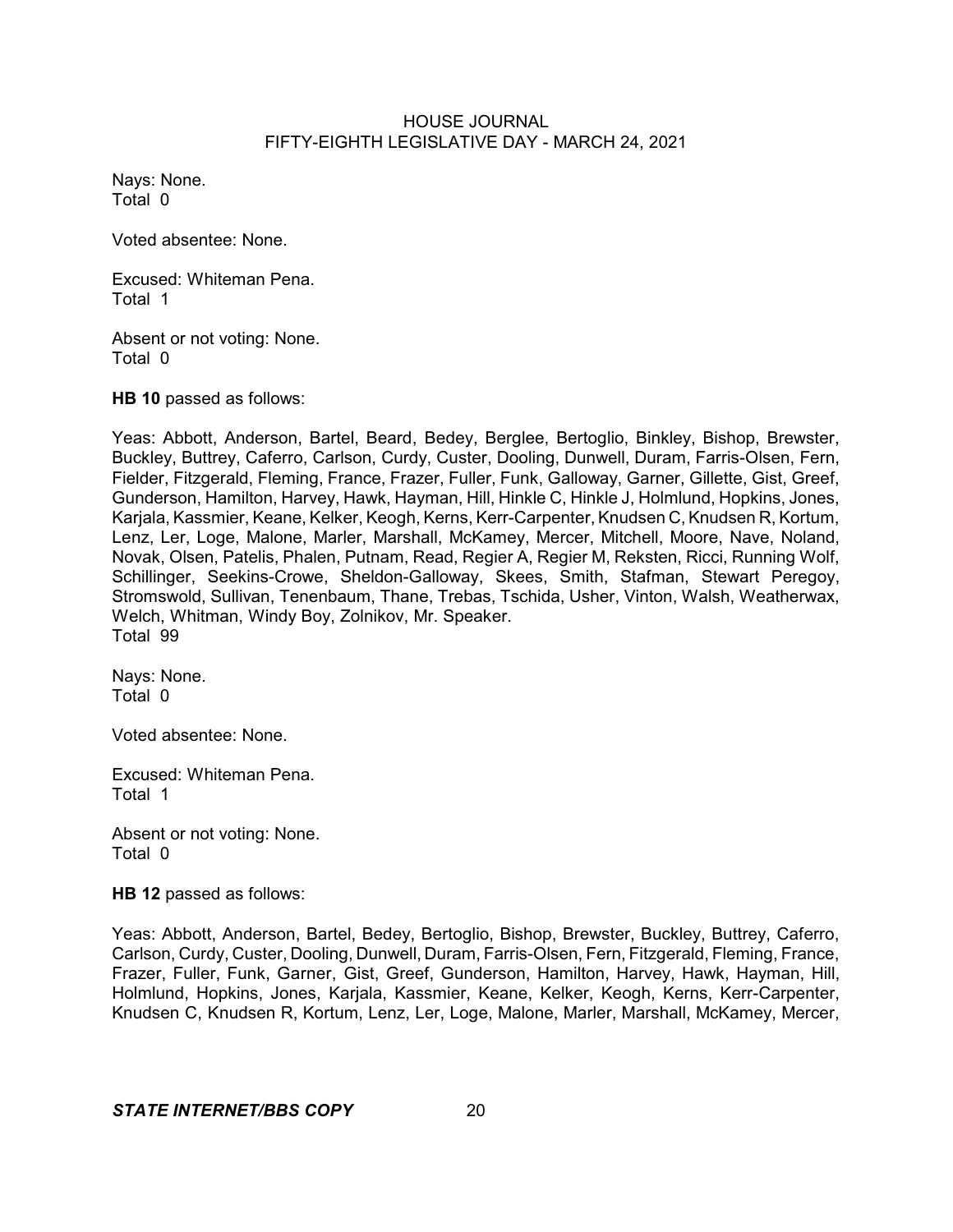Novak, Olsen, Patelis, Phalen, Putnam, Read, Reksten, Ricci, Running Wolf, Seekins-Crowe, Skees, Smith, Stafman, Stewart Peregoy, Sullivan, Tenenbaum, Thane, Usher, Vinton, Walsh, Weatherwax, Welch, Whitman, Windy Boy, Mr. Speaker. Total 79

Nays: Beard, Berglee, Binkley, Fielder, Galloway, Gillette, Hinkle C, Hinkle J, Mitchell, Moore, Nave, Noland, Regier A, Regier M, Schillinger, Sheldon-Galloway, Stromswold, Trebas, Tschida, Zolnikov.

Total 20

Voted absentee: None.

Excused: Whiteman Pena. Total 1

Absent or not voting: None. Total 0

**HB 181** passed as follows:

Yeas: Abbott, Anderson, Bartel, Beard, Bedey, Berglee, Bertoglio, Binkley, Bishop, Brewster, Buckley, Buttrey, Caferro, Carlson, Curdy, Custer, Dooling, Dunwell, Duram, Farris-Olsen, Fern, Fielder, Fitzgerald, Fleming, France, Frazer, Fuller, Funk, Galloway, Garner, Gillette, Gist, Greef, Gunderson, Hamilton, Harvey, Hawk, Hayman, Hill, Hinkle C, Hinkle J, Holmlund, Hopkins, Jones, Karjala, Kassmier, Keane, Kelker, Keogh, Kerns, Kerr-Carpenter, Knudsen C, Knudsen R, Kortum, Lenz, Ler, Loge, Malone, Marler, Marshall, McKamey, Mercer, Mitchell, Moore, Nave, Noland, Novak, Olsen, Patelis, Phalen, Putnam, Read, Regier A, Regier M, Reksten, Ricci, Running Wolf, Schillinger, Seekins-Crowe, Sheldon-Galloway, Skees, Smith, Stafman, Stewart Peregoy, Stromswold, Sullivan, Tenenbaum, Thane, Trebas, Tschida, Usher, Vinton, Walsh, Weatherwax, Welch, Whitman, Windy Boy, Zolnikov, Mr. Speaker. Total 99

Nays: None. Total 0

Voted absentee: None.

Excused: Whiteman Pena. Total 1

Absent or not voting: None. Total 0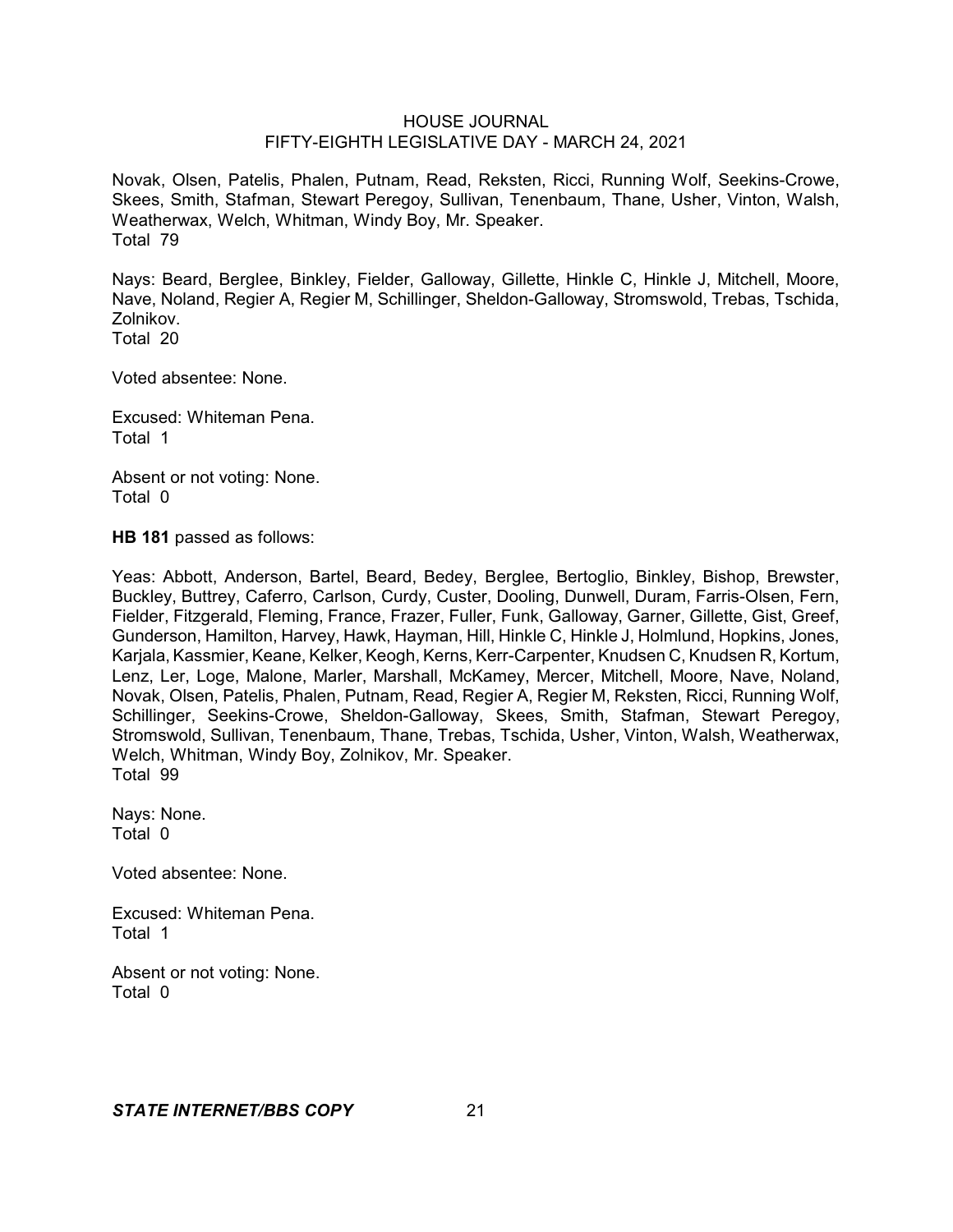**HB 464** passed as follows:

Yeas: Anderson, Bartel, Beard, Bedey, Berglee, Bertoglio, Binkley, Brewster, Buttrey, Carlson, Dooling, Duram, Fielder, Fitzgerald, Fleming, Frazer, Fuller, Galloway, Gillette, Gist, Greef, Gunderson, Harvey, Hawk, Hill, Hinkle C, Hinkle J, Holmlund, Hopkins, Jones, Kassmier, Keane, Kerns, Knudsen C, Lenz, Ler, Loge, Malone, Marshall, McKamey, Mercer, Mitchell, Moore, Nave, Noland, Novak, Patelis, Phalen, Read, Regier A, Regier M, Reksten, Ricci, Schillinger, Seekins-Crowe, Sheldon-Galloway, Skees, Smith, Stromswold, Trebas, Tschida, Usher, Vinton, Walsh, Welch, Whitman, Zolnikov, Mr. Speaker. Total 68

Nays: Abbott, Bishop, Buckley, Caferro, Curdy, Custer, Dunwell, Farris-Olsen, Fern, France, Funk, Garner, Hamilton, Hayman, Karjala, Kelker, Keogh, Kerr-Carpenter, Knudsen R, Kortum, Marler, Olsen, Putnam, Running Wolf, Stafman, Stewart Peregoy, Sullivan, Tenenbaum, Thane, Weatherwax, Windy Boy. Total 31

Voted absentee: None.

Excused: Whiteman Pena. Total 1

Absent or not voting: None. Total 0

**SB 33** concurred in as follows:

Yeas: Abbott, Anderson, Bartel, Beard, Bedey, Berglee, Bertoglio, Bishop, Brewster, Buckley, Buttrey, Caferro, Carlson, Curdy, Custer, Dooling, Dunwell, Duram, Farris-Olsen, Fern, Fielder, Fitzgerald, Fleming, France, Frazer, Fuller, Funk, Galloway, Garner, Gillette, Gist, Greef, Gunderson, Hamilton, Harvey, Hawk, Hayman, Hill, Holmlund, Hopkins, Jones, Karjala, Kassmier, Keane, Kelker, Keogh, Kerns, Kerr-Carpenter, Knudsen C, Knudsen R, Kortum, Lenz, Ler, Loge, Malone, Marler, Marshall, McKamey, Mercer, Mitchell, Nave, Noland, Novak, Olsen, Phalen, Putnam, Regier A, Reksten, Ricci, Running Wolf, Schillinger, Seekins-Crowe, Sheldon-Galloway, Skees, Smith, Stafman, Stewart Peregoy, Stromswold, Sullivan, Tenenbaum, Thane, Trebas, Usher, Vinton, Walsh, Weatherwax, Welch, Whitman, Windy Boy, Zolnikov, Mr. Speaker. Total 91

Nays: Binkley, Hinkle C, Hinkle J, Moore, Patelis, Read, Regier M, Tschida. Total 8

Voted absentee: None.

Excused: Whiteman Pena. Total 1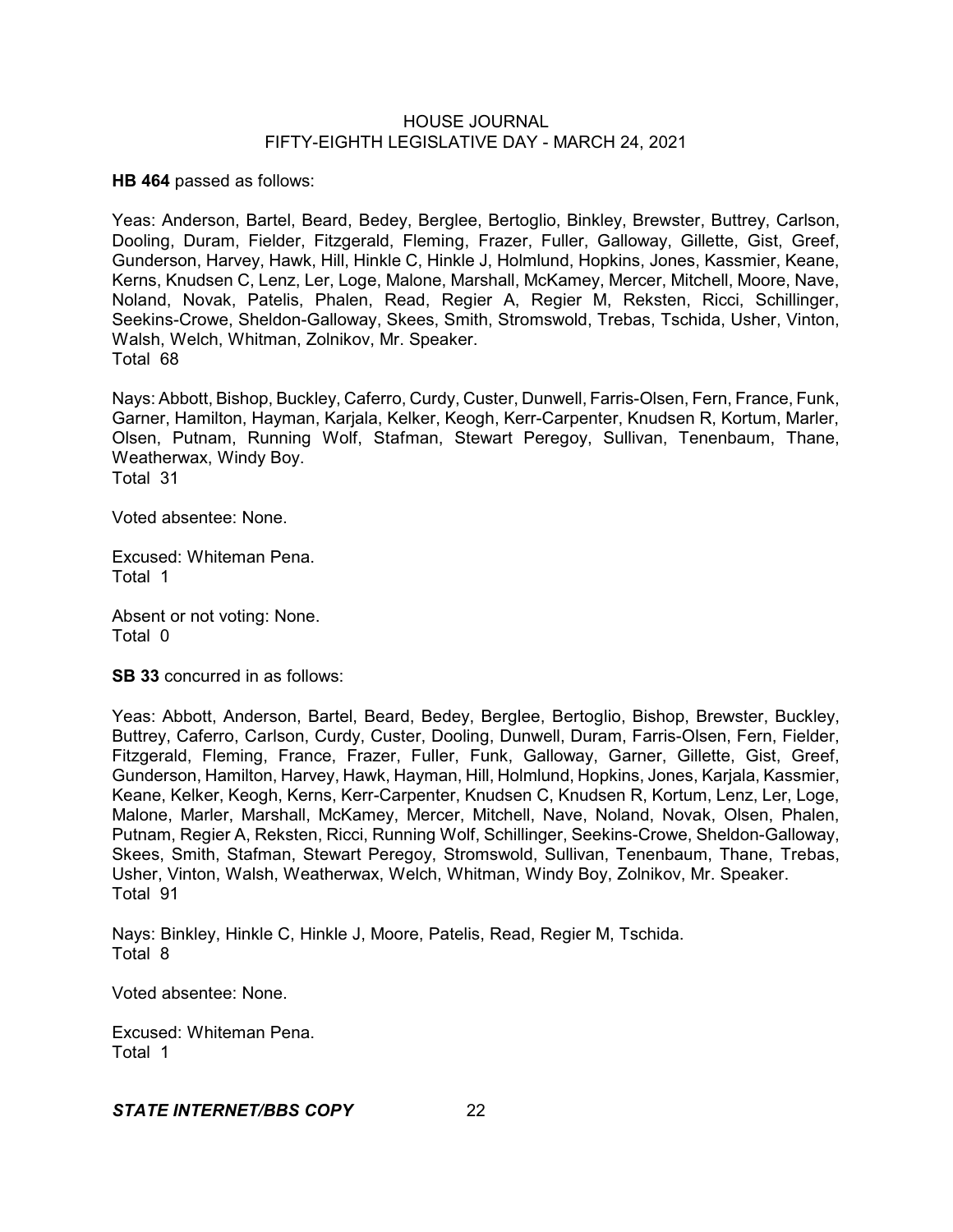Absent or not voting: None. Total 0

**SB 43** concurred in as follows:

Yeas: Abbott, Anderson, Bartel, Beard, Bedey, Berglee, Bertoglio, Bishop, Brewster, Buckley, Buttrey, Caferro, Carlson, Curdy, Custer, Dooling, Dunwell, Duram, Farris-Olsen, Fern, Fielder, Fitzgerald, Fleming, France, Frazer, Fuller, Funk, Galloway, Garner, Gillette, Gist, Greef, Gunderson, Hamilton, Harvey, Hawk, Hayman, Holmlund, Jones, Karjala, Kassmier, Keane, Kelker, Keogh, Kerns, Kerr-Carpenter, Knudsen C, Knudsen R, Kortum, Lenz, Loge, Malone, Marler, McKamey, Mercer, Noland, Novak, Olsen, Patelis, Putnam, Read, Regier A, Reksten, Ricci, Running Wolf, Schillinger, Seekins-Crowe, Sheldon-Galloway, Skees, Smith, Stafman, Stewart Peregoy, Stromswold, Sullivan, Tenenbaum, Thane, Trebas, Usher, Vinton, Walsh, Weatherwax, Welch, Whitman, Windy Boy, Zolnikov, Mr. Speaker. Total 86

Nays: Binkley, Hill, Hinkle C, Hinkle J, Hopkins, Ler, Marshall, Mitchell, Moore, Nave, Phalen, Regier M, Tschida. Total 13

Voted absentee: None.

Excused: Whiteman Pena. Total 1

Absent or not voting: None. Total 0

**SB 171** concurred in as follows:

Yeas: Abbott, Anderson, Bartel, Beard, Bedey, Berglee, Bertoglio, Binkley, Bishop, Brewster, Buckley, Buttrey, Caferro, Carlson, Curdy, Custer, Dooling, Dunwell, Duram, Farris-Olsen, Fern, Fielder, Fitzgerald, Fleming, France, Frazer, Fuller, Funk, Galloway, Garner, Gillette, Gist, Greef, Gunderson, Hamilton, Harvey, Hawk, Hayman, Hill, Hinkle C, Hinkle J, Holmlund, Hopkins, Jones, Karjala, Kassmier, Keane, Kelker, Keogh, Kerns, Kerr-Carpenter, Knudsen C, Knudsen R, Kortum, Lenz, Ler, Loge, Malone, Marler, Marshall, McKamey, Mercer, Mitchell, Moore, Nave, Noland, Novak, Olsen, Patelis, Phalen, Putnam, Read, Regier A, Regier M, Reksten, Ricci, Running Wolf, Schillinger, Seekins-Crowe, Sheldon-Galloway, Skees, Smith, Stafman, Stewart Peregoy, Stromswold, Sullivan, Tenenbaum, Thane, Trebas, Tschida, Usher, Vinton, Walsh, Weatherwax, Welch, Whitman, Windy Boy, Zolnikov, Mr. Speaker. Total 99

Nays: None. Total 0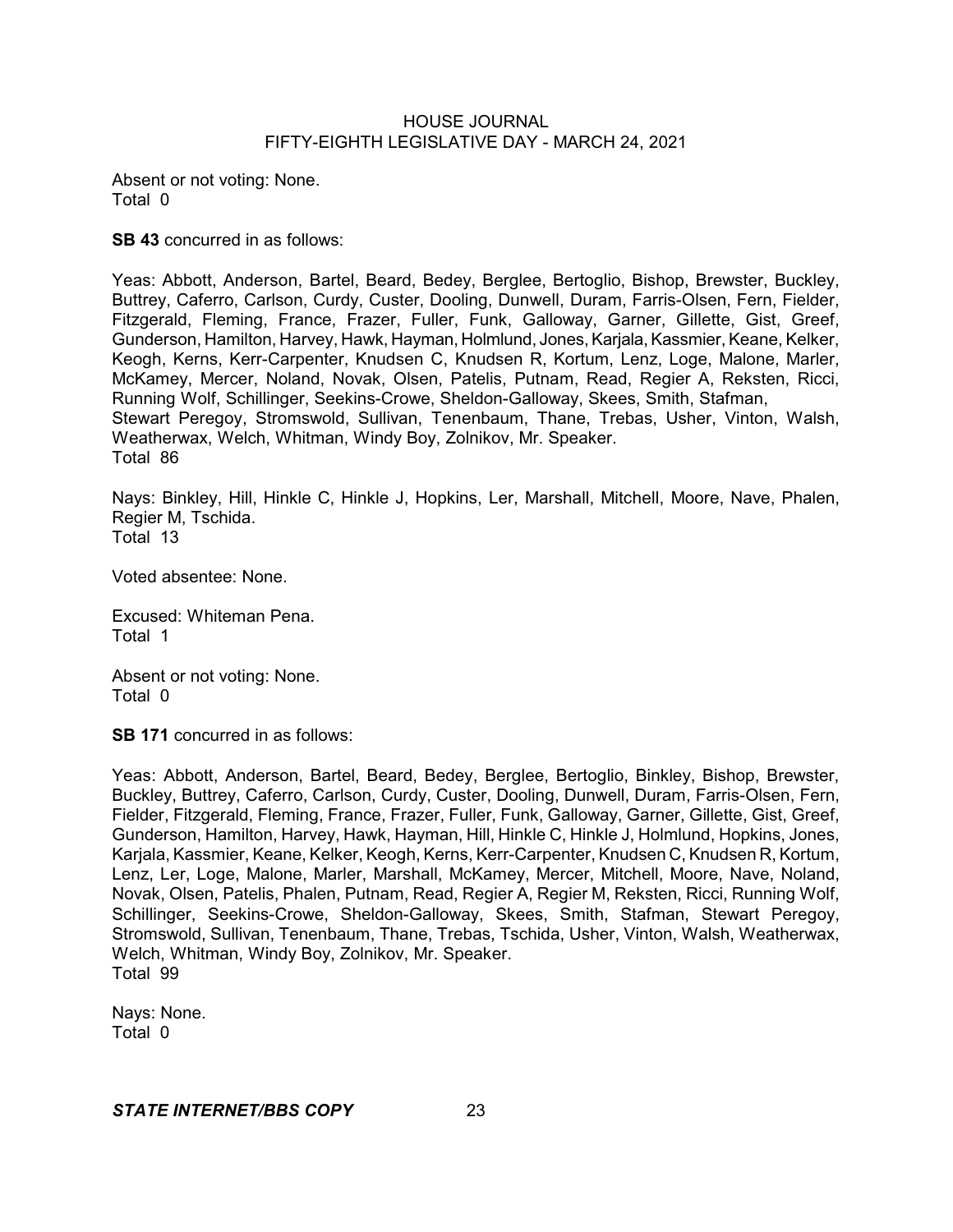Voted absentee: None.

Excused: Whiteman Pena. Total 1

Absent or not voting: None. Total 0

**SB 217** concurred in as follows:

Yeas: Abbott, Anderson, Bartel, Beard, Bedey, Berglee, Bertoglio, Binkley, Bishop, Brewster, Buckley, Buttrey, Caferro, Carlson, Curdy, Custer, Dooling, Dunwell, Duram, Farris-Olsen, Fern, Fielder, Fitzgerald, Fleming, France, Frazer, Fuller, Funk, Galloway, Garner, Gillette, Gist, Greef, Gunderson, Hamilton, Harvey, Hawk, Hayman, Hill, Hinkle C, Hinkle J, Holmlund, Hopkins, Jones, Karjala, Kassmier, Keane, Kelker, Keogh, Kerns, Kerr-Carpenter, Knudsen C, Knudsen R, Kortum, Lenz, Ler, Loge, Malone, Marler, Marshall, McKamey, Mercer, Mitchell, Moore, Nave, Noland, Novak, Olsen, Patelis, Phalen, Putnam, Read, Regier A, Regier M, Reksten, Ricci, Running Wolf, Schillinger, Seekins-Crowe, Sheldon-Galloway, Skees, Smith, Stafman, Stewart Peregoy, Stromswold, Sullivan, Tenenbaum, Thane, Trebas, Tschida, Usher, Vinton, Walsh, Weatherwax, Welch, Whitman, Windy Boy, Zolnikov, Mr. Speaker. Total 99

Nays: None. Total 0

Voted absentee: None.

Excused: Whiteman Pena. Total 1

Absent or not voting: None. Total 0

**SB 222** concurred in as follows:

Yeas: Anderson, Bartel, Beard, Bedey, Berglee, Bertoglio, Binkley, Brewster, Buttrey, Carlson, Curdy, Custer, Dooling, Duram, Fielder, Fitzgerald, Fleming, Frazer, Fuller, Galloway, Garner, Gillette, Gist, Greef, Gunderson, Harvey, Hill, Hinkle C, Hinkle J, Holmlund, Hopkins, Jones, Kassmier, Kerns, Knudsen C, Knudsen R, Lenz, Ler, Loge, Malone, Marshall, McKamey, Mercer, Mitchell, Moore, Nave, Noland, Novak, Patelis, Phalen, Putnam, Read, Regier A, Regier M, Reksten, Ricci, Schillinger, Seekins-Crowe, Sheldon-Galloway, Skees, Stromswold, Trebas, Tschida, Usher, Vinton, Walsh, Welch, Whitman, Zolnikov, Mr. Speaker. Total 70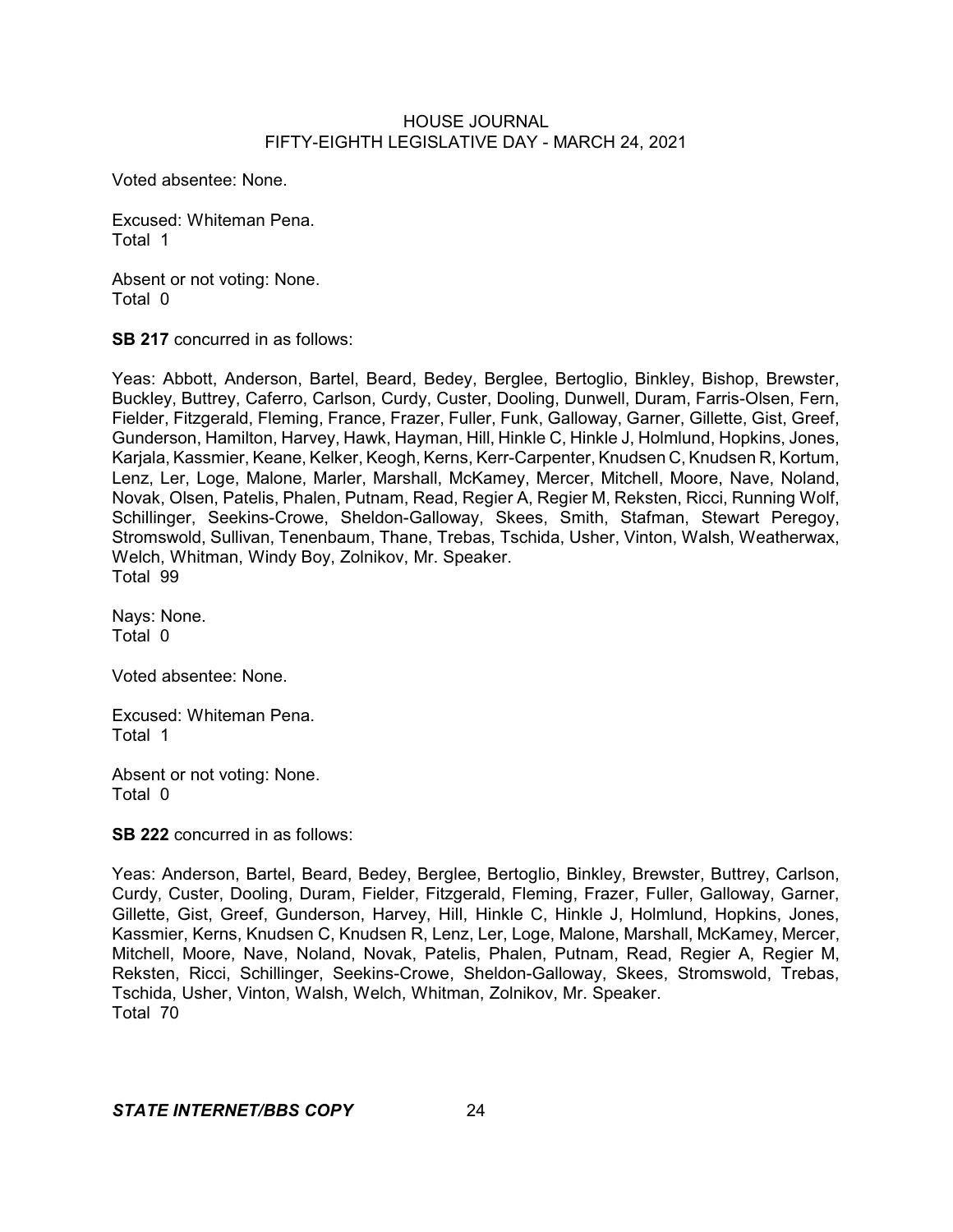Nays: Abbott, Bishop, Buckley, Caferro, Dunwell, Farris-Olsen, Fern, France, Funk, Hamilton, Hawk, Hayman, Karjala, Keane, Kelker, Keogh, Kerr-Carpenter, Kortum, Marler, Olsen, Running Wolf, Smith, Stafman, Stewart Peregoy, Sullivan, Tenenbaum, Thane, Weatherwax, Windy Boy. Total 29

Voted absentee: None.

Excused: Whiteman Pena. Total 1

Absent or not voting:None. Total 0

**SB 230** concurred in as follows:

Yeas: Abbott, Anderson, Bartel, Beard, Bedey, Berglee, Bertoglio, Binkley, Bishop, Brewster, Buckley, Buttrey, Caferro, Carlson, Curdy, Custer, Dooling, Dunwell, Duram, Fern, Fielder, Fitzgerald, Fleming, France, Frazer, Fuller, Funk, Galloway, Garner, Gillette, Gist, Greef, Gunderson, Hamilton, Harvey, Hawk, Hill, Hinkle C, Hinkle J, Holmlund, Hopkins, Jones, Kassmier, Keane, Kelker, Kerns, Kerr-Carpenter, Knudsen C, Knudsen R, Kortum, Lenz, Ler, Loge, Malone, Marler, Marshall, McKamey, Mercer, Mitchell, Moore, Nave, Noland, Novak, Patelis, Phalen, Putnam, Read, Regier A, Regier M, Reksten, Ricci, Running Wolf, Schillinger, Seekins-Crowe, Sheldon-Galloway, Skees, Smith, Stewart Peregoy, Stromswold, Sullivan, Tenenbaum, Thane, Trebas, Tschida, Usher, Vinton, Walsh, Weatherwax, Welch, Whitman, Zolnikov, Mr. Speaker. Total 92

Nays: Farris-Olsen, Hayman, Karjala, Keogh, Olsen, Stafman, Windy Boy. Total 7

Voted absentee: None.

Excused: Whiteman Pena. Total 1

Absent or not voting: None. Total 0

**SJR 9** concurred in as follows:

Yeas: Abbott, Anderson, Bartel, Beard, Bedey, Berglee, Bertoglio, Binkley, Bishop, Brewster, Buckley, Buttrey, Caferro, Carlson, Curdy, Custer, Dooling, Dunwell, Duram, Farris-Olsen, Fern, Fielder, Fitzgerald, Fleming, France, Frazer, Fuller, Funk, Galloway, Garner, Gillette, Gist, Greef, Gunderson, Hamilton, Harvey, Hawk, Hayman, Hill, Hinkle C, Hinkle J, Holmlund, Hopkins, Jones, Karjala, Kassmier, Keane, Kelker, Keogh,Kerns, Kerr-Carpenter, Knudsen C, Knudsen R, Kortum, Lenz, Ler, Loge, Malone, Marler, Marshall, McKamey, Mercer, Mitchell, Moore, Nave, Noland,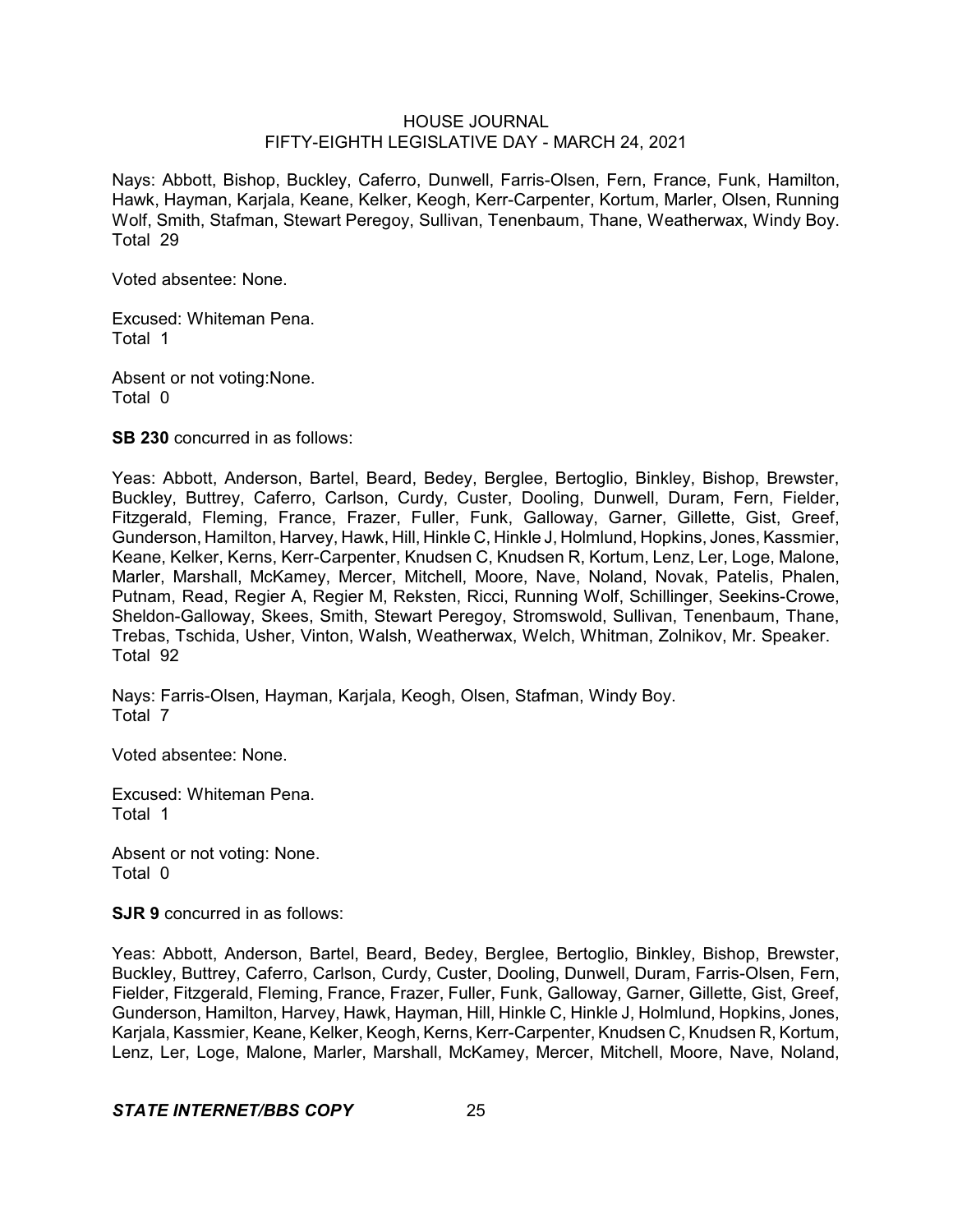Novak, Olsen, Patelis, Phalen, Putnam, Read, Regier A, Regier M, Reksten, Ricci, Running Wolf, Schillinger, Seekins-Crowe, Sheldon-Galloway, Skees, Smith, Stafman, Stewart Peregoy, Stromswold, Sullivan, Tenenbaum, Thane, Trebas, Tschida, Usher, Vinton, Walsh, Weatherwax, Welch, Whitman, Windy Boy, Zolnikov, Mr. Speaker. Total 99

Nays: None. Total 0

Voted absentee: None.

Excused: Whiteman Pena. Total 1

Absent or not voting: None. Total 0

# **SECOND READING OF BILLS (COMMITTEE OF THE WHOLE)**

Majority Leader Vinton moved the House resolve itself into a Committee of the Whole for consideration of business on second reading. Motion carried. Representative C. Knudsen in the chair.

Mr. Speaker: We, your Committee of the Whole, having had under consideration business on second reading, recommend as follows:

**HB 35** - **Senate Amendments** - Representative Stewart Peregoy moved Senate amendments to **HB 35** be concurred in. Motion carried as follows:

Yeas: Abbott, Anderson, Bartel, Beard, Bedey, Berglee, Bertoglio, Binkley, Bishop, Brewster, Buckley, Buttrey, Caferro, Carlson, Curdy, Custer, Dooling, Dunwell, Duram, Farris-Olsen, Fern, Fielder, Fitzgerald, Fleming, France, Frazer, Fuller, Funk, Galloway, Garner, Gillette, Gist, Greef, Gunderson, Hamilton, Harvey, Hawk, Hayman, Hill, Hinkle C, Hinkle J, Holmlund, Hopkins, Jones, Karjala, Kassmier, Keane, Kelker, Keogh, Kerns, Kerr-Carpenter, Knudsen C, Knudsen R, Kortum, Lenz, Ler, Loge, Malone, Marler, Marshall, McKamey, Mercer, Mitchell, Moore, Nave, Noland, Novak, Olsen, Patelis, Phalen, Putnam, Read, Regier A, Regier M, Reksten, Ricci, Running Wolf, Schillinger, Seekins-Crowe, Sheldon-Galloway, Skees, Smith, Stafman, Stewart Peregoy, Stromswold, Sullivan, Tenenbaum, Thane, Trebas, Usher, Vinton, Walsh, Weatherwax, Welch, Whiteman Pena, Whitman, Windy Boy, Zolnikov, Mr. Speaker. Total 99

Nays: Tschida. Total 1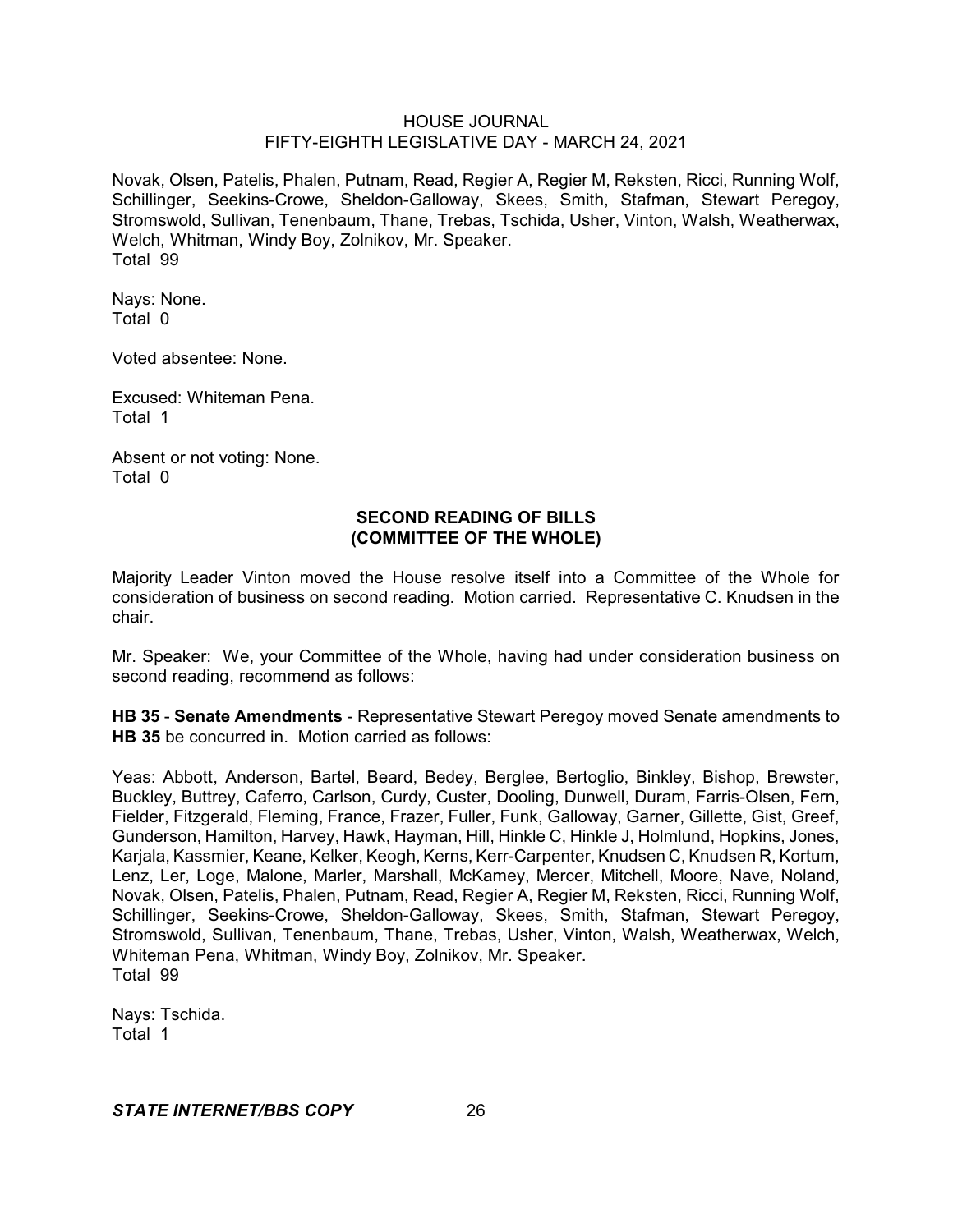Voted absentee: Whiteman Pena, Aye.

Excused: Whiteman Pena. Total 1

Absent or not voting: None. Total 0

**SB 20** - Representative Fitzgerald moved **SB 20** be concurred in. Motion carried as follows:

Yeas: Abbott, Anderson, Bartel, Bedey, Bertoglio, Bishop, Buckley, Buttrey, Caferro, Curdy, Custer, Dooling, Dunwell, Farris-Olsen, Fern, Fitzgerald, Fleming, France, Frazer, Fuller, Funk, Garner, Gillette, Gist, Greef, Gunderson, Hamilton, Harvey, Hawk, Hayman, Holmlund, Hopkins, Jones, Kariala, Kassmier, Keane, Kelker, Keogh, Kerr-Carpenter, Knudsen C, Kortum, Lenz, Loge, Marler, McKamey, Moore, Novak, Olsen, Phalen, Putnam, Read, Regier M, Reksten, Running Wolf,Smith, Stafman, Stewart Peregoy, Sullivan, Tenenbaum, Thane, Trebas, Vinton, Walsh, Welch, Whiteman Pena, Whitman, Windy Boy. Total 67

Nays: Beard, Berglee, Binkley, Brewster, Carlson, Duram, Fielder, Galloway, Hill, Hinkle C, Hinkle J, Kerns, Knudsen R, Ler, Malone, Marshall, Mercer, Mitchell, Nave, Noland, Patelis, Regier A, Ricci, Schillinger, Seekins-Crowe, Sheldon-Galloway, Skees, Stromswold, Tschida, Usher, Weatherwax, Zolnikov, Mr. Speaker. Total 33

Voted absentee: Whiteman Pena, Aye.

Excused: Whiteman Pena. Total 1

Absent or not voting: None. Total 0

**SB 55** - Representative Walsh moved **SB 55** be concurred in. Motion carried as follows:

Yeas: Abbott, Anderson, Bartel, Beard, Bedey, Berglee, Bertoglio, Bishop, Brewster, Buckley, Buttrey, Caferro, Carlson, Curdy, Custer, Dooling, Dunwell, Duram, Farris-Olsen, Fern, Fielder, Fitzgerald, Fleming, France, Frazer, Fuller, Funk, Galloway, Garner, Gillette, Gist, Greef, Gunderson, Hamilton, Harvey, Hawk, Hayman, Hill, Hinkle C, Hinkle J, Holmlund, Hopkins, Jones, Karjala, Kassmier, Keane, Kelker, Keogh, Kerns, Kerr-Carpenter, Knudsen C, Knudsen R, Kortum, Lenz, Ler, Loge, Malone, Marler, Marshall, McKamey, Mercer, Mitchell, Moore, Nave, Noland, Novak, Olsen, Patelis, Phalen, Putnam, Read, Regier A, Regier M, Reksten, Ricci, Running Wolf,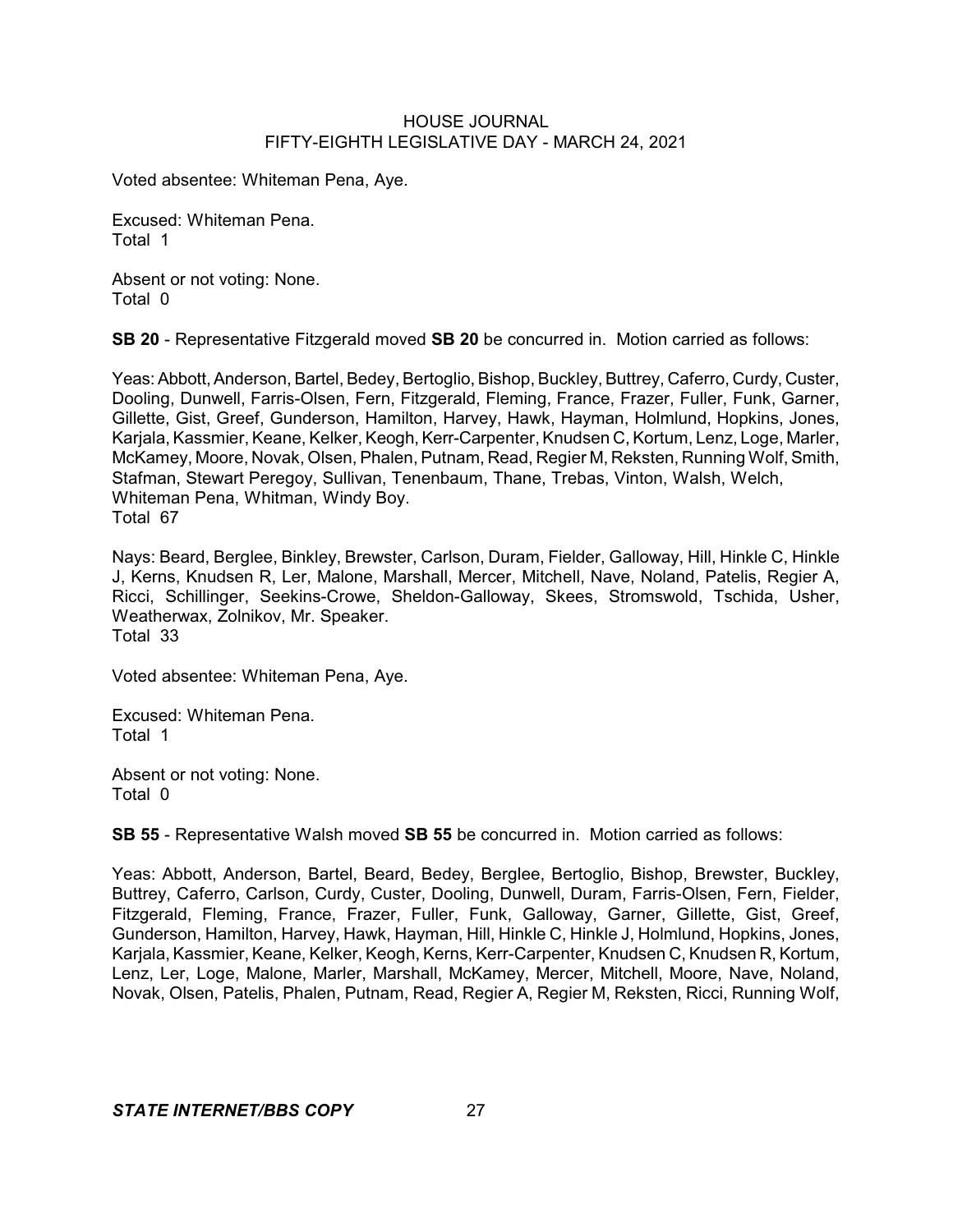Schillinger, Seekins-Crowe, Sheldon-Galloway, Skees, Smith, Stafman, Stewart Peregoy, Stromswold, Sullivan, Tenenbaum, Thane, Trebas, Tschida, Usher, Vinton, Walsh, Welch, Whiteman Pena, Whitman, Windy Boy, Zolnikov, Mr. Speaker. Total 98

Nays: Binkley, Weatherwax. Total 2

Voted absentee: Whiteman Pena, Aye.

Excused: Whiteman Pena. Total 1

Absent or not voting: None. Total 0

**SB 72** - Representative Seekins-Crowe moved **SB 72** be concurred in. Motion carried as follows:

Yeas: Abbott, Anderson, Bartel, Beard, Bedey, Berglee, Bertoglio, Binkley, Bishop, Brewster, Buckley, Buttrey, Caferro, Carlson, Curdy, Custer, Dooling, Dunwell, Duram, Fern, Fielder, Fitzgerald, Fleming, France, Frazer, Fuller, Funk, Galloway, Garner, Gillette, Gist, Greef, Gunderson, Hamilton, Harvey, Hawk, Hayman, Hill, Hinkle C, Hinkle J, Holmlund, Hopkins, Jones, Karjala, Kassmier, Keane, Kelker, Keogh, Kerns, Kerr-Carpenter, Knudsen C, Knudsen R, Kortum, Lenz, Ler, Loge, Malone, Marler, Marshall, McKamey, Mercer, Mitchell, Moore, Nave, Noland, Novak, Olsen, Patelis, Phalen, Putnam, Read, Regier A, Regier M, Reksten, Ricci, Running Wolf, Schillinger, Seekins-Crowe, Sheldon-Galloway, Skees, Stafman, Stromswold, Sullivan, Tenenbaum, Thane, Trebas, Tschida, Usher, Vinton, Walsh, Welch, Whiteman Pena, Whitman, Zolnikov, Mr. Speaker.

Total 95

Nays: Farris-Olsen, Smith, Stewart Peregoy, Weatherwax, Windy Boy. Total 5

Voted absentee: Whiteman Pena, Aye.

Excused: Whiteman Pena. Total 1

Absent or not voting: None. Total 0

**SB 91** - Representative Buttrey moved **SB 91** be concurred in. Motion carried as follows:

Yeas: Anderson, Bartel, Beard, Bedey, Berglee, Bertoglio, Binkley, Brewster, Buttrey, Carlson, Dooling, Duram, Fielder, Fitzgerald, Fleming, Frazer, Fuller, Galloway, Garner, Gillette, Gist, Greef,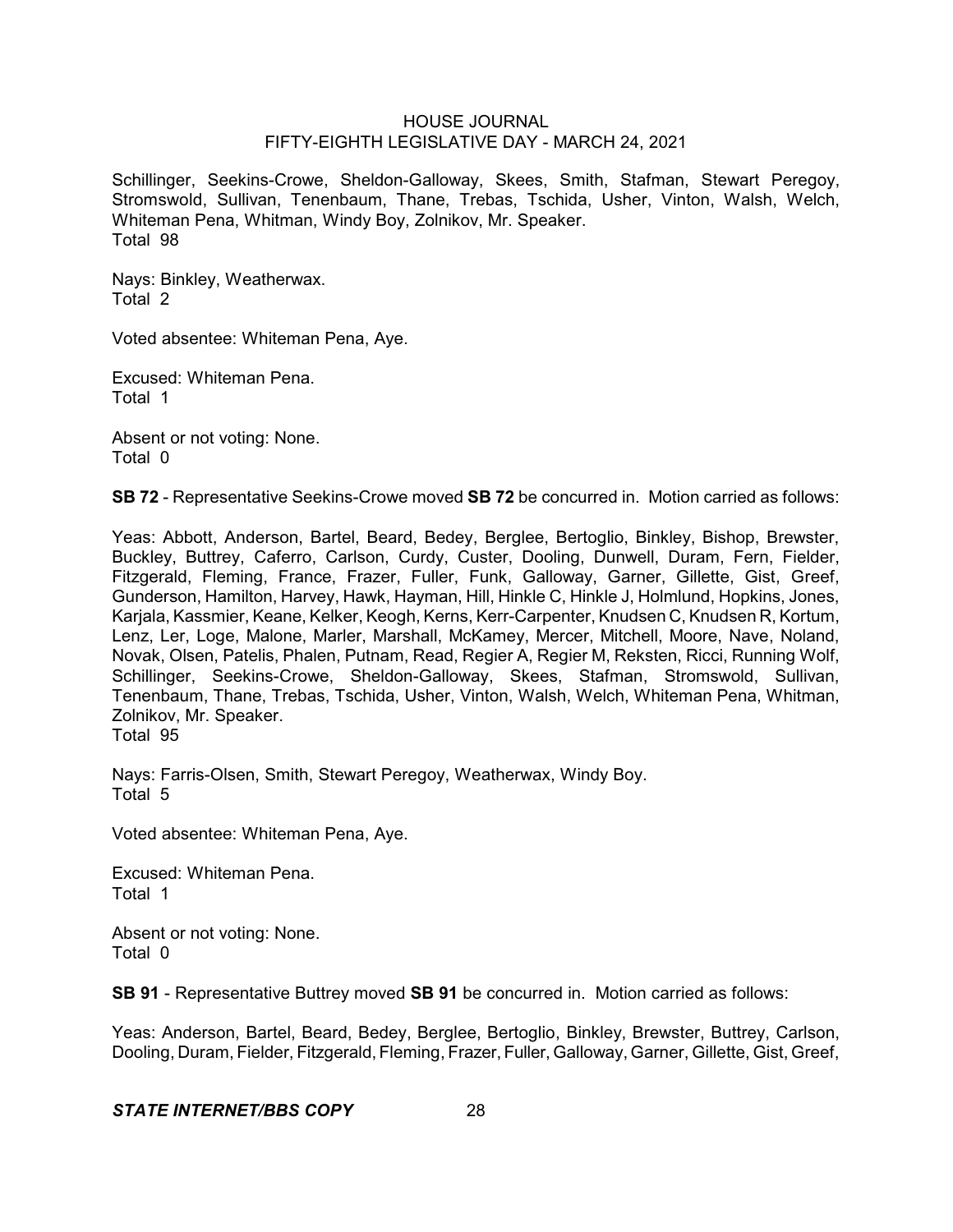Gunderson, Harvey, Hawk, Hill, Hinkle C, Hinkle J, Holmlund, Hopkins, Jones, Kassmier, Kerns, Knudsen C, Knudsen R, Lenz, Ler, Loge, Malone, Marshall, McKamey, Mercer, Mitchell, Moore, Nave, Noland, Patelis, Phalen, Putnam, Read, Regier A, Regier M, Reksten, Ricci, Schillinger, Seekins-Crowe, Sheldon-Galloway, Skees, Stromswold, Trebas, Tschida, Usher, Vinton, Walsh, Welch, Whitman, Zolnikov, Mr. Speaker. Total 68

Nays: Abbott, Bishop, Buckley, Caferro, Curdy, Custer, Dunwell, Farris-Olsen, Fern, France, Funk, Hamilton, Hayman, Karjala, Keane, Kelker, Keogh, Kerr-Carpenter, Kortum, Marler, Novak, Olsen, Running Wolf, Smith, Stafman, Stewart Peregoy, Sullivan, Tenenbaum, Thane, Weatherwax, Whiteman Pena, Windy Boy. Total 32

Voted absentee: Whiteman Pena, No.

Excused: Whiteman Pena. Total 1

Absent or not voting: None. Total 0

**SB 98** - Representative McKamey moved **SB 98** be concurred in. Motion carried as follows:

Yeas: Anderson, Bartel, Beard, Bedey, Berglee, Bertoglio, Binkley, Brewster, Buttrey, Carlson, Custer, Dooling, Duram, Fielder, Fitzgerald, Fleming, Frazer, Fuller, Garner, Gillette, Gist, Greef, Gunderson, Hinkle C, Hinkle J, Holmlund, Hopkins, Jones, Kassmier, Kerns, Knudsen C, Knudsen R, Lenz, Ler, Loge, Malone, Marshall, McKamey, Mercer, Mitchell, Moore, Noland, Patelis, Phalen, Read, Regier A, Reksten, Ricci, Schillinger, Seekins-Crowe, Sheldon-Galloway, Skees, Stromswold, Trebas, Tschida, Usher, Vinton, Walsh, Welch, Whitman, Zolnikov, Mr. Speaker. Total 62

Nays: Abbott, Bishop, Buckley, Caferro, Curdy, Dunwell, Farris-Olsen, Fern, France, Funk, Galloway, Hamilton, Harvey, Hawk, Hayman, Hill, Karjala, Keane, Kelker, Keogh, Kerr-Carpenter, Kortum, Marler, Novak, Olsen, Putnam, Regier M, Running Wolf, Smith, Stafman, Stewart Peregoy, Sullivan, Tenenbaum, Thane, Weatherwax, Whiteman Pena, Windy Boy. Total 37

Voted absentee: Whiteman Pena, No.

Excused: Whiteman Pena. Total 1

Absent or not voting: Nave. Total 1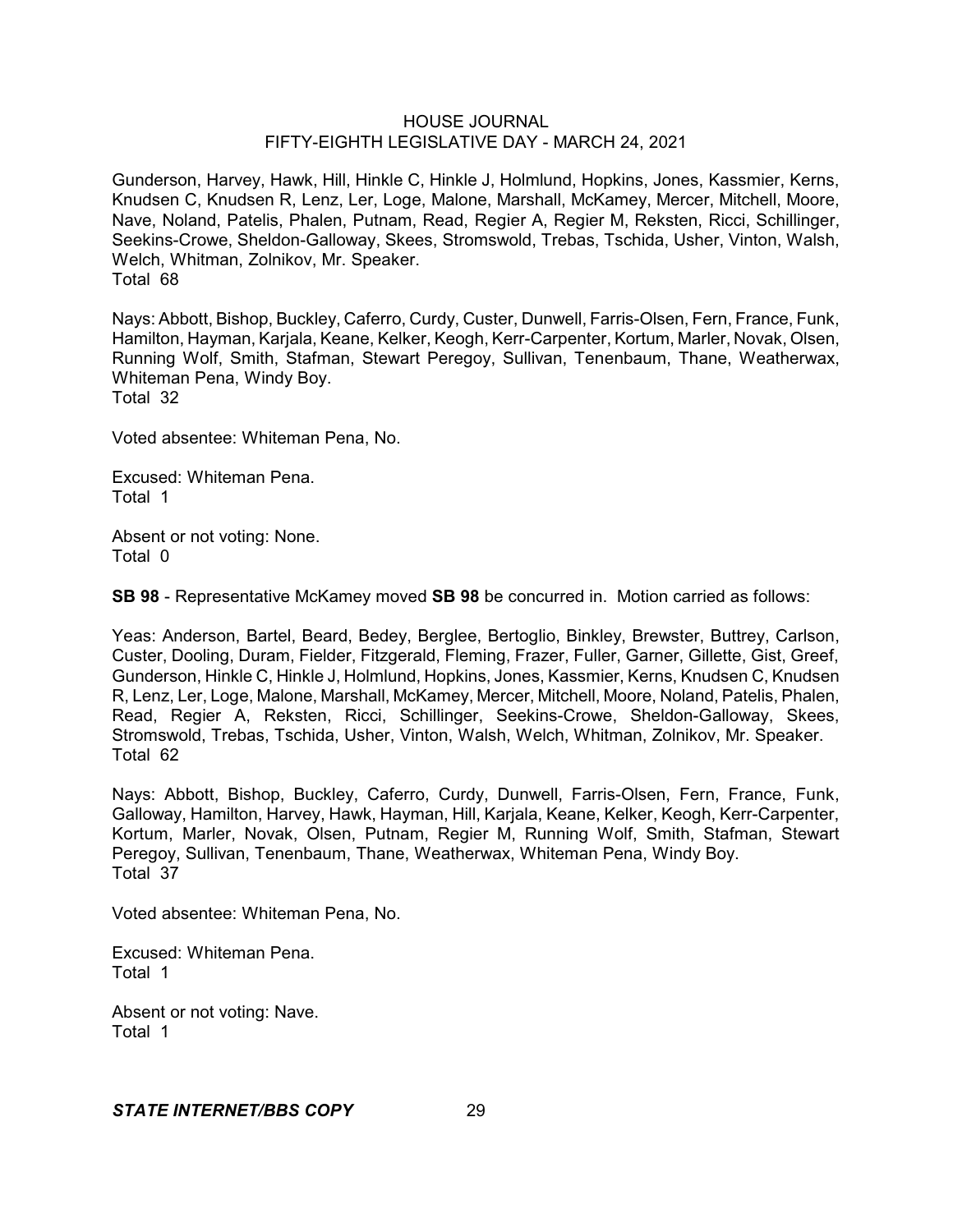**SB 135** - Representative Brewster moved **SB 135** be concurred in. Motion carried as follows:

Yeas: Abbott, Anderson, Bartel, Beard, Bedey, Berglee, Bertoglio, Binkley, Brewster, Buckley, Buttrey, Caferro, Carlson, Custer, Dooling, Duram, Fern, Fielder, Fitzgerald, Fleming, France, Frazer, Fuller, Funk, Galloway, Garner, Gillette, Gist, Greef, Gunderson, Hamilton, Harvey, Hawk, Hill, Hinkle C, Hinkle J, Holmlund, Hopkins, Jones, Kassmier, Keane, Kelker, Kerns, Kerr-Carpenter, Knudsen C, Knudsen R, Lenz, Ler, Loge, Malone, Marshall, McKamey, Mercer, Mitchell, Moore, Nave, Noland, Novak, Patelis, Phalen, Putnam, Read, Regier A, Regier M, Reksten, Ricci, Running Wolf, Schillinger, Seekins-Crowe, Sheldon-Galloway, Skees, Stromswold, Tenenbaum, Thane, Trebas, Tschida, Usher,Vinton, Walsh,Weatherwax, Welch, Whiteman Pena, Whitman, Windy Boy, Zolnikov, Mr. Speaker. Total 86

Nays: Bishop, Curdy, Dunwell, Farris-Olsen, Hayman, Karjala, Keogh, Kortum, Marler, Olsen, Smith, Stafman, Stewart Peregoy, Sullivan. Total 14

Voted absentee: Whiteman Pena, Aye.

Excused: Whiteman Pena. Total 1

Absent or not voting: None. Total 0

**SB 168** - Representative France moved **SB 168** be concurred in. Motion carried as follows:

Yeas: Anderson, Beard, Bedey, Berglee, Bertoglio, Binkley, Bishop, Brewster, Buckley, Buttrey, Carlson, Curdy, Custer, Dooling, Fern, Fielder, Fitzgerald, Fleming, France, Frazer, Fuller, Funk, Garner, Gillette, Gist, Greef, Gunderson, Hamilton, Harvey, Hawk, Hill, Hinkle C, Hinkle J, Holmlund, Hopkins, Jones, Kassmier, Kelker, Keogh, Kerns, Kerr-Carpenter,Knudsen C, Knudsen R, Kortum, Lenz, Ler, Loge, Malone, Marler, Marshall, McKamey, Mercer, Mitchell, Moore, Nave, Noland, Novak, Patelis, Phalen, Putnam, Read, Regier A, Reksten, Ricci, Running Wolf, Schillinger, Seekins-Crowe, Sheldon-Galloway, Skees, Smith, Stafman, Stromswold, Thane, Trebas, Tschida, Usher, Vinton, Walsh, Weatherwax, Welch, Whiteman Pena, Whitman, Zolnikov, Mr. Speaker.

Total 84

Nays: Abbott, Bartel, Caferro, Dunwell, Duram, Farris-Olsen, Galloway, Hayman, Karjala, Keane, Olsen, Regier M, Stewart Peregoy, Sullivan, Tenenbaum, Windy Boy. Total 16

Voted absentee: Whiteman Pena, Aye.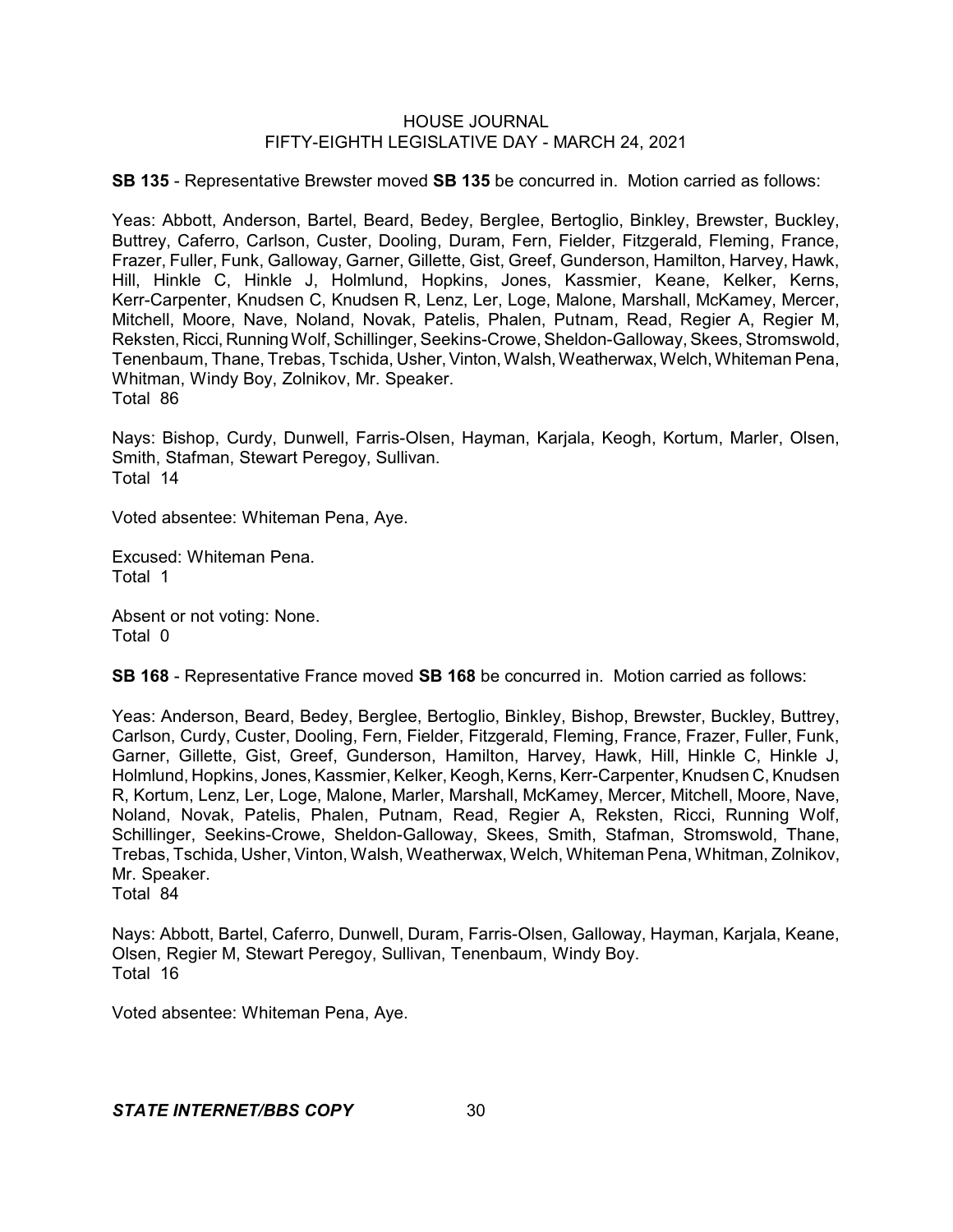Excused: Whiteman Pena. Total 1

Absent or not voting: None. Total 0

**SB 169** - Representative Stromswold moved **SB 169** be concurred in.

**SB 169** - Representative Galt moved **SB 169**, second reading copy, be amended as follows:

1. Title, line 18. **Following:** "VOTING;" **Strike:** "AND"

2. Title, line 19. **Following:** "MCA" **Insert:** "; AND PROVIDING AN IMMEDIATE EFFECTIVE DATE"

3. Page 2, line 12 through line 13. **Following: "PASSPORT," on line 12 Strike:** "A" on line 12 through "UNIVERSITY," on line 13

4. Page 2, line 16. **Following:** "identification," **Insert:**"including but not limited to a school district or postsecondary education photo identification"

5. Page 3, line 20. **Strike:** "PHOTO" through "UNIVERSITY,"

6. Page 3, line 21. **Following: "PERMIT;" Insert:** "or"

7. Page 3, line 22 through line 23. **Strike:** subsection (b)(ii) in its entirety

8. Page 3, line 26. Following: "(i)" **Strike:** "(III)" **Insert:** "(ii)"

9. Page 5, line 6. **Following:** "OF" **Insert:** "readable"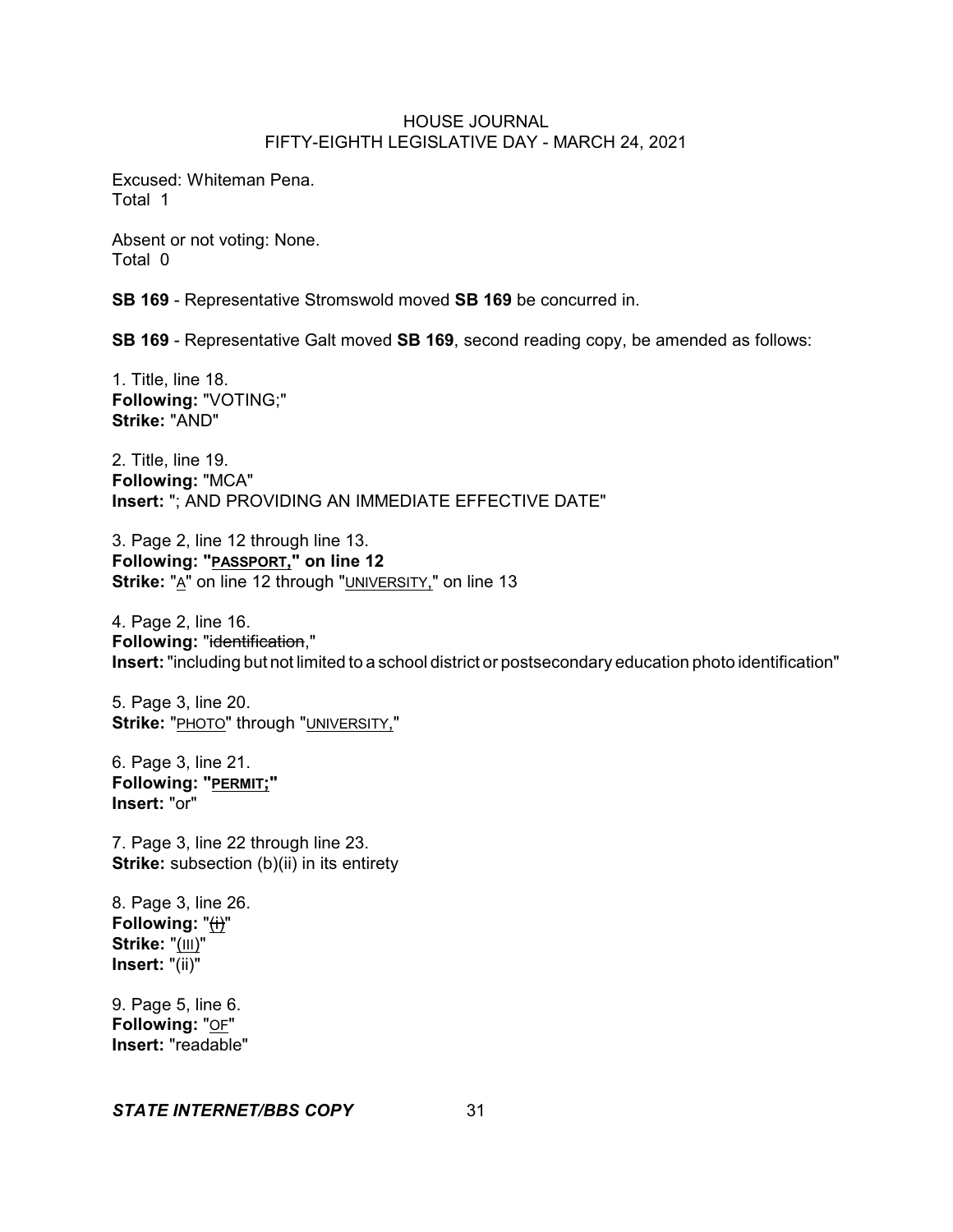10. Page 8. **Following:** line 1 **Insert:** "NEW SECTION. **Section 7.** {standard} **Effective date**. [This act] is effective on passage and approval."

Amendment adopted as follows:

Yeas: Anderson, Bartel, Beard, Bedey, Berglee, Binkley, Brewster, Carlson, Duram, Fielder, Fitzgerald, Fleming, Fuller, Galloway, Gillette, Gist, Gunderson, Hill, Hinkle C, Hinkle J, Holmlund, Kassmier, Kerns, Knudsen C, Knudsen R, Lenz, Ler, Loge, Malone, Marshall, McKamey, Mercer, Mitchell, Moore, Nave, Noland, Patelis, Phalen, Read, Regier A, Regier M, Reksten, Ricci, Schillinger, Seekins-Crowe, Sheldon-Galloway, Skees, Stromswold, Trebas, Tschida, Usher, Vinton, Walsh, Zolnikov, Mr. Speaker. Total 55

Nays: Abbott, Bertoglio, Bishop, Buckley, Buttrey, Caferro, Curdy, Custer, Dooling, Dunwell, Farris-Olsen, Fern, France, Frazer, Funk, Garner, Greef, Hamilton, Harvey, Hawk, Hayman, Hopkins, Jones, Karjala, Keane, Kelker, Keogh, Kerr-Carpenter, Kortum, Marler, Novak, Olsen, Putnam, Running Wolf, Smith, Stafman, Stewart Peregoy, Sullivan, Tenenbaum, Thane, Weatherwax, Welch, Whiteman Pena, Whitman, Windy Boy. Total 45

Voted absentee: Whiteman Pena, No.

Excused: Whiteman Pena. Total 1

Absent or not voting: None. Total 0

**SB 169** - Representative Stromswold moved **SB 169**, as amended, be concurred in. Motion carried as follows:

Yeas: Anderson, Bartel, Beard, Bedey, Berglee, Bertoglio, Binkley, Brewster, Buttrey, Carlson, Dooling, Duram, Fielder, Fitzgerald, Fleming, Frazer, Fuller, Galloway, Garner, Gillette, Gist, Greef, Gunderson, Hill, Hinkle C, Hinkle J, Holmlund, Hopkins, Jones, Kassmier, Kerns, Knudsen C, Knudsen R, Lenz, Ler, Loge, Malone, Marshall, McKamey, Mercer, Mitchell, Moore, Nave, Noland, Patelis, Phalen, Putnam, Read, Regier A, Regier M, Reksten, Ricci, Schillinger, Seekins-Crowe, Sheldon-Galloway, Skees, Stromswold, Trebas, Tschida, Usher, Vinton, Walsh, Welch, Whitman, Zolnikov, Mr. Speaker. Total 66

Nays: Abbott, Bishop, Buckley, Caferro, Curdy, Custer, Dunwell, Farris-Olsen, Fern, France, Funk, Hamilton, Harvey, Hawk, Hayman, Karjala, Keane, Kelker, Keogh,Kerr-Carpenter, Kortum, Marler,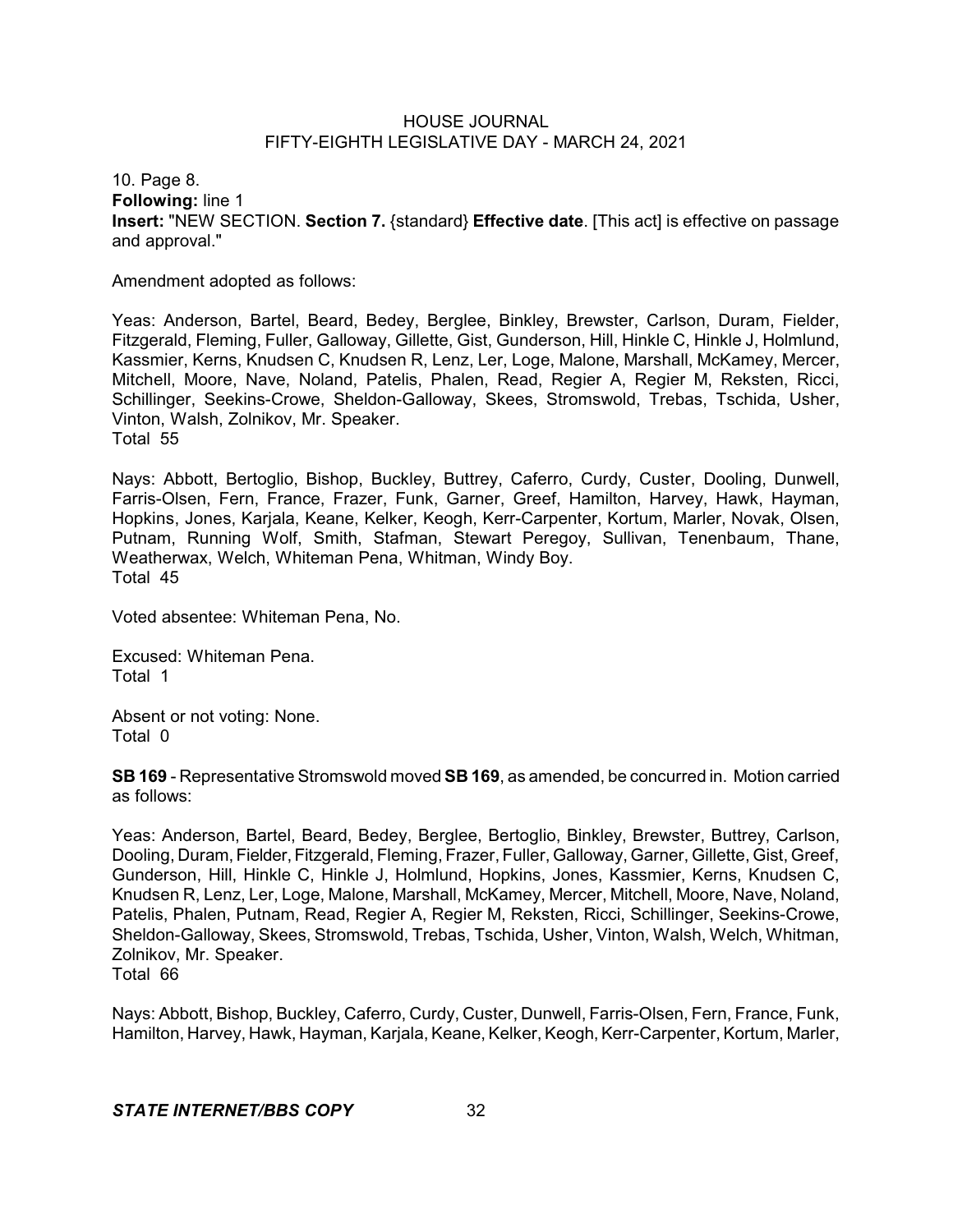Novak, Olsen, Running Wolf, Smith, Stafman, Stewart Peregoy, Sullivan, Tenenbaum, Thane, Weatherwax, Whiteman Pena, Windy Boy. Total 34

Voted absentee: Whiteman Pena, No.

Excused: Whiteman Pena. Total 1

Absent or not voting: None. Total 0

**SB 175** - Representative Binkley moved **SB 175** be concurred in. Motion carried as follows:

Yeas: Anderson, Bartel, Beard, Bedey, Berglee, Bertoglio, Binkley, Brewster, Buttrey, Carlson, Custer, Dooling, Fern, Fielder, Fitzgerald, Fleming, Frazer, Fuller, Galloway, Garner, Gillette, Gist, Greef, Gunderson, Hill, Hinkle C, Hinkle J, Holmlund, Hopkins, Jones, Kassmier, Keane, Kerns, Knudsen C, Knudsen R, Lenz, Ler, Loge, Malone, Marshall, McKamey, Mercer, Mitchell, Nave, Noland, Novak, Patelis, Phalen, Putnam, Read, Regier A, Regier M, Reksten, Ricci, Schillinger, Seekins-Crowe, Sheldon-Galloway, Skees, Stromswold, Tschida, Usher, Vinton, Walsh, Welch, Whitman, Zolnikov, Mr. Speaker. Total 67

Nays: Abbott, Bishop, Buckley, Caferro, Curdy, Dunwell, Duram, Farris-Olsen, France, Funk, Hamilton, Harvey, Hawk, Hayman, Karjala, Kelker, Keogh, Kerr-Carpenter, Kortum, Marler, Moore, Olsen, Running Wolf, Smith, Stafman, Stewart Peregoy, Sullivan, Tenenbaum, Thane, Trebas, Weatherwax, Whiteman Pena, Windy Boy. Total 33

Voted absentee: Whiteman Pena, No.

Excused: Whiteman Pena. Total 1

Absent or not voting: None. Total 0

**SB 178** - Representative Berglee moved **SB 178** be concurred in. Motion carried as follows:

Yeas: Anderson, Bartel, Beard, Bedey, Berglee, Bertoglio, Binkley, Brewster, Buttrey, Carlson, Dooling, Duram, Fielder, Fitzgerald, Fleming, Frazer, Fuller, Galloway, Gillette, Gist, Gunderson, Hill, Hinkle C, Hinkle J, Holmlund, Hopkins, Jones, Kassmier, Kerns, Knudsen C, Knudsen R, Ler, Loge, Malone, Marshall, McKamey, Mitchell, Moore, Noland, Patelis, Phalen, Read, Regier A,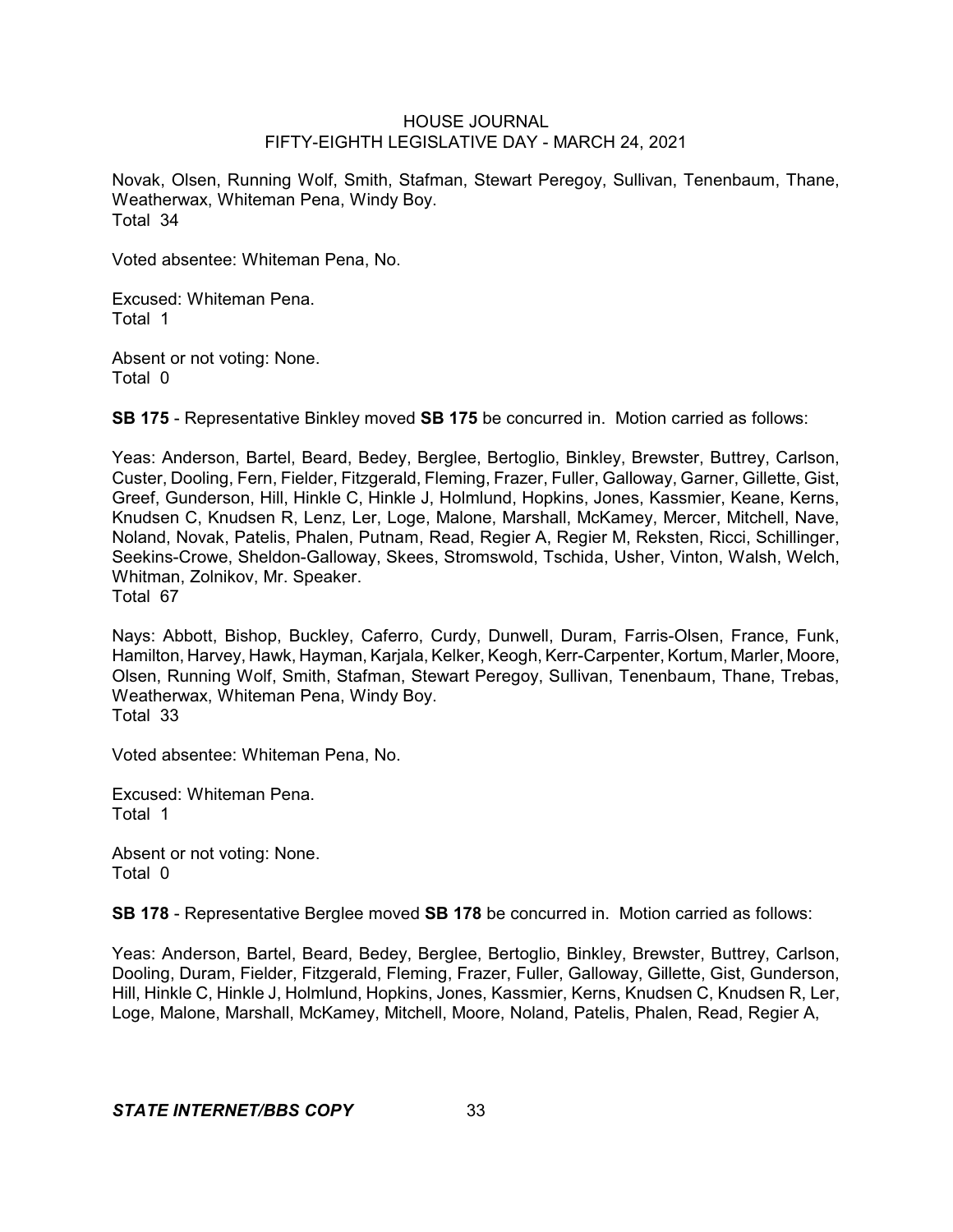Regier M, Reksten, Schillinger, Seekins-Crowe, Sheldon-Galloway, Skees, Stromswold, Trebas, Tschida, Usher, Vinton, Walsh, Whitman, Mr. Speaker. Total 57

Nays: Abbott, Bishop, Buckley, Caferro, Curdy, Custer, Dunwell, Farris-Olsen, Fern, France, Funk, Garner, Greef, Hamilton, Harvey, Hawk, Hayman, Karjala, Keane, Kelker, Keogh, Kerr-Carpenter, Kortum, Lenz, Marler, Mercer, Nave, Novak, Olsen, Putnam, Ricci, Running Wolf, Smith, Stafman, Stewart Peregoy, Sullivan, Tenenbaum, Thane, Weatherwax, Welch, Whiteman Pena, Windy Boy, Zolnikov.

Total 43

Voted absentee: Whiteman Pena, No.

Excused: Whiteman Pena. Total 1

Absent or not voting: None. Total 0

Majority Leader Vinton moved the Committee rise and report. Motion carried. Committee arose. House resumed. Mr. Speaker presiding. Chair C. Knudsen moved the Committee of the Whole report be adopted. Report adopted as follows:

Yeas: Anderson, Bartel, Beard, Bedey, Berglee, Bertoglio, Binkley, Brewster, Buckley, Buttrey, Carlson, Curdy, Custer, Dooling, Dunwell, Duram, Fern, Fielder, Fitzgerald, Fleming, Frazer, Fuller, Funk, Galloway, Garner, Gillette, Greef, Gunderson, Hamilton, Harvey, Hawk, Hayman, Hill, Hinkle C, Hinkle J, Holmlund, Hopkins, Jones, Kassmier, Keane, Kelker, Keogh, Kerns, Kerr-Carpenter, Knudsen R, Lenz, Ler, Loge, Malone, Marler, Marshall, McKamey, Mercer, Mitchell, Moore, Nave, Noland, Novak, Patelis, Phalen, Putnam, Regier A, Regier M, Reksten, Ricci, Running Wolf, Schillinger, Seekins-Crowe, Sheldon-Galloway, Skees, Stewart Peregoy, Stromswold, Sullivan, Tenenbaum, Thane, Trebas, Tschida, Usher, Vinton, Walsh, Welch, Whitman, Zolnikov, Mr. Speaker. Total 84

Nays: Abbott, Bishop, Caferro, Farris-Olsen, France, Karjala, Knudsen C, Kortum, Olsen, Smith, Stafman, Weatherwax, Windy Boy. Total 13

Voted absentee: None.

Excused: Whiteman Pena. Total 1

Absent or not voting: Gist, Read. Total 2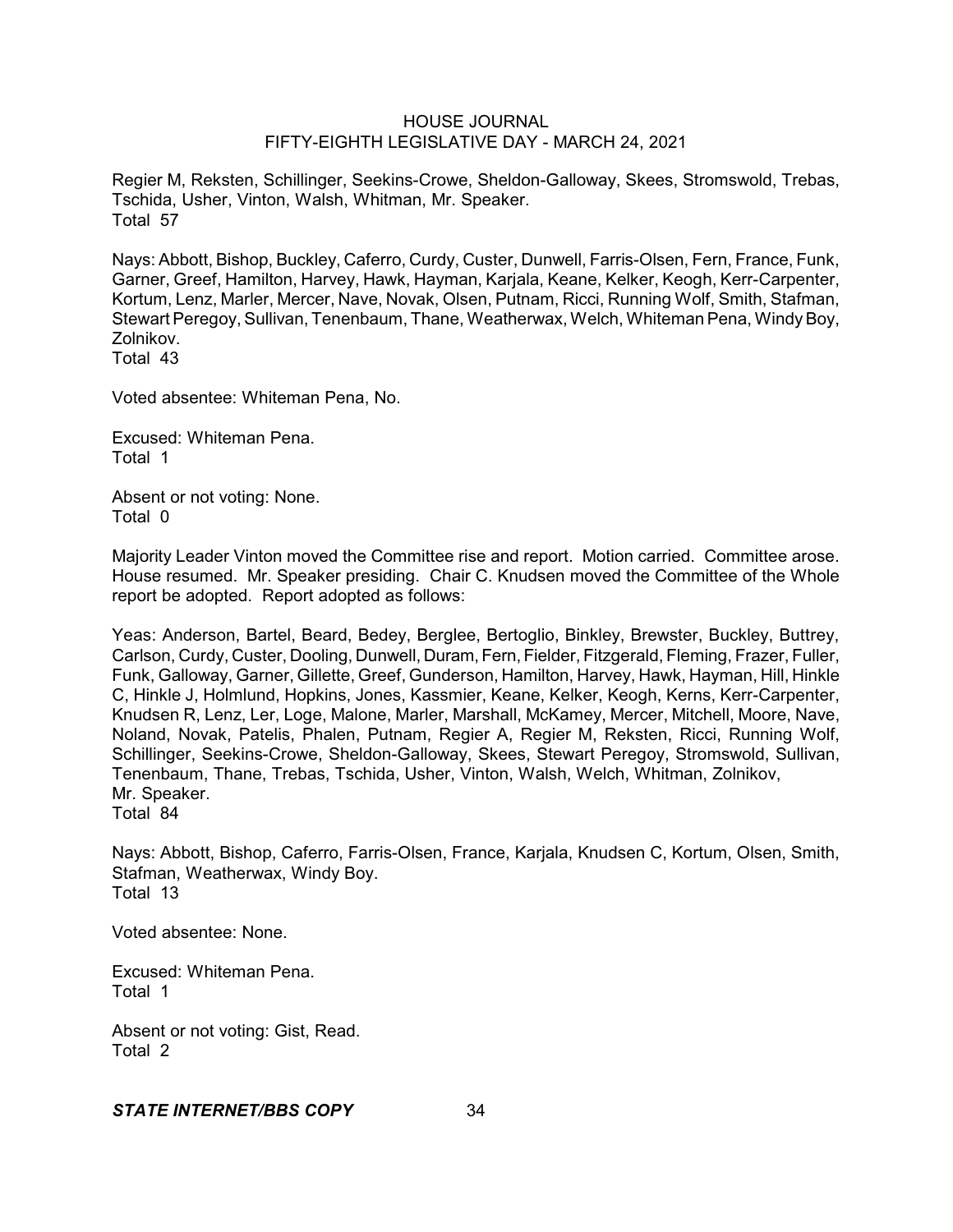## **REPORTS OF STANDING COMMITTEES**

#### **APPROPRIATIONS** (Jones, Chair): 3/24/2021

**HB 5**, introduced bill, be amended as follows:

1. Title, line 7. **Strike:** "2022" **Insert:** "2023"

2. Title, line 7 through line 11. **Strike:** "EXTENDING" on line 7 through "ACCOUNTS" on line 11

3. Title, line 11. **Following:** "ACCOUNTS;" **Insert:** "PROVIDING APPROPRIATIONS FOR OPERATIONS AND MAINTENANCE;"

4. Title, line 13. **Following:** "APPROPRIATION;" **Strike:** "AMENDING SECTIONS 15-68-820 AND 22-3-1303, MCA;"

5. Page 1, line 18. **Strike:** "11" **Insert:** "9"

6. Page 1, line 26. **Strike:** "11" **Insert:** "9"

7. Page 4. **Following:** line 3 **Insert:** "DOC MCE Laundry

1,300,000 1,300,000"

8. Page 6, line 8 through line 13. **Strike:** line 8 through line 13 in their entirety

9. Page 6, line 15. **Strike:** "594,500" in two places **Insert:** "575,000" in two places

10. Page 6, line 17. **Strike:** "FWP" **Insert:** "DNRC"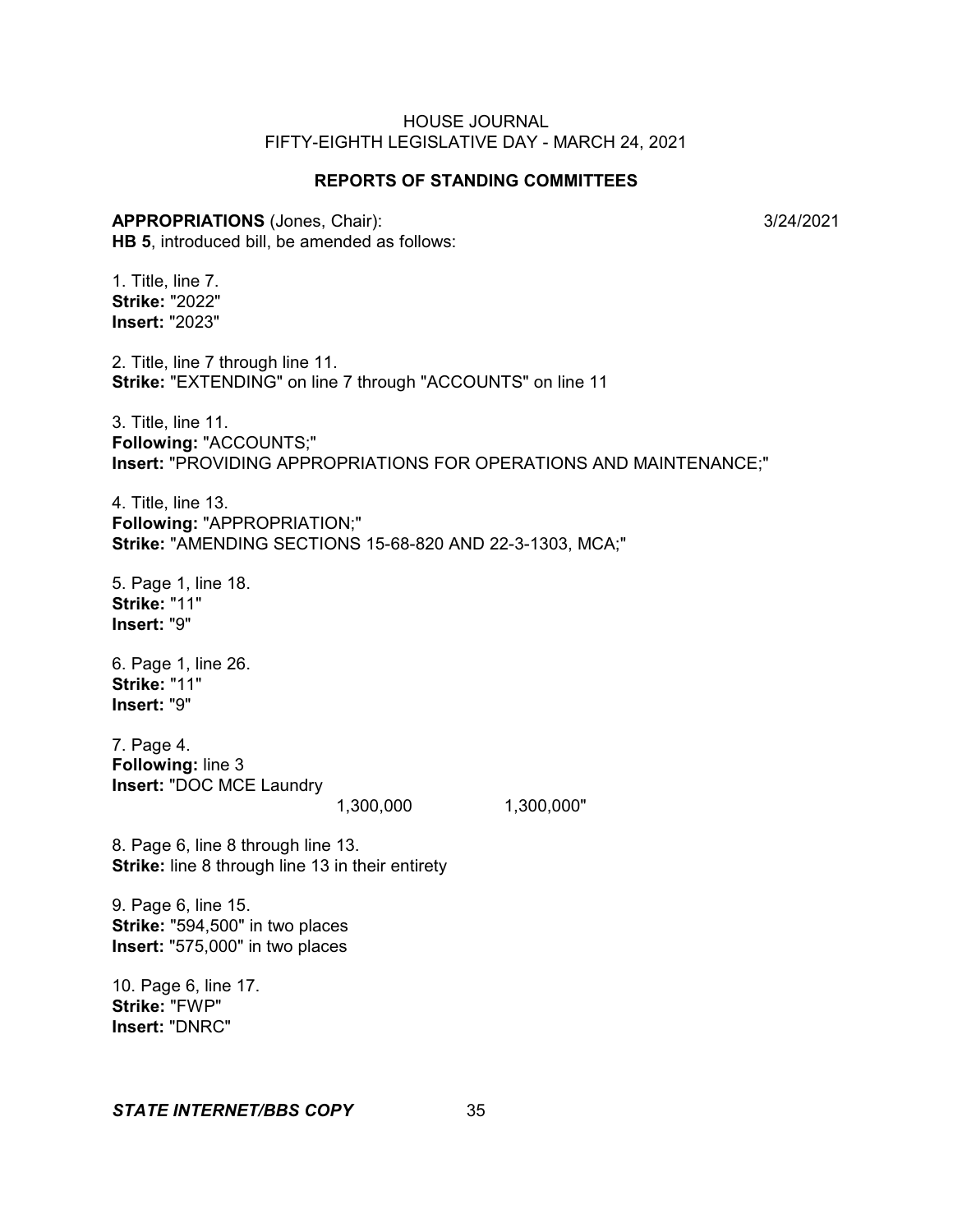11. Page 6, line 18. **Strike:** "1,306,272" in two places **Insert:** "1,000,000" in two places 12. Page 6, line 20 through line 25. **Strike:** line 20 through line 25 in their entirety 13. Page 6, line 27. **Strike:** "800,000" in two places **Insert:** "400,000" in two places 14. Page 8. **Following:** following line 14 **Insert:** "DMA Malta Vehicle Maintenance Shop 17,877,000 17,877,000" 15. Page 8. **Following:** line 18 **Insert:** "DOC Food Factory Expansion, Authority Increase 500,000 500,000 Authority Only is an increase to 3,000,000 approved in Chapter 422 of the Session Laws of 2019 for "Food Factory Expansion"." 16. Page 9. **Following:** line 2 **Insert:** "MDT Lincoln Airport Snow Removal Building 450,000 450,000" 17. Page 9. **Following:** line 9 **Insert:** "Southwest Montana Veterans Home Sixth Cottage 4,000,000 4,000,000"

18. Page 10.

**Following:** line 4

- **Insert:** "(3) (a) If an immediate or future increase in state funding for program expansion or operations and maintenance is required for a new facility in [section 1] but the increase is not appropriated by the 67th legislature, the new facility in [section 1] is not appropriated or authorized as provided in 17-7-210.
- (b) Pursuant to 17-7-210, if construction of a new facility requires an immediate or future increase in state funding for program expansion or operations and maintenance, the legislature may not authorize the new facility unless it also appropriates funds for the increase in state funding for program expansion and operations and maintenance. To the extent allowed by law, at the end of each fiscal year following approval of a new facility but prior to receipt of its certificate of occupancy, the appropriation made in this subsection reverts to its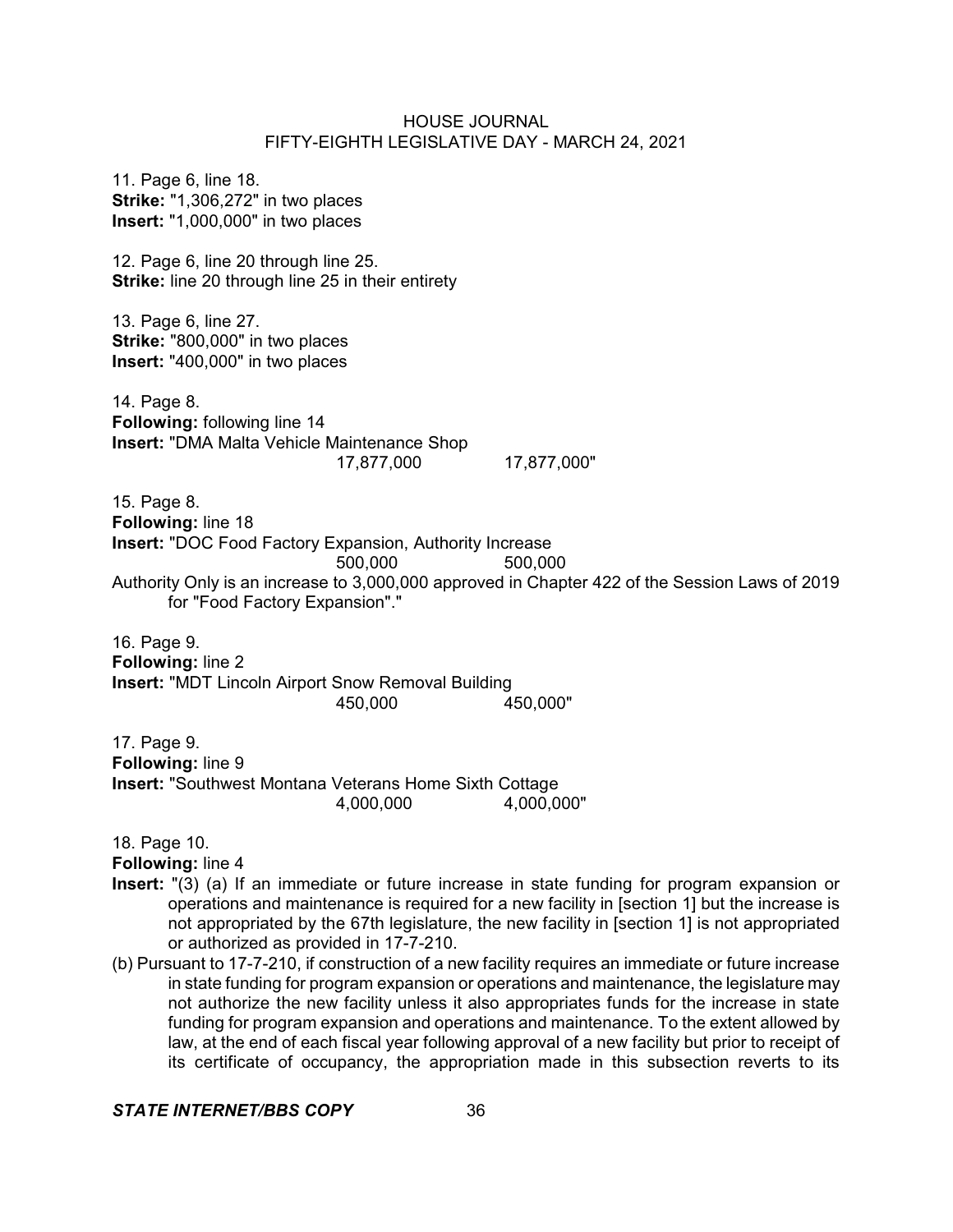originating fund. The appropriation is not subject to the provisions of 17-7-304. (c) Subject to subsection (3)(e), the following money is appropriated for the biennium beginning July 1, 2021, to the indicated agency from the indicated sources for program expansion or

| operations and maintenance for the indicated new facility: |                                 |
|------------------------------------------------------------|---------------------------------|
| Department of Military Affairs                             |                                 |
| Havre Unheated Storage Building                            | \$250 from the general fund and |
| \$250 from federal special revenue funds                   |                                 |
| <b>Billings AFRC Unheated Storage Expansion</b>            | \$300 from the general fund and |
| \$300 from federal special revenue funds                   |                                 |
| Department of Justice                                      |                                 |
| <b>MLEA Scenario Training Building</b>                     | \$150,000 from the general fund |
| Department of Fish, Wildlife, and Parks                    |                                 |
| Havre Area Office                                          | \$26,261 from state special     |
| revenue funds                                              |                                 |
|                                                            |                                 |

(d) It is the legislature's intent that the appropriations in this subsection become part of the respective agency's base budget for the biennium beginning July 1, 2021.

(e) Appropriations in subsection (3)(c) are contingent on the passage and approval of a bill that includes an appropriation for the construction of the indicated projects in subsection (3)(c)."

| 19. Page 10, line 20.     |           |            |
|---------------------------|-----------|------------|
| <b>Strike: "440,000</b>   | 1,000,000 | 1,440,000" |
| <b>Insert: "1,147,500</b> | 2,442,500 | 3,590,000" |

20. Page 11, line 12. **Insert:** "500,000" **Strike:** "500,000"

21. Page 14, line 13 through page 16, line 8. **Strike:** sections 9 and 10 in their entirety **Renumber:** subsequent sections

22. Page 16, line 10. **Strike:** "\$37 million" **Insert:** "\$41 million"

23. Page 16, line 12. **Strike:** "\$37 million" **Insert:** "\$41 million"

24. Page 16, line 21. **Following:** "through" in two places **Strike:** "11" in two places **Insert:** "9" in two places

And, as amended, do pass. Report adopted.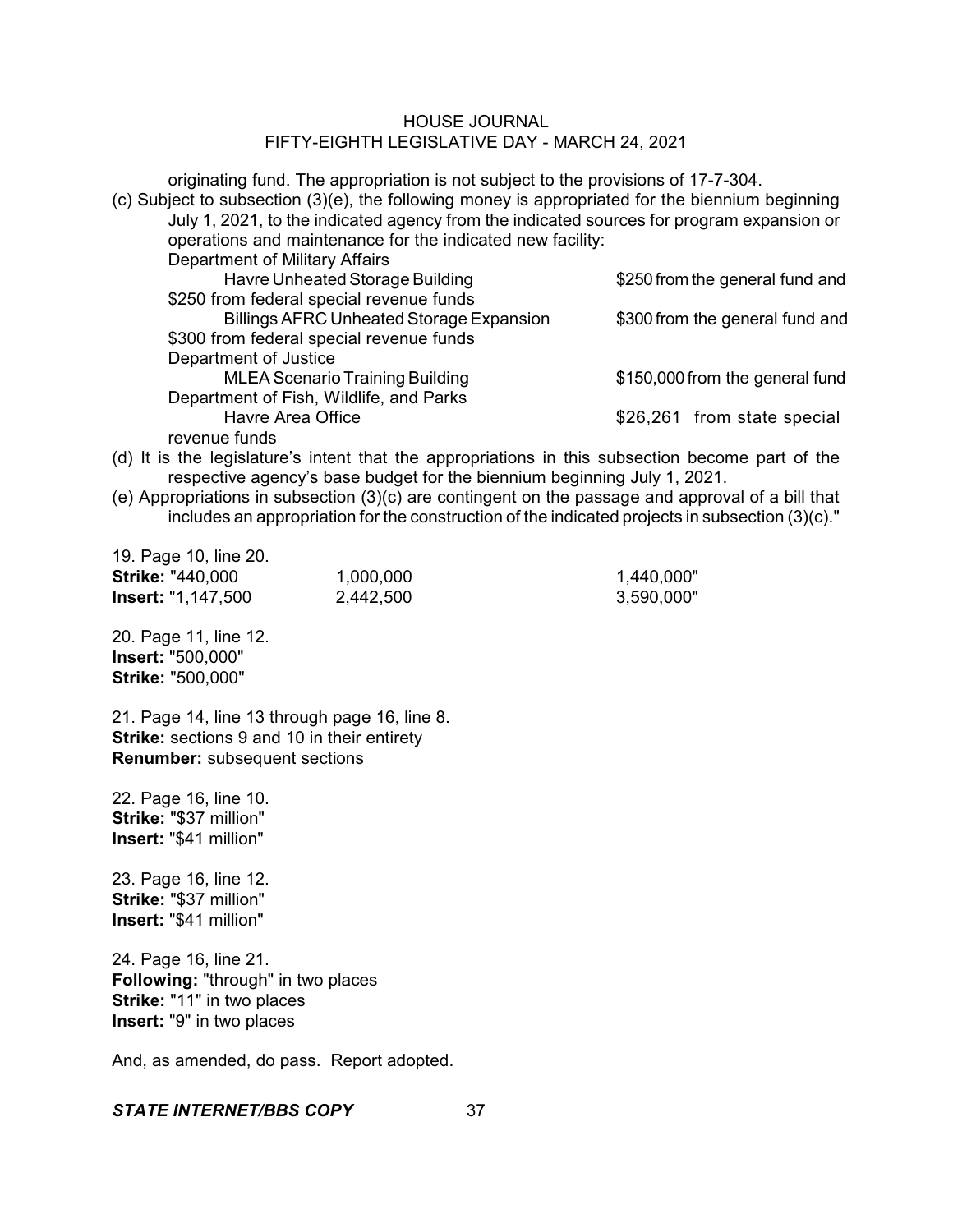**BUSINESS AND LABOR** (Noland, Chair): 3/24/2021 **SB 186**, be concurred in. Report adopted. **SB 234**, be concurred in. Report adopted. **SB 253**, be concurred in. Report adopted. **SB 275**, be concurred in. Report adopted.

**NATURAL RESOURCES** (Gunderson, Chair): 3/24/2021 **SB 163**, be amended as follows:

1. Page 1, line 18 through line 19. **Strike**: "REPRESENTING" on line 18 through "AND" on line 19

And, as amended, be concurred in. Report adopted.

**SB 164**, be amended as follows:

1. Title, line 8. **Strike**: "ALL PERMITTED" **Insert**: "CERTAIN"

2. Page 2, line 27. **Following**: "exceed:" **Insert**: ":"

3. Page 2. **Following**: line 28 **Insert**: "(i) 7.5 milligrams per liter from sources other than sewage; (ii) 7.5 milligrams per liter from sewage discharged from any system; or (iii) 7.5 milligrams per liter from sewage discharged from a system in areas where the ground water

nitrate as nitrogen level exceeds 5.0 milligrams per liter primarily from sources other than human waste."

4. Page 3, line 6 through line 8. **Following: "waste" on line 6 Strike**: remainder of line 6 through line 8 in their entirety

And, as amended, be concurred in. Report adopted.

**SB 231**, be amended as follows:

1. Page 2, line 19. **Following**: "(2)" **Strike**: "(a)"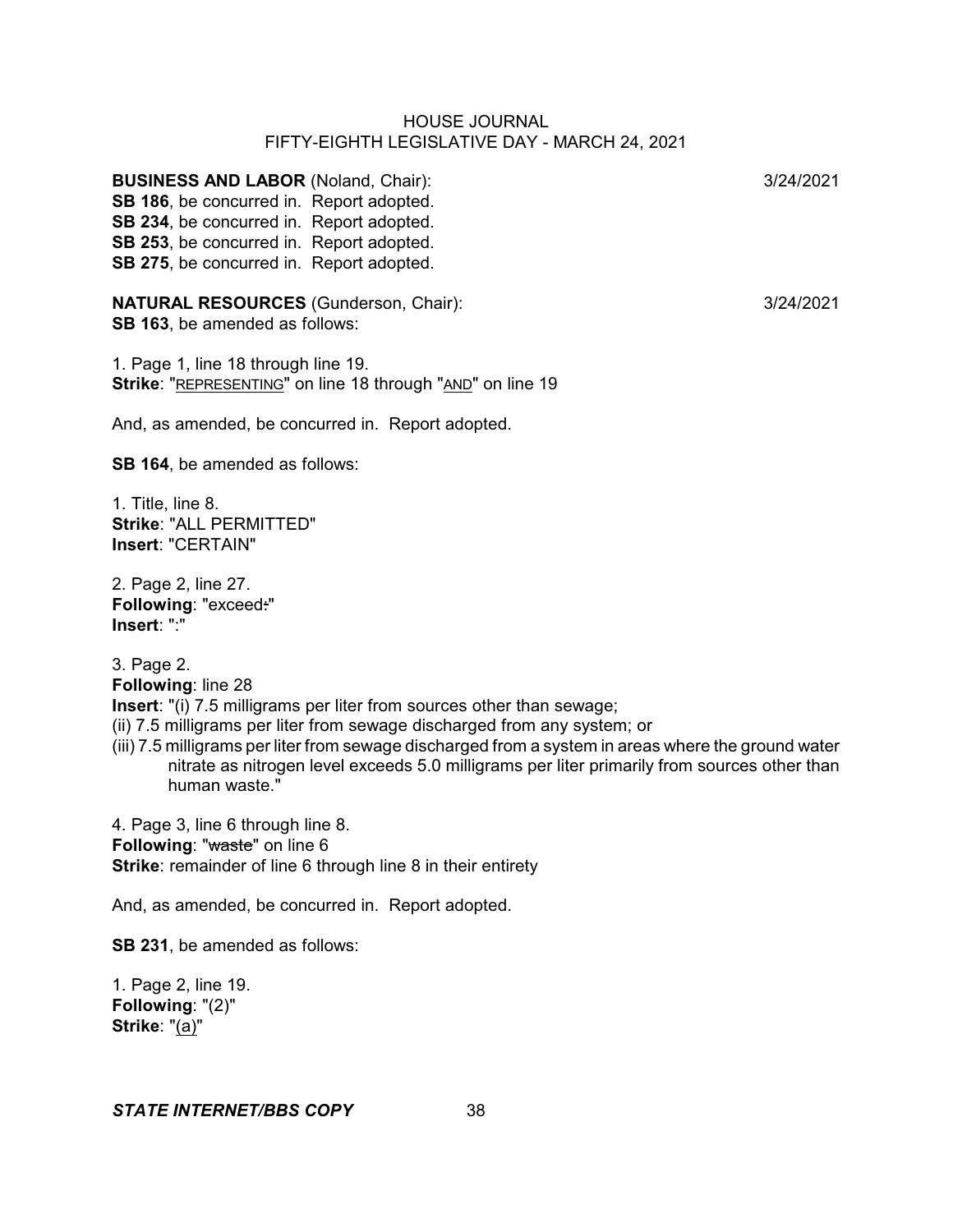2. Page 2, line 19. **Strike**: "," **Insert**: ":" 3. Page 2, line 20. **Following**: "(a)" **Insert**: "(a)" 4. Page 2, line 23. **Strike**: "," **Insert**: "; and" 5. Page 2, line 26. **Strike**: "A" **Insert**: "a" 6. Page 2, line 26. **Following**: "land" **Insert**: "made outside a platted subdivision and" 7. Page 2, line 27. **Following**: "DISTRICT" **Strike**: "WITH SIZE LIMITATIONS LARGER THAN 5 ACRES PER PARCEL FOR RESIDENTIAL USE" 8. Page 3, line 4. **Strike**: "THE" **Insert**: "each" 9. Page 3, line 4. **Following**: "size" **Insert**: "and conforms with all zoning regulations in place at the time the division is made" 10. Page 3, line 20. **Following**: "land" Strike: "to a nonimmediate family member" 11. Page 3, line 21. **Strike**: "minimum" **Insert**: "period" 12. Page 3, line 21 through line 22.

**Strike**: the third "the" on line 21 through "land" on line 22